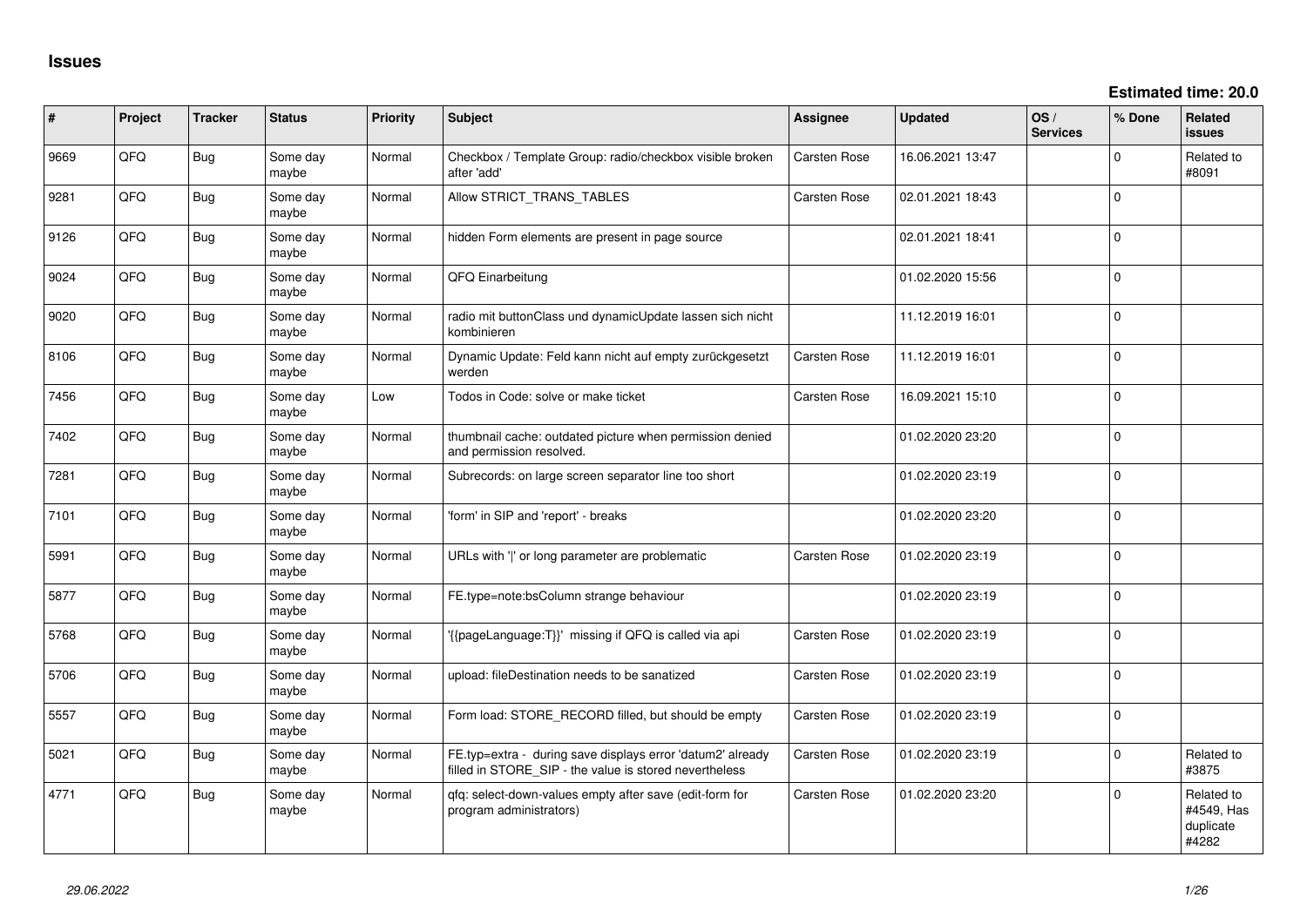| #    | Project | <b>Tracker</b> | <b>Status</b>     | <b>Priority</b> | <b>Subject</b>                                                                                                                                           | Assignee            | <b>Updated</b>   | OS/<br><b>Services</b> | % Done       | <b>Related</b><br><b>issues</b>             |
|------|---------|----------------|-------------------|-----------------|----------------------------------------------------------------------------------------------------------------------------------------------------------|---------------------|------------------|------------------------|--------------|---------------------------------------------|
| 4659 | QFQ     | <b>Bug</b>     | Some day<br>maybe | Normal          | infoButtonExtra                                                                                                                                          | <b>Carsten Rose</b> | 01.02.2020 23:20 |                        | $\Omega$     |                                             |
| 4651 | QFQ     | <b>Bug</b>     | Some day<br>maybe | Normal          | "Loading document" Modal wird angezeigt bei uzhcd type=2<br>Ansicht                                                                                      | <b>Carsten Rose</b> | 01.02.2020 23:20 |                        | $\Omega$     |                                             |
| 4583 | QFQ     | <b>Bug</b>     | Some day<br>maybe | Normal          | Dynamic Update bei TypeAhead Feldern                                                                                                                     | Carsten Rose        | 01.02.2020 23:19 |                        | $\Omega$     |                                             |
| 4549 | QFQ     | <b>Bug</b>     | Some day<br>maybe | Normal          | TemplateGroups: FE.type SELECT loose selected value<br>after save                                                                                        | <b>Carsten Rose</b> | 01.02.2020 23:20 |                        | <sup>0</sup> | Related to<br>#4548,<br>Related to<br>#4771 |
| 4546 | QFQ     | Bug            | Some day<br>maybe | Normal          | NH: SIP storage is destroyed                                                                                                                             |                     | 01.02.2020 23:20 |                        | $\Omega$     |                                             |
| 4528 | QFQ     | <b>Bug</b>     | Some day<br>maybe | Normal          | extraButtonLock mit SQLAhead Bug                                                                                                                         | Carsten Rose        | 01.02.2020 23:19 |                        | 0            |                                             |
| 4454 | QFQ     | Bug            | Some day<br>maybe | Normal          | Required Elements: multiple elements in a row - whole row<br>marked if only one input is empty.                                                          | Benjamin Baer       | 01.02.2020 23:20 |                        | $\Omega$     |                                             |
| 4441 | QFQ     | Bug            | Some day<br>maybe | Normal          | \$ SERVER Vars sollten nur aus dem Store genommen<br>werden - Code entsprechend anpassen.                                                                |                     | 11.12.2019 16:02 |                        | $\Omega$     |                                             |
| 4398 | QFQ     | <b>Bug</b>     | Some day<br>maybe | Normal          | Typeahead: mouse click in a prefilled input opens a single<br>item dropdown with the current value - click on it seems to<br>set the value, not the key. | Benjamin Baer       | 01.02.2020 23:20 |                        | $\Omega$     | Related to<br>#4457                         |
| 4328 | QFQ     | <b>Bug</b>     | Some day<br>maybe | Normal          | Error Message: Show FE name/number on problems in FE                                                                                                     | Carsten Rose        | 01.02.2020 23:20 |                        | $\Omega$     |                                             |
| 4293 | QFQ     | Bug            | Some day<br>maybe | Normal          | Download broken if token 'd:' is missing - but no error<br>message                                                                                       | Carsten Rose        | 11.12.2019 16:03 |                        | $\Omega$     | Related to<br>#7514                         |
| 4279 | QFQ     | <b>Bug</b>     | Some day<br>maybe | High            | config.linkVars lost                                                                                                                                     | Carsten Rose        | 03.05.2021 21:14 |                        | $\Omega$     |                                             |
| 4138 | QFQ     | <b>Bug</b>     | Some day<br>maybe | Normal          | style fehlt                                                                                                                                              |                     | 11.12.2019 16:03 |                        | $\Omega$     |                                             |
| 4122 | QFQ     | <b>Bug</b>     | Some day<br>maybe | Normal          | file: Render Mode hat keinen Effekt                                                                                                                      |                     | 11.12.2019 16:03 |                        | $\Omega$     |                                             |
| 4092 | QFQ     | <b>Bug</b>     | Some day<br>maybe | Normal          | 1) Logging verbessern wann welches FE warum ausgefuehrt<br>wird, 2) Documentation: Best Practice Template Group                                          | <b>Carsten Rose</b> | 01.02.2020 23:19 |                        | $\Omega$     | Related to<br>#3504                         |
| 4008 | QFQ     | <b>Bug</b>     | Some day<br>maybe | Normal          | FormElemen.type=sendmail: wrong 'TO' if 'real<br>name <rea@mail.to>' is used</rea@mail.to>                                                               | Carsten Rose        | 11.12.2019 16:03 |                        | $\Omega$     |                                             |
| 3895 | QFQ     | Bug            | Some day<br>maybe | Normal          | typeahead pedantic: on lehrkredit Idap webpass - if only one<br>person is in dropdown, such person can't be selected                                     | <b>Carsten Rose</b> | 11.12.2019 16:03 |                        | $\mathbf 0$  |                                             |
| 3882 | QFQ     | <b>Bug</b>     | Some day<br>maybe | Normal          | templateGroup: disable 'add' if limit is reached - funktioniert<br>nicht wenn bereits records existierten                                                | Carsten Rose        | 11.12.2019 16:03 |                        | $\Omega$     |                                             |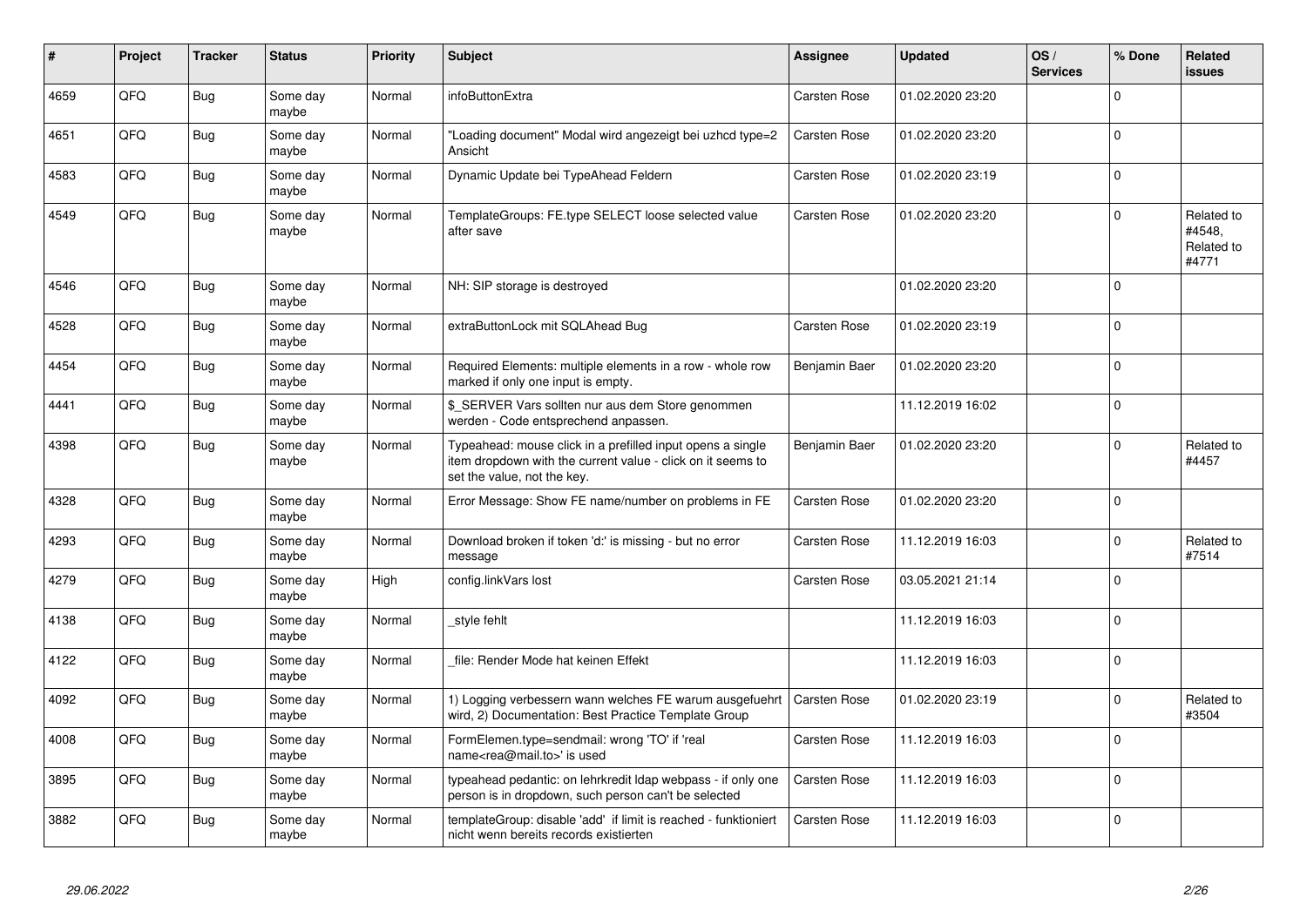| ∦     | Project | <b>Tracker</b> | <b>Status</b>     | <b>Priority</b> | <b>Subject</b>                                                                                                                | <b>Assignee</b>     | <b>Updated</b>   | OS/<br><b>Services</b> | % Done      | Related<br>issues                                                     |
|-------|---------|----------------|-------------------|-----------------|-------------------------------------------------------------------------------------------------------------------------------|---------------------|------------------|------------------------|-------------|-----------------------------------------------------------------------|
| 3811  | QFQ     | <b>Bug</b>     | Some day<br>maybe | Normal          | Dynamic Update: extraButtonInfo - Text aktualisieren                                                                          | <b>Carsten Rose</b> | 11.12.2019 16:03 |                        | $\Omega$    | Related to<br>#11517                                                  |
| 3750  | QFQ     | Bug            | Some day<br>maybe | Normal          | FE in a row: if one violates check, all are red                                                                               | <b>Carsten Rose</b> | 11.12.2019 16:03 |                        | $\Omega$    |                                                                       |
| 3682  | QFQ     | Bug            | Some day<br>maybe | Normal          | Dynamic update: Radio buttons                                                                                                 | Carsten Rose        | 11.12.2019 16:02 |                        | $\Omega$    |                                                                       |
| 3613  | QFQ     | Bug            | Some day<br>maybe | Normal          | note /note unchecked -> note div (col-md) wird weiterhin<br>gerendert                                                         | Elias Villiger      | 01.02.2020 23:19 |                        | 100         |                                                                       |
| 3588  | QFQ     | <b>Bug</b>     | Some day<br>maybe | Normal          | templateGroup: versteckte Elemente werden weiterhin<br>gespeichert.                                                           | Carsten Rose        | 11.12.2019 16:02 |                        | $\Omega$    |                                                                       |
| 3570  | QFQ     | <b>Bug</b>     | Some day<br>maybe | High            | Formular mit prmitnew permitEdit=Always wird nicht<br>aufgerufen (ist leer)                                                   | Carsten Rose        | 03.05.2021 21:14 |                        | $\Omega$    |                                                                       |
| 3349  | QFQ     | Bug            | Some day<br>maybe | Normal          | config.qfq.ini: a) vertraegt keine '=' im Value (z.B. Passwort),<br>b) Values sollten in ticks einschliessbar sein (spaces, ) | Carsten Rose        | 11.12.2019 16:02 |                        | $\Omega$    |                                                                       |
| 3130  | QFQ     | Bug            | Some day<br>maybe | Normal          | Debug Info's nicht korrekt nach 'New > Save'.                                                                                 | <b>Carsten Rose</b> | 11.12.2019 16:03 |                        | $\Omega$    | Related to<br>#3253                                                   |
| 3109  | QFQ     | Bug            | Some day<br>maybe | High            | RealUrl: Links werden nicht korrekt gerendert                                                                                 | Carsten Rose        | 03.05.2021 21:14 |                        | 0           |                                                                       |
| 3061  | QFQ     | <b>Bug</b>     | Some day<br>maybe | High            | winstitute: mysql connection durcheinander - nmhp17<br>(ag7)/QFQ arbeitet mit DB/Tabellen von biostat.                        | <b>Carsten Rose</b> | 03.05.2021 21:14 |                        | 0           |                                                                       |
| 2643  | QFQ     | <b>Bug</b>     | Some day<br>maybe | Normal          | Zend / PHP Webinars anschauen                                                                                                 | Carsten Rose        | 01.02.2020 15:56 |                        | $\mathbf 0$ |                                                                       |
| 2063  | QFQ     | <b>Bug</b>     | Some day<br>maybe | Normal          | Pills auf 'inaktiv' setzen falls keine Element auf dem Pill<br>sichtbar sind.                                                 | Benjamin Baer       | 11.12.2019 16:03 |                        | $\Omega$    | Related to<br>#3752                                                   |
| 13608 | QFQ     | Feature        | Some day<br>maybe | Normal          | Automatic Browser Language Redirect                                                                                           | Enis Nuredini       | 17.06.2022 08:35 |                        | $\Omega$    |                                                                       |
| 12611 | QFQ     | Feature        | Some day<br>maybe | Normal          | Refactoring: Bootstrap with Lazy Loading                                                                                      | <b>Carsten Rose</b> | 08.06.2022 10:37 |                        | $\Omega$    | Related to<br>#12490,<br>Related to<br>#10013.<br>Related to<br>#7732 |
| 12337 | QFQ     | Feature        | Some day<br>maybe | Normal          | Database.php: better caching                                                                                                  | Carsten Rose        | 16.09.2021 15:10 |                        | $\Omega$    |                                                                       |
| 12315 | QFQ     | Feature        | Some day<br>maybe | Normal          | Form History (Diffs) / Backups                                                                                                | Carsten Rose        | 16.09.2021 15:10 |                        | 0           |                                                                       |
| 11323 | QFQ     | Feature        | Some day<br>maybe | Normal          | Report Frontend Editor Modal + Codemirror                                                                                     | Carsten Rose        | 16.09.2021 15:10 |                        | 0           | Related to<br>#11036                                                  |
| 11322 | QFG     | Feature        | Some day<br>maybe | Normal          | Form Element JSON - (multiline parameter field)                                                                               | Carsten Rose        | 16.09.2021 15:10 |                        | $\mathbf 0$ |                                                                       |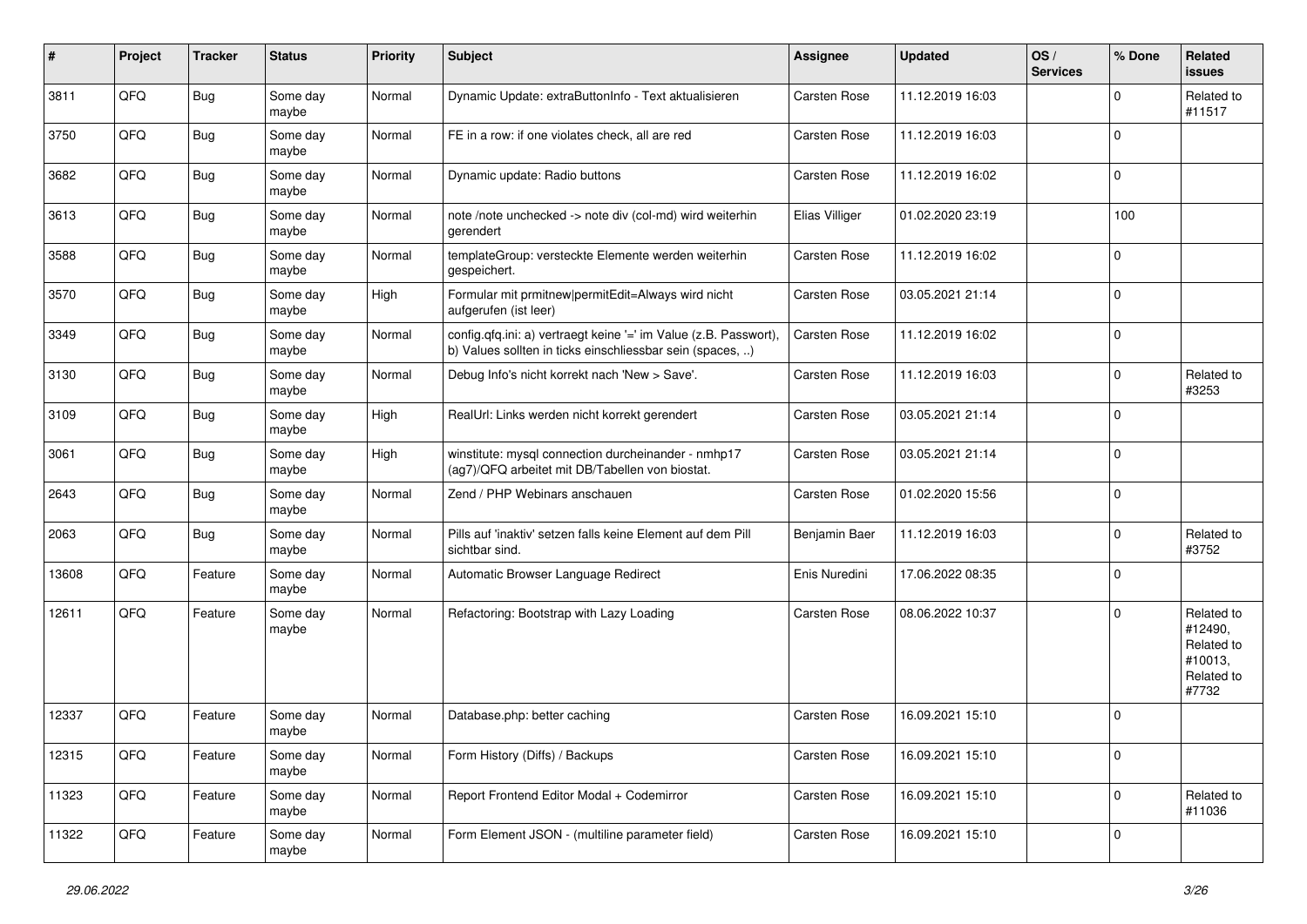| $\vert$ # | Project | <b>Tracker</b> | <b>Status</b>     | <b>Priority</b> | <b>Subject</b>                                     | Assignee      | <b>Updated</b>   | OS/<br><b>Services</b> | % Done      | Related<br>issues                                                     |
|-----------|---------|----------------|-------------------|-----------------|----------------------------------------------------|---------------|------------------|------------------------|-------------|-----------------------------------------------------------------------|
| 11217     | QFQ     | Feature        | Some day<br>maybe | Normal          | <b>Extend Script Functionality</b>                 | Carsten Rose  | 16.09.2021 15:10 |                        | $\Omega$    |                                                                       |
| 11036     | QFQ     | Feature        | Some day<br>maybe | Normal          | inline report editor permissions                   | Carsten Rose  | 16.09.2021 15:09 |                        | $\mathbf 0$ | Related to<br>#11323                                                  |
| 10745     | QFQ     | Feature        | Some day<br>maybe | Normal          | <b>Tablesorter Excel Export</b>                    | Carsten Rose  | 16.09.2021 15:09 |                        | $\Omega$    |                                                                       |
| 10738     | QFQ     | Feature        | Some day<br>maybe | Normal          | CORS headers for external API requests             |               | 10.06.2020 14:00 |                        | $\Omega$    |                                                                       |
| 10716     | QFQ     | Feature        | Some day<br>maybe | Normal          | Business Logic mit Externen Skripten               | Carsten Rose  | 16.09.2021 15:10 |                        | $\mathbf 0$ | Related to<br>#10713,<br>Related to<br>#8217                          |
| 10116     | QFQ     | Feature        | Some day<br>maybe | Normal          | TypeAhead: Tag - show inside 'input' element       | Carsten Rose  | 16.09.2021 15:09 |                        | $\Omega$    |                                                                       |
| 10095     | QFQ     | Feature        | Some day<br>maybe | Normal          | Generic Gitlab Integration into QFQ                | Carsten Rose  | 16.09.2021 15:10 |                        | $\mathbf 0$ |                                                                       |
| 10013     | QFQ     | Feature        | Some day<br>maybe | Normal          | FE.typ=editor: CodeMirror                          | Carsten Rose  | 08.06.2022 10:37 |                        | $\Omega$    | Related to<br>#12611,<br>Related to<br>#12490,<br>Related to<br>#7732 |
| 9704      | QFQ     | Feature        | Some day<br>maybe | Normal          | Thumbnails Generieren beim Splitten von PDF Files  | Carsten Rose  | 11.12.2019 16:01 |                        | $\Omega$    |                                                                       |
| 9579      | QFQ     | Feature        | Some day<br>maybe | Normal          | Multiform with Process Row                         | Carsten Rose  | 11.12.2019 16:01 |                        | $\Omega$    |                                                                       |
| 9130      | QFQ     | Feature        | Some day<br>maybe | Normal          | tablesorter: Automatic Row numbering / Zeilenummer | Benjamin Baer | 01.02.2020 23:22 |                        | $\Omega$    |                                                                       |
| 8894      | QFQ     | Feature        | Some day<br>maybe | Normal          | Documentation Tags Usable in QFQ Application       | Carsten Rose  | 11.12.2019 16:01 |                        | $\mathbf 0$ |                                                                       |
| 8892      | QFQ     | Feature        | Some day<br>maybe | Normal          | Display and Edit SQL Comments in Form Editor       | Carsten Rose  | 11.12.2019 16:01 |                        | $\Omega$    |                                                                       |
| 8586      | QFQ     | Feature        | Some day<br>maybe | Normal          | QFQ: Enhance Error message for 'record not found'  | Carsten Rose  | 16.09.2021 15:10 |                        | $\Omega$    |                                                                       |
| 8522      | QFQ     | Feature        | Some day<br>maybe | Normal          | build QFQ - npm warnings                           | Benjamin Baer | 01.02.2020 23:19 |                        | 50          |                                                                       |
| 8520      | QFQ     | Feature        | Some day<br>maybe | Normal          | Bring QFQ to Composer                              | Carsten Rose  | 16.09.2021 15:10 |                        | $\Omega$    |                                                                       |
| 8101      | QFQ     | Feature        | Some day<br>maybe | Normal          | Password hash: support further hashing methods     | Carsten Rose  | 16.09.2021 15:10 |                        | $\mathbf 0$ |                                                                       |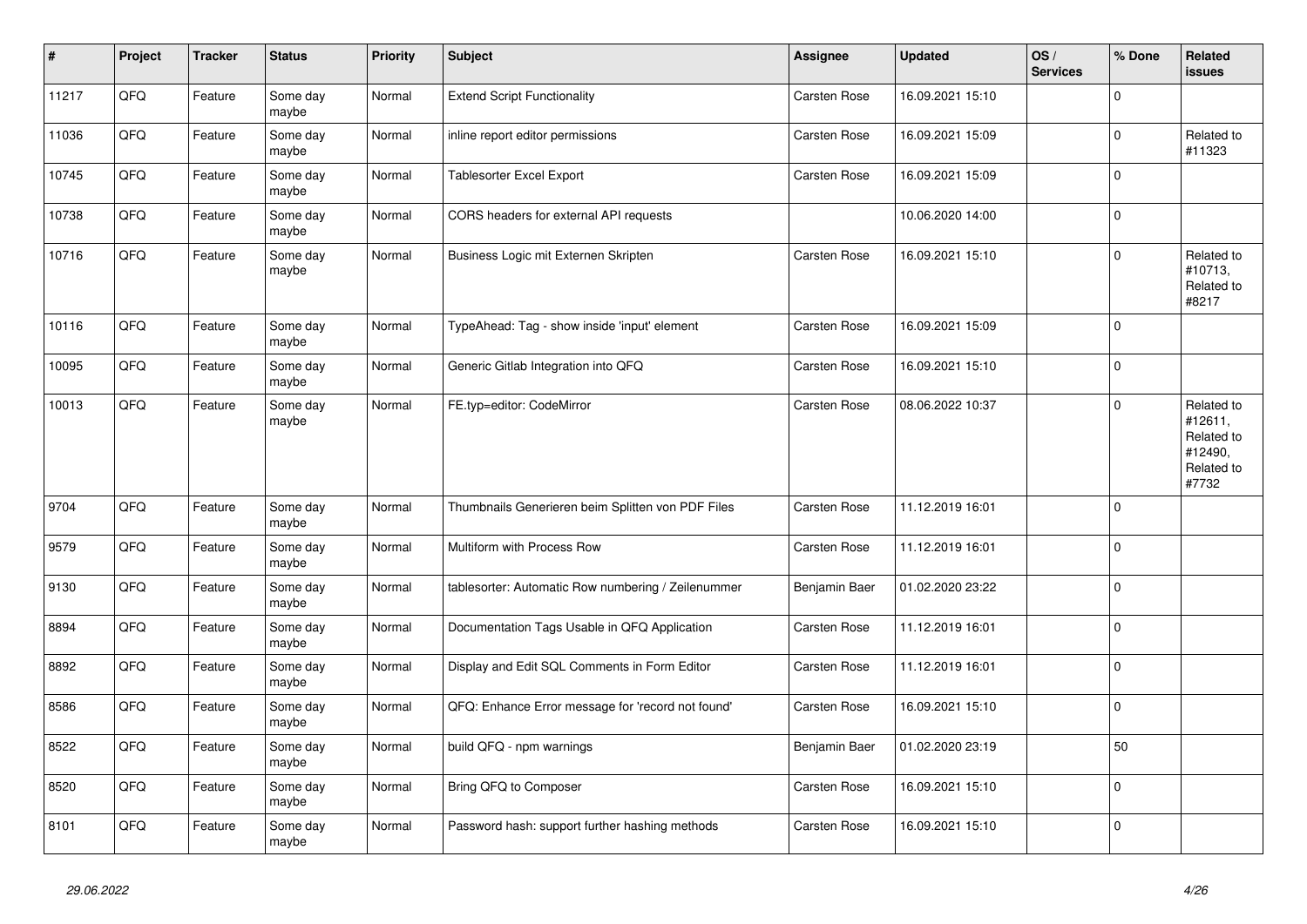| $\#$ | Project | <b>Tracker</b> | <b>Status</b>     | <b>Priority</b> | <b>Subject</b>                                                                                 | <b>Assignee</b>     | <b>Updated</b>   | OS/<br><b>Services</b> | % Done      | Related<br><b>issues</b>                                               |
|------|---------|----------------|-------------------|-----------------|------------------------------------------------------------------------------------------------|---------------------|------------------|------------------------|-------------|------------------------------------------------------------------------|
| 8056 | QFQ     | Feature        | Some day<br>maybe | Normal          | Termin Organisation (Reservation)                                                              |                     | 01.02.2020 23:19 |                        | $\mathbf 0$ | Related to<br>#8658                                                    |
| 7921 | QFQ     | Feature        | Some day<br>maybe | Normal          | Rest API Export: URL kuerzer machen                                                            |                     | 01.02.2020 23:19 |                        | $\mathbf 0$ |                                                                        |
| 7732 | QFQ     | Feature        | Some day<br>maybe | Normal          | Javascript: Lazy Loading der add on libs                                                       | Benjamin Baer       | 08.06.2022 10:38 |                        | $\Omega$    | Related to<br>#12611,<br>Related to<br>#12490,<br>Related to<br>#10013 |
| 7453 | QFQ     | Feature        | Some day<br>maybe | Normal          | import / export forms QFQ                                                                      | Carsten Rose        | 16.09.2021 15:10 |                        | $\Omega$    |                                                                        |
| 7452 | QFQ     | Feature        | Some day<br>maybe | Normal          | automate deployment new QFQ version                                                            | Carsten Rose        | 16.09.2021 15:10 |                        | $\Omega$    |                                                                        |
| 7336 | QFQ     | Feature        | Some day<br>maybe | Normal          | PDF Upload: disallow PDFs with specific Meta information                                       | <b>Carsten Rose</b> | 11.12.2019 16:01 |                        | $\mathbf 0$ |                                                                        |
| 7278 | QFQ     | Feature        | Some day<br>maybe | Normal          | Form: Wert vordefinieren der immer gesetzt wird                                                |                     | 02.05.2021 09:27 |                        | $\mathbf 0$ |                                                                        |
| 7229 | QFQ     | Feature        | Some day<br>maybe | Normal          | New FormElement.type: Button                                                                   |                     | 01.02.2021 12:32 |                        | 0           |                                                                        |
| 7108 | QFQ     | Feature        | Some day<br>maybe | Normal          | QFQ Wrap Elements                                                                              |                     | 11.12.2019 16:01 |                        | $\mathbf 0$ |                                                                        |
| 7107 | QFQ     | Feature        | Some day<br>maybe | Normal          | Showcase Registration Tool: Anmeldung / Administration :<br>Liste Anmeldungen / Emaileinaldung | Carsten Rose        | 11.12.2019 16:01 |                        | $\mathbf 0$ |                                                                        |
| 7106 | QFQ     | Feature        | Some day<br>maybe | Normal          | Beispiel Nummerierung von Rows in Report                                                       |                     | 11.12.2019 16:01 |                        | $\Omega$    |                                                                        |
| 7105 | QFQ     | Feature        | Some day<br>maybe | Normal          | Beispiel wie man in einer zweiten Tabelle speichert.                                           |                     | 11.12.2019 16:01 |                        | $\Omega$    |                                                                        |
| 7104 | QFQ     | Feature        | Some day<br>maybe | Normal          | Manual: hint about escaping if '\r' appears in mail body                                       |                     | 11.12.2019 16:01 |                        | $\mathbf 0$ |                                                                        |
| 7100 | QFQ     | Feature        | Some day<br>maybe | Normal          | Download: log access, max downloads, time limit                                                |                     | 01.02.2020 23:19 |                        | $\mathbf 0$ |                                                                        |
| 6992 | QFQ     | Feature        | Some day<br>maybe | Normal          | DB exception: Syntax Highlight                                                                 |                     | 11.12.2019 16:01 |                        | $\Omega$    | Related to<br>#5450                                                    |
| 6972 | QFG     | Feature        | Some day<br>maybe | Normal          | Fabric Clipboard / cross browser tab                                                           | Benjamin Baer       | 01.02.2020 23:21 |                        | $\mathbf 0$ |                                                                        |
| 6970 | QFQ     | Feature        | Some day<br>maybe | Normal          | tablesorter: default fuer 'sortReset' aendern von 'Ctrl' zu 'Alt'                              | Benjamin Baer       | 01.02.2020 23:21 |                        | 0           |                                                                        |
| 6715 | QFG     | Feature        | Some day<br>maybe | Normal          | Code-Refactoring: dbArray vereinheitlichen                                                     | Carsten Rose        | 11.12.2019 16:02 |                        | $\mathbf 0$ |                                                                        |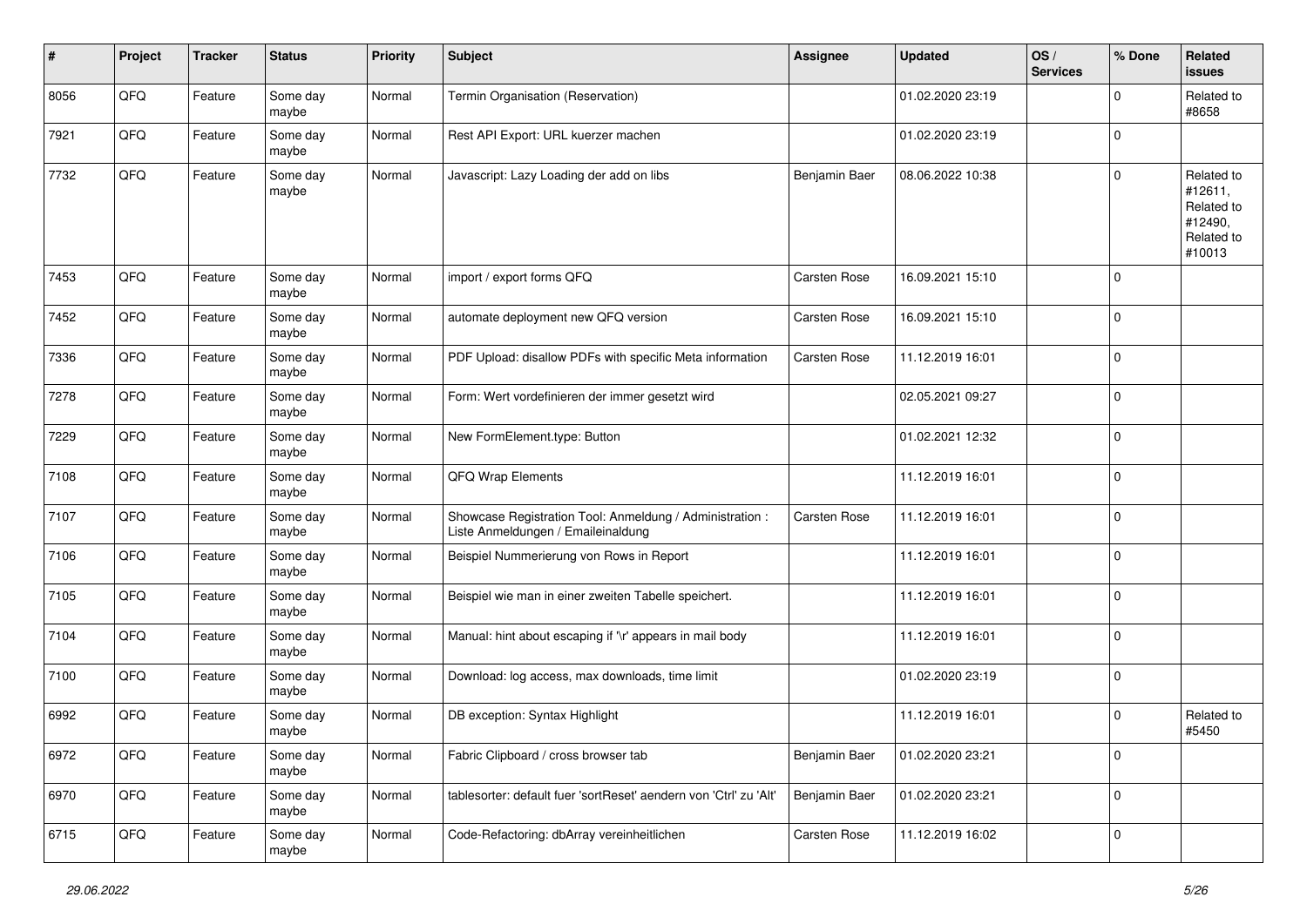| $\sharp$ | Project | <b>Tracker</b> | <b>Status</b>     | <b>Priority</b> | <b>Subject</b>                                                                    | <b>Assignee</b>     | <b>Updated</b>   | OS/<br><b>Services</b> | % Done      | Related<br><b>issues</b>                    |
|----------|---------|----------------|-------------------|-----------------|-----------------------------------------------------------------------------------|---------------------|------------------|------------------------|-------------|---------------------------------------------|
| 6704     | QFQ     | Feature        | Some day<br>maybe | Normal          | Upload Mode: Bilder in Notizen rechts sollen aktuellen<br>Upload repräsentieren.  |                     | 01.02.2020 23:19 |                        | 0           | Related to<br>#3264                         |
| 6515     | QFQ     | Feature        | Some day<br>maybe | Normal          | Formular: Felder dynamisch ein/ausblenden                                         |                     | 11.12.2019 16:02 |                        | $\mathbf 0$ |                                             |
| 6299     | QFQ     | Feature        | Some day<br>maybe | Normal          | Attack detection: log table with invalid SIP access                               |                     | 11.12.2019 16:02 |                        | 0           | Related to<br>#3947                         |
| 6288     | QFQ     | Feature        | Some day<br>maybe | Normal          | Best Practice: Erklaeren wie man ein Formular ganz in<br>'weiss' erstellen kann   |                     | 11.12.2019 16:02 |                        | $\mathbf 0$ |                                             |
| 6084     | QFQ     | Feature        | Some day<br>maybe | Normal          | New escape type: 'D' - convert date                                               |                     | 01.02.2020 23:19 |                        | $\mathbf 0$ |                                             |
| 6083     | QFQ     | Feature        | Some day<br>maybe | Normal          | Dynamic Update: Value Check via SQL                                               |                     | 11.12.2019 16:02 |                        | $\Omega$    |                                             |
| 5983     | QFQ     | Feature        | Some day<br>maybe | Normal          | Form Submit (save & update): normalize date/-time FE                              | <b>Carsten Rose</b> | 01.02.2020 23:19 |                        | $\Omega$    |                                             |
| 5923     | QFQ     | Feature        | Some day<br>maybe | Normal          | fillStoreSystemBySqlLate                                                          |                     | 01.02.2020 23:19 |                        | $\Omega$    |                                             |
| 5895     | QFQ     | Feature        | Some day<br>maybe | Normal          | Tutorial: List of all QFQ Features                                                |                     | 01.02.2020 23:19 |                        | $\mathbf 0$ |                                             |
| 5893     | QFQ     | Feature        | Some day<br>maybe | Normal          | Edit on double-click                                                              |                     | 01.02.2020 23:19 |                        | $\Omega$    | Related to<br>#5894                         |
| 5892     | QFQ     | Feature        | Some day<br>maybe | Normal          | QFQ should use T3 API to manipulate FE GROUP<br>membership                        |                     | 01.02.2020 23:20 |                        | $\Omega$    |                                             |
| 5852     | QFQ     | Feature        | Some day<br>maybe | Normal          | Logging: mail.log / sql.log - im FE anzeigen und via AJAX<br>aktualisieren        | <b>Carsten Rose</b> | 01.02.2020 23:19 |                        | $\Omega$    | Related to<br>#5885                         |
| 5851     | QFQ     | Feature        | Some day<br>maybe | Normal          | Queue System implementieren: MQTT, RabbitMQ                                       |                     | 01.02.2020 23:20 |                        | $\Omega$    | Related to<br>#5715                         |
| 5850     | QFQ     | Feature        | Some day<br>maybe | Normal          | Deployment: In QFQ Doc best practice fuer zeitgemaesses<br>Deployment beschreiben |                     | 01.02.2020 23:20 |                        | $\Omega$    |                                             |
| 5805     | QFQ     | Feature        | Some day<br>maybe | Normal          | TypeAHead SQL value instead of key stored                                         |                     | 01.02.2020 23:19 |                        | $\Omega$    | Related to<br>#5444                         |
| 5783     | QFQ     | Feature        | Some day<br>maybe | Normal          | <b>BPMN View/Edit</b>                                                             |                     | 11.12.2019 16:02 |                        | 0           |                                             |
| 5665     | QFQ     | Feature        | Some day<br>maybe | Normal          | Versuch das '{{!' nicht mehr noetig ist.                                          | <b>Carsten Rose</b> | 01.02.2020 23:20 |                        | $\Omega$    | Related to<br>#7432,<br>Related to<br>#7434 |
| 5579     | QFQ     | Feature        | Some day<br>maybe | Normal          | Enhance Doc / Presentation: variable type 'link column type'                      | Carsten Rose        | 01.02.2020 23:19 |                        | $\mathbf 0$ |                                             |
| 5548     | QFG     | Feature        | Some day<br>maybe | Normal          | 801 Textfiles/Scriptfiles als Thumbnail                                           | Carsten Rose        | 07.03.2022 16:26 |                        | $\mathbf 0$ |                                             |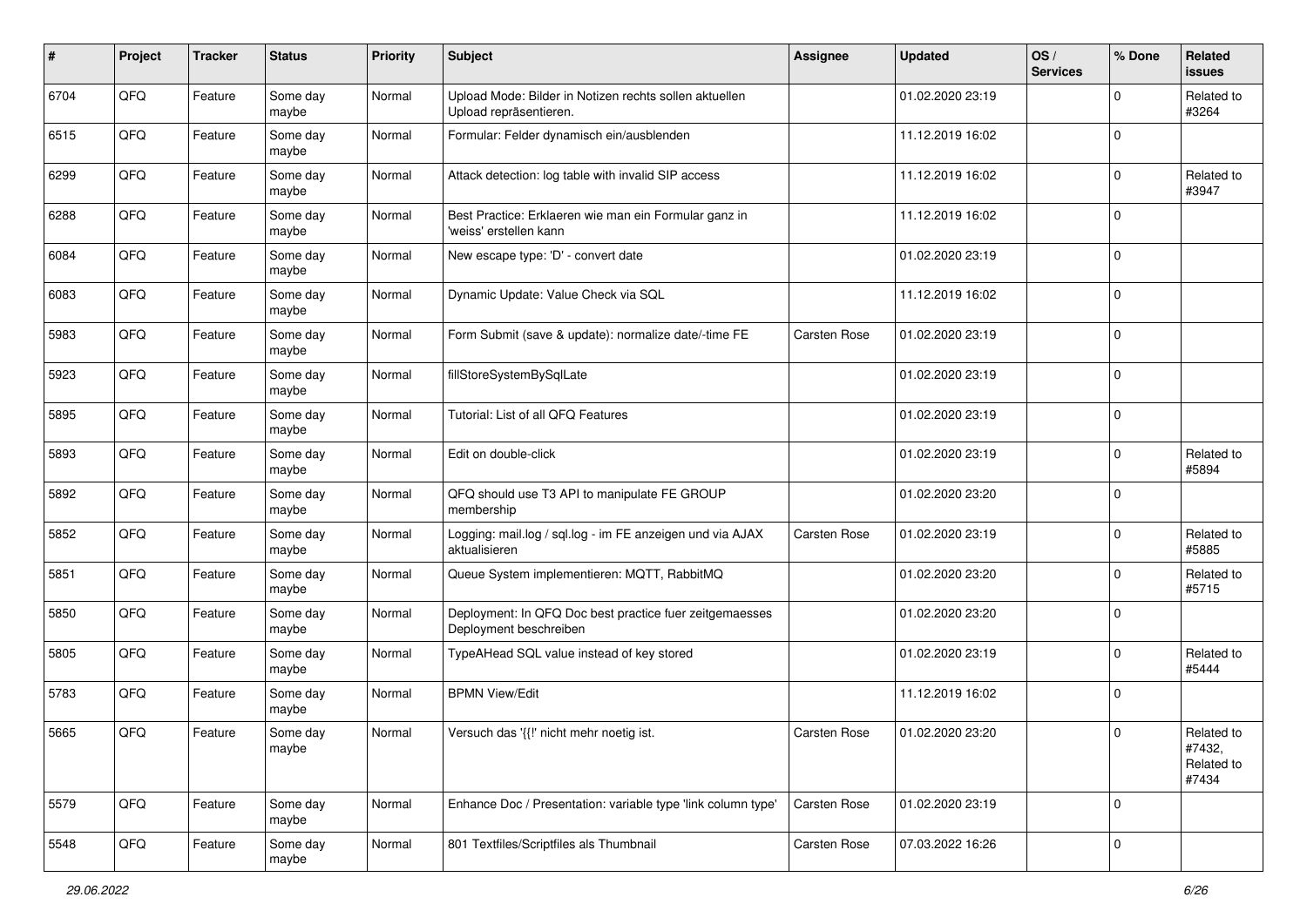| #    | Project | <b>Tracker</b> | <b>Status</b>     | <b>Priority</b> | <b>Subject</b>                                                                          | <b>Assignee</b>     | <b>Updated</b>   | OS/<br><b>Services</b> | % Done      | Related<br><b>issues</b> |
|------|---------|----------------|-------------------|-----------------|-----------------------------------------------------------------------------------------|---------------------|------------------|------------------------|-------------|--------------------------|
| 5480 | QFQ     | Feature        | Some day<br>maybe | Normal          | QFQ: Dokumentation mit Screenshots versehen                                             | Carsten Rose        | 01.02.2020 23:20 |                        | $\Omega$    | Related to<br>#9879      |
| 5455 | QFQ     | Feature        | Some day<br>maybe | Normal          | Mail Redirects grld abhaengig                                                           |                     | 01.02.2020 23:20 |                        | $\Omega$    |                          |
| 5452 | QFQ     | Feature        | Some day<br>maybe | Normal          | Thumbnails from PDF: bad quality                                                        |                     | 01.02.2020 23:20 |                        | $\Omega$    |                          |
| 5428 | QFQ     | Feature        | Some day<br>maybe | Normal          | secure thumbnail: late render on access.                                                | <b>Carsten Rose</b> | 01.02.2020 23:20 |                        | $\Omega$    |                          |
| 5389 | QFQ     | Feature        | Some day<br>maybe | Normal          | QFQ Design: Multline label / note                                                       | Benjamin Baer       | 01.02.2020 23:19 |                        | $\Omega$    |                          |
| 5342 | QFQ     | Feature        | Some day<br>maybe | Normal          | link - with HTML Attributes                                                             |                     | 01.02.2020 23:20 |                        | $\Omega$    | Related to<br>#14077     |
| 5160 | QFQ     | Feature        | Some day<br>maybe | Normal          | QFQ collaborative / together.js, ShareJS, y-js, collaborative,                          |                     | 11.12.2019 16:02 |                        | $\Omega$    |                          |
| 5132 | QFQ     | Feature        | Some day<br>maybe | Normal          | Error Message sendmail missing attachment: more details                                 | <b>Carsten Rose</b> | 01.02.2020 23:19 |                        | $\Omega$    |                          |
| 5129 | QFQ     | Feature        | Some day<br>maybe | Normal          | Reports: SQL fuer x Achse und y Achse                                                   |                     | 11.12.2019 16:02 |                        | $\Omega$    |                          |
| 5024 | QFQ     | Feature        | Some day<br>maybe | Normal          | Fabric: Generate PDF with edits                                                         | Benjamin Baer       | 01.02.2020 23:20 |                        | $\mathbf 0$ | Related to<br>#10704     |
| 4974 | QFQ     | Feature        | Some day<br>maybe | Normal          | Long polling - inform all listening clients of changes                                  |                     | 11.12.2019 16:02 |                        | $\Omega$    |                          |
| 4956 | QFQ     | Feature        | Some day<br>maybe | Normal          | Sendmail: Benutzerdefinierte Headers                                                    | Carsten Rose        | 11.12.2019 16:02 |                        | $\Omega$    |                          |
| 4872 | QFQ     | Feature        | Some day<br>maybe | Normal          | Fields of Typo3 page available in STORE_TYPO3                                           | <b>Carsten Rose</b> | 01.02.2020 23:19 |                        | $\mathbf 0$ |                          |
| 4869 | QFQ     | Feature        | Some day<br>maybe | Normal          | Dynamic Update (show, hide, readonly?, required?) for<br><b>Template Group Elements</b> | Carsten Rose        | 01.02.2020 23:19 |                        | $\Omega$    | Related to<br>#4865      |
| 4839 | QFQ     | Feature        | Some day<br>maybe | Normal          | gfg-handle in <head> Abschnitt</head>                                                   | <b>Carsten Rose</b> | 11.12.2019 16:02 |                        | $\Omega$    |                          |
| 4816 | QFQ     | Feature        | Some day<br>maybe | Normal          | Templates for QFQ Reports (Tables, Radios, )                                            |                     | 01.02.2020 23:20 |                        | $\Omega$    |                          |
| 4757 | QFQ     | Feature        | Some day<br>maybe | Normal          | Test subrecord: download links ok? Links ok?                                            | <b>Carsten Rose</b> | 01.02.2020 23:20 |                        | $\Omega$    |                          |
| 4719 | QFQ     | Feature        | Some day<br>maybe | Normal          | Custom Message in Client in case of 'Browser tab close,<br>modification will be lost'   |                     | 01.02.2020 23:20 |                        | $\mathbf 0$ |                          |
| 4652 | QFQ     | Feature        | Some day<br>maybe | Normal          | UZH CD: Weiterleitung auf benutzerdefinierte 403/404 Seite                              | Carsten Rose        | 01.02.2020 23:20 |                        | $\Omega$    |                          |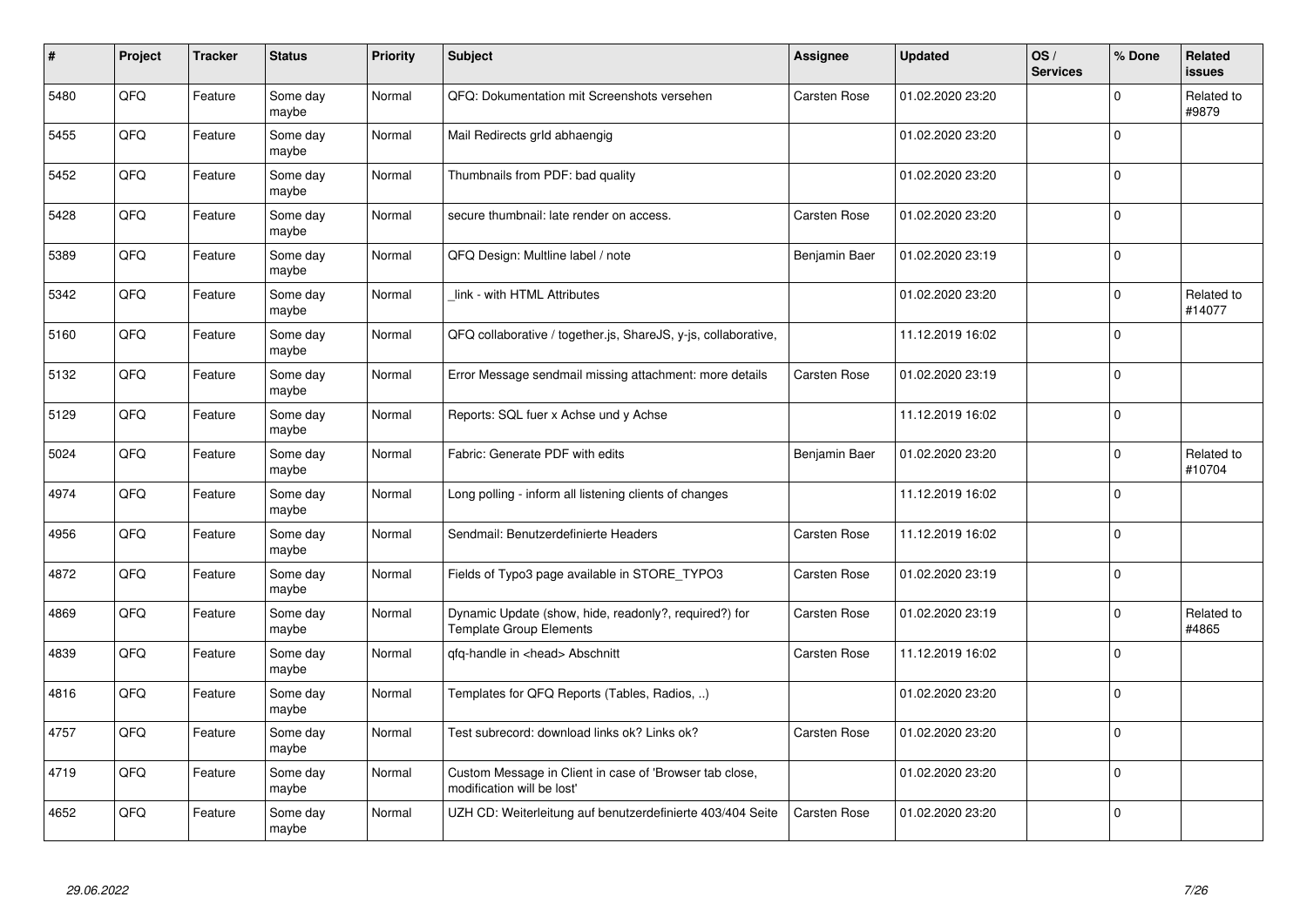| #    | Project | <b>Tracker</b> | <b>Status</b>     | <b>Priority</b> | <b>Subject</b>                                                                                                                                                | <b>Assignee</b>     | <b>Updated</b>   | OS/<br><b>Services</b> | % Done      | Related<br><b>issues</b>                    |
|------|---------|----------------|-------------------|-----------------|---------------------------------------------------------------------------------------------------------------------------------------------------------------|---------------------|------------------|------------------------|-------------|---------------------------------------------|
| 4650 | QFQ     | Feature        | Some day<br>maybe | Normal          | Convert html to doc/rtf                                                                                                                                       | Carsten Rose        | 01.02.2020 23:20 |                        | $\Omega$    | Related to<br>#10704                        |
| 4640 | QFQ     | Feature        | Some day<br>maybe | Normal          | Rename System Forms                                                                                                                                           |                     | 01.02.2020 23:20 |                        | $\mathbf 0$ |                                             |
| 4627 | QFQ     | Feature        | Some day<br>maybe | Normal          | dbupdate: all tables - check 'create', 'modified' if it is possible<br>to change to default 'CURRENT_TIMESTAMP' and modified<br>'ON UPDATE CURRENT_TIMESTAMP' |                     | 01.02.2020 23:20 |                        | $\Omega$    |                                             |
| 4626 | QFQ     | Feature        | Some day<br>maybe | Normal          | Mobile View: 'classBody=qfq-form-right' makes no sense                                                                                                        |                     | 01.02.2020 23:20 |                        | $\Omega$    |                                             |
| 4606 | QFQ     | Feature        | Some day<br>maybe | Normal          | link: qualifier to render bootstrap button                                                                                                                    | <b>Carsten Rose</b> | 01.02.2020 23:19 |                        | $\mathbf 0$ |                                             |
| 4551 | QFQ     | Feature        | Some day<br>maybe | Normal          | Set 'pills' via dynamicUpdate to show/hide/disabled                                                                                                           |                     | 01.02.2020 23:20 |                        | $\mathbf 0$ | Related to<br>#3752                         |
| 4536 | QFQ     | Feature        | Some day<br>maybe | Normal          | FE upload: problem with delete if mutliple uploads an<br>FE.name="                                                                                            |                     | 01.02.2020 23:20 |                        | $\Omega$    |                                             |
| 4446 | QFQ     | Feature        | Some day<br>maybe | Normal          | New FE get same feldContainerId as last modifed FE                                                                                                            |                     | 01.02.2020 23:20 |                        | $\Omega$    |                                             |
| 4445 | QFQ     | Feature        | Some day<br>maybe | Normal          | template group: Option to simulate fieldset                                                                                                                   |                     | 28.06.2021 14:11 |                        | $\mathbf 0$ |                                             |
| 4444 | QFQ     | Feature        | Some day<br>maybe | Normal          | FE.type=upload: detect mime type                                                                                                                              |                     | 11.12.2019 16:02 |                        | $\mathbf 0$ | Related to<br>#4303                         |
| 4443 | QFQ     | Feature        | Some day<br>maybe | Normal          | Form: multiple secondary tables                                                                                                                               |                     | 01.02.2020 23:20 |                        | $\Omega$    |                                             |
| 4442 | QFQ     | Feature        | Some day<br>maybe | Normal          | Special Column Name: _link - new symbol G (Glyph) to<br>choose any available symbol                                                                           |                     | 11.12.2019 16:02 |                        | $\Omega$    |                                             |
| 4440 | QFQ     | Feature        | Some day<br>maybe | Normal          | Manual.rst: explain how to. expand PHP Session to 4h                                                                                                          |                     | 11.12.2019 16:02 |                        | $\Omega$    |                                             |
| 4439 | QFQ     | Feature        | Some day<br>maybe | Normal          | Log: report all actions fired by an FE Element, incl. the<br>original directive (slaveld, sqlInsert, )                                                        |                     | 01.02.2020 23:20 |                        | $\Omega$    | Related to<br>#4432,<br>Related to<br>#5458 |
| 4435 | QFQ     | Feature        | Some day<br>maybe | Normal          | Report: striptags - specify allowed tags                                                                                                                      |                     | 01.02.2020 23:20 |                        | $\Omega$    |                                             |
| 4433 | QFQ     | Feature        | Some day<br>maybe | Normal          | Log when SIP will be destroyed by QFQ for any (security)<br>reason                                                                                            |                     | 01.02.2020 23:20 |                        |             | Related to<br>#4432,<br>Related to<br>#5458 |
| 4420 | QFQ     | Feature        | Some day<br>maybe | Normal          | Client: Local Storage - store the changes of a form, local in<br>the browser.                                                                                 | Benjamin Baer       | 11.12.2019 16:02 |                        | $\mathbf 0$ |                                             |
| 4365 | QFQ     | Feature        | Some day<br>maybe | Normal          | Multi Language: new way of config                                                                                                                             | Carsten Rose        | 01.02.2020 23:20 |                        | 0           |                                             |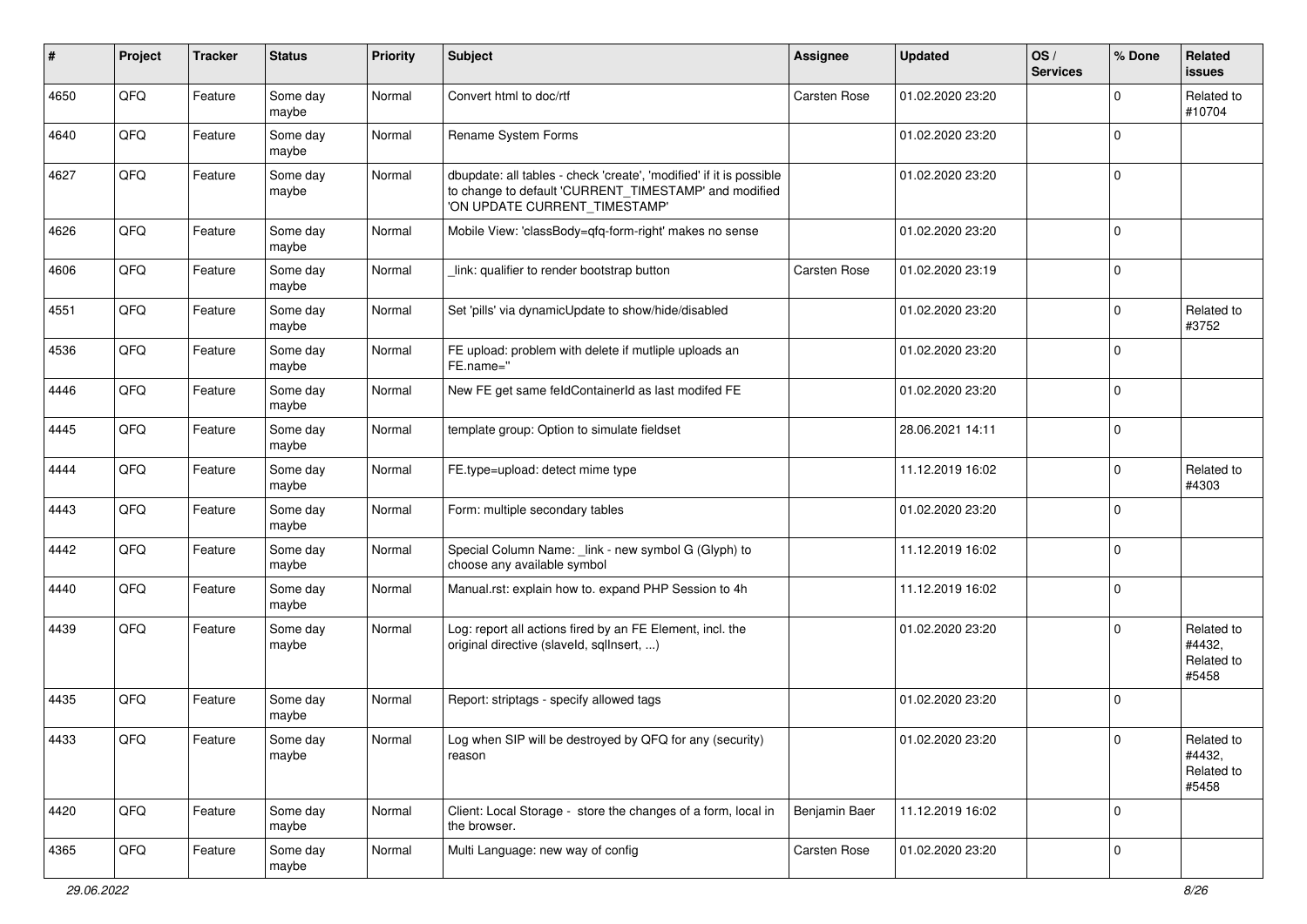| $\sharp$ | Project | <b>Tracker</b> | <b>Status</b>     | <b>Priority</b> | <b>Subject</b>                                                                                                          | <b>Assignee</b>     | <b>Updated</b>   | OS/<br><b>Services</b> | % Done      | Related<br><b>issues</b>                    |
|----------|---------|----------------|-------------------|-----------------|-------------------------------------------------------------------------------------------------------------------------|---------------------|------------------|------------------------|-------------|---------------------------------------------|
| 4349     | QFQ     | Feature        | Some day<br>maybe | Normal          | link download: downloaded external URL to<br>deliver/concatenate - check mimetipe and handle it correctly               | Carsten Rose        | 11.12.2019 16:02 |                        | $\Omega$    |                                             |
| 4343     | QFQ     | Feature        | Some day<br>maybe | Normal          | Link: Classifier to add 'attributes'                                                                                    | Carsten Rose        | 01.02.2020 23:20 |                        | $\mathbf 0$ | Related to<br>#14077                        |
| 4330     | QFQ     | Feature        | Some day<br>maybe | Normal          | Error Message: report missing {{ / }} in sqlUpdate, sqlInsert,<br>sqlDelete, sqlAfter, sqlBefore in FE action elements. | <b>Carsten Rose</b> | 01.02.2020 23:20 |                        | $\mathbf 0$ |                                             |
| 4259     | QFQ     | Feature        | Some day<br>maybe | Normal          | Instant trigger a cron job                                                                                              | <b>Carsten Rose</b> | 11.12.2019 16:03 |                        | $\Omega$    |                                             |
| 4258     | QFQ     | Feature        | Some day<br>maybe | High            | <b>System Defaults: Forms</b>                                                                                           | <b>Carsten Rose</b> | 03.05.2021 21:14 |                        | $\Omega$    |                                             |
| 4197     | QFQ     | Feature        | Some day<br>maybe | Normal          | Unit Test fuer JSON Stream von QuickFormQuery.php ><br>doForm()                                                         | <b>Carsten Rose</b> | 11.12.2019 16:03 |                        | $\Omega$    |                                             |
| 4027     | QFQ     | Feature        | Some day<br>maybe | Normal          | Missing: orange 'check' / 'bullet'                                                                                      |                     | 11.12.2019 16:03 |                        | $\Omega$    |                                             |
| 4026     | QFQ     | Feature        | Some day<br>maybe | Normal          | sqlLog.sql: log number of FE.id                                                                                         | Carsten Rose        | 11.12.2019 16:03 |                        | $\Omega$    | Related to<br>#5458                         |
| 4018     | QFQ     | Feature        | Some day<br>maybe | Normal          | typeahead: solve problem with potential long query<br>parameter                                                         | Carsten Rose        | 11.12.2019 16:03 |                        | $\Omega$    |                                             |
| 3991     | QFQ     | Feature        | Some day<br>maybe | Normal          | report: Columnname ' skipWrap' skips 'fbeg', 'fend'                                                                     | <b>Carsten Rose</b> | 11.12.2019 16:03 |                        | $\Omega$    |                                             |
| 3990     | QFQ     | Feature        | Some day<br>maybe | High            | custom class definition: add space automatically                                                                        | <b>Carsten Rose</b> | 03.05.2021 21:14 |                        | $\Omega$    |                                             |
| 3967     | QFQ     | Feature        | Some day<br>maybe | High            | Report: Checkbox, Radio, Dropdown, Input welches ohne<br>Submit funktioniert - 'Inline-Form'                            | <b>Carsten Rose</b> | 03.05.2021 21:14 |                        | $\Omega$    |                                             |
| 3947     | QFQ     | Feature        | Some day<br>maybe | Normal          | Attack detectect: logout current user                                                                                   | <b>Carsten Rose</b> | 11.12.2019 16:03 |                        | $\Omega$    | Related to<br>#5458,<br>Related to<br>#6299 |
| 3942     | QFQ     | Feature        | Some day<br>maybe | Normal          | Action Elemente: neu generierte IDs via FE weitergeben                                                                  | <b>Carsten Rose</b> | 11.12.2019 16:03 |                        | $\Omega$    | Related to<br>#3941                         |
| 3941     | QFQ     | Feature        | Some day<br>maybe | Normal          | sqlAfter: es sollten mehrere moeglich sein                                                                              | <b>Carsten Rose</b> | 11.12.2019 16:03 |                        | $\Omega$    | Related to<br>#3942                         |
| 3905     | QFQ     | Feature        | Some day<br>maybe | Normal          | Documentation: Best Practice anhand eines Online<br>Bewerbungstools                                                     | <b>Carsten Rose</b> | 11.12.2019 16:03 |                        | $\Omega$    |                                             |
| 3900     | QFQ     | Feature        | Some day<br>maybe | Normal          | Extend documentation of 'Copy / Paste'                                                                                  | <b>Carsten Rose</b> | 11.12.2019 16:03 |                        | $\Omega$    | Related to<br>#3899                         |
| 3880     | QFQ     | Feature        | Some day<br>maybe | Normal          | Form 'Form': anlegen einer Tabelle                                                                                      |                     | 14.01.2021 10:12 |                        | $\Omega$    |                                             |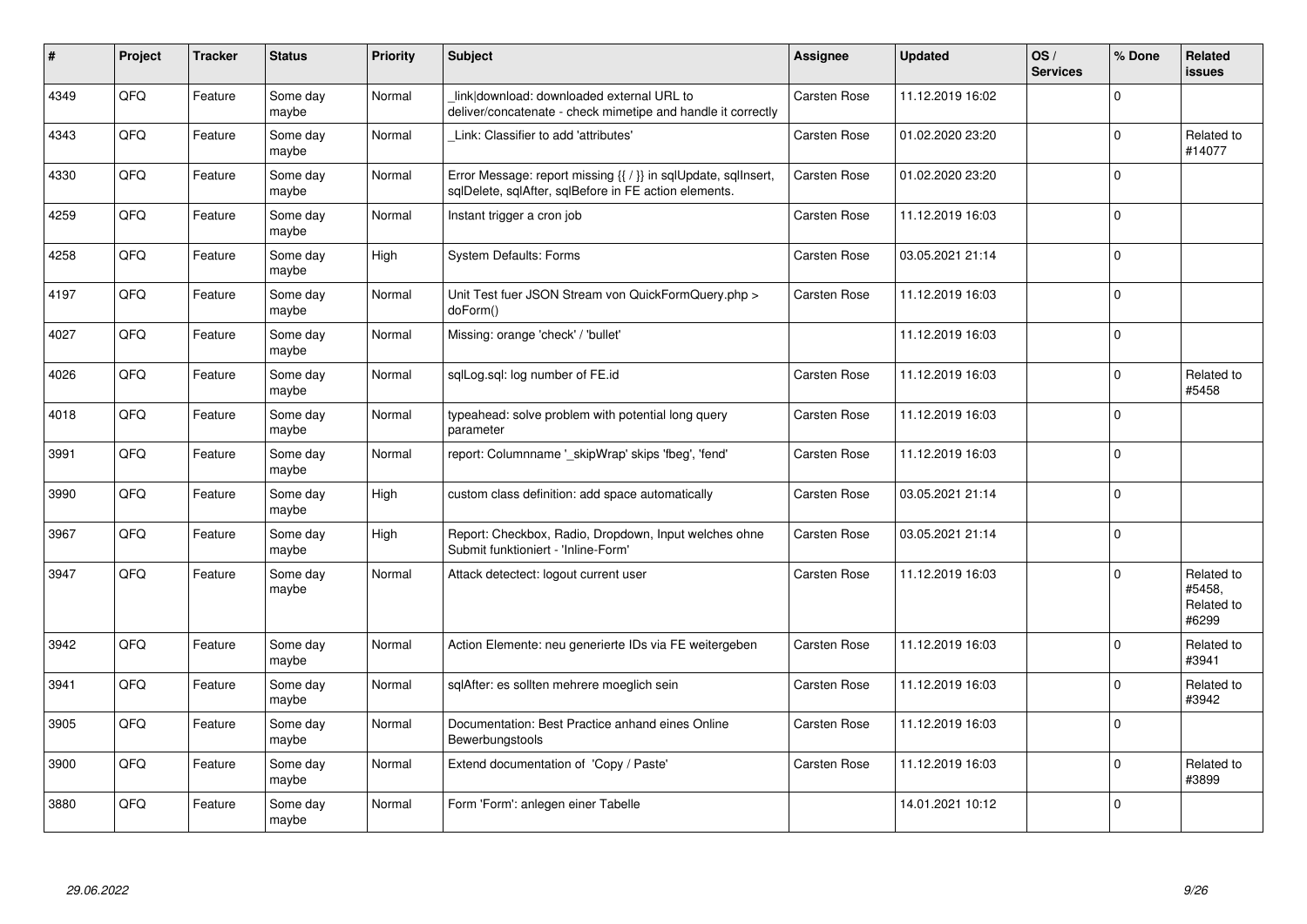| $\vert$ # | Project | <b>Tracker</b> | <b>Status</b>     | <b>Priority</b> | <b>Subject</b>                                                                                                                                           | Assignee            | <b>Updated</b>   | OS/<br><b>Services</b> | % Done      | Related<br>issues    |
|-----------|---------|----------------|-------------------|-----------------|----------------------------------------------------------------------------------------------------------------------------------------------------------|---------------------|------------------|------------------------|-------------|----------------------|
| 3879      | QFQ     | Feature        | Some day<br>maybe | Normal          | Form 'FormElement': Beim Feld 'name' rechts in der Notiz<br>einen Link einblenden - a) aktuelle Definition anzeigen, b)<br>Spalte in der Tabelle anlegen |                     | 11.12.2019 16:03 |                        | 0           |                      |
| 3878      | QFQ     | Feature        | Some day<br>maybe | Normal          | Form 'FormElement': Spalte 'name' typeAhead mit<br>Spaltennamen der Primarytable.                                                                        |                     | 11.12.2019 16:03 |                        | $\mathbf 0$ |                      |
| 3877      | QFQ     | Feature        | Some day<br>maybe | Normal          | FormEditor: die Felder die aktuell nicht gebraucht werden nur<br>auf readonly/disabled setzen (nicht ausblenden > das irritiert.                         | Carsten Rose        | 11.12.2019 16:03 |                        | $\mathbf 0$ |                      |
| 3848      | QFQ     | Feature        | Some day<br>maybe | High            | Antivirus check fuer Upload files in qfq?                                                                                                                | Carsten Rose        | 03.05.2021 21:14 |                        | 0           | Related to<br>#4131  |
| 3708      | QFQ     | Feature        | Some day<br>maybe | Normal          | Form: input - 'specialchars', 'none'  gewisse tags erlauben,<br>andere verbieten                                                                         | <b>Carsten Rose</b> | 11.12.2019 16:02 |                        | $\mathbf 0$ | Related to<br>#14320 |
| 3692      | QFQ     | Feature        | Some day<br>maybe | Normal          | QFQ Webseite                                                                                                                                             | Benjamin Baer       | 11.12.2019 16:02 |                        | $\Omega$    | Related to<br>#5033  |
| 3677      | QFQ     | Feature        | Some day<br>maybe | Normal          | wkhtmltopdf: FE User access prohibited, if client IP changes<br>\$TYPO3_CONF_VARS[FE][lockIP]                                                            | <b>Carsten Rose</b> | 11.12.2019 16:02 |                        | $\Omega$    |                      |
| 3666      | QFQ     | Feature        | Some day<br>maybe | Normal          | a) Performance Messung: mysql_real_escape_string() im<br>Vergleich zu str_replace(), b) doppeltes Aufrufen von<br>mysql_real_escape_string()             | <b>Carsten Rose</b> | 11.12.2019 16:02 |                        | $\Omega$    |                      |
| 3646      | QFQ     | Feature        | Some day<br>maybe | Normal          | Moeglichkeit HTML Tags in Reports auszugeben (zu<br>enkodieren: htmlspecialchars)                                                                        |                     | 11.12.2019 16:02 |                        | 0           | Related to<br>#14320 |
| 3617      | QFQ     | Feature        | Some day<br>maybe | Normal          | Load javascripts at bottom                                                                                                                               |                     | 11.12.2019 16:02 |                        | $\mathbf 0$ |                      |
| 3567      | QFQ     | Feature        | Some day<br>maybe | Low             | 'Save', 'Close', 'New' als FormElement                                                                                                                   |                     | 11.12.2019 16:02 |                        | $\mathbf 0$ |                      |
| 3537      | QFQ     | Feature        | Some day<br>maybe | Low             | SHOW COLUMNS FROM tableName - Extend '{{!'<br>definition                                                                                                 | Carsten Rose        | 11.12.2019 16:02 |                        | $\Omega$    |                      |
| 3495      | QFQ     | Feature        | Some day<br>maybe | Normal          | Predifined Parameter werden nicht in '+' (add new record)<br>SIP gerendert.                                                                              |                     | 11.12.2019 16:02 |                        | $\Omega$    |                      |
| 3458      | QFQ     | Feature        | Some day<br>maybe | Normal          | Display 'Edit Form Element'-Checkbox on form: should<br>depend on FE Group                                                                               | Carsten Rose        | 11.12.2019 16:02 |                        | 0           | Related to<br>#3447  |
| 3457      | QFQ     | Feature        | Some day<br>maybe | Normal          | LDAP: concat multi values to one single entry                                                                                                            | Carsten Rose        | 11.12.2019 16:02 |                        | $\Omega$    |                      |
| 3415      | QFQ     | Feature        | Some day<br>maybe | Normal          | FE Login Box Templatefile                                                                                                                                | Benjamin Baer       | 11.12.2019 16:02 |                        | $\Omega$    |                      |
| 3402      | QFQ     | Feature        | Some day<br>maybe | Normal          | Syntax Highlighting via CodeMirror                                                                                                                       | Carsten Rose        | 11.12.2019 16:02 |                        | 100         | Related to<br>#3207  |
| 3385      | QFO     | Feature        | Some day<br>maybe | Normal          | templateGroup: insert/update/delete non primary records                                                                                                  | Carsten Rose        | 11.12.2019 16:02 |                        | $\mathbf 0$ |                      |
| 3350      | QFQ     | Feature        | Some day<br>maybe | Normal          | FormEditor: Hilfetext hinter 'checktype'                                                                                                                 | Carsten Rose        | 11.12.2019 16:02 |                        | $\mathbf 0$ |                      |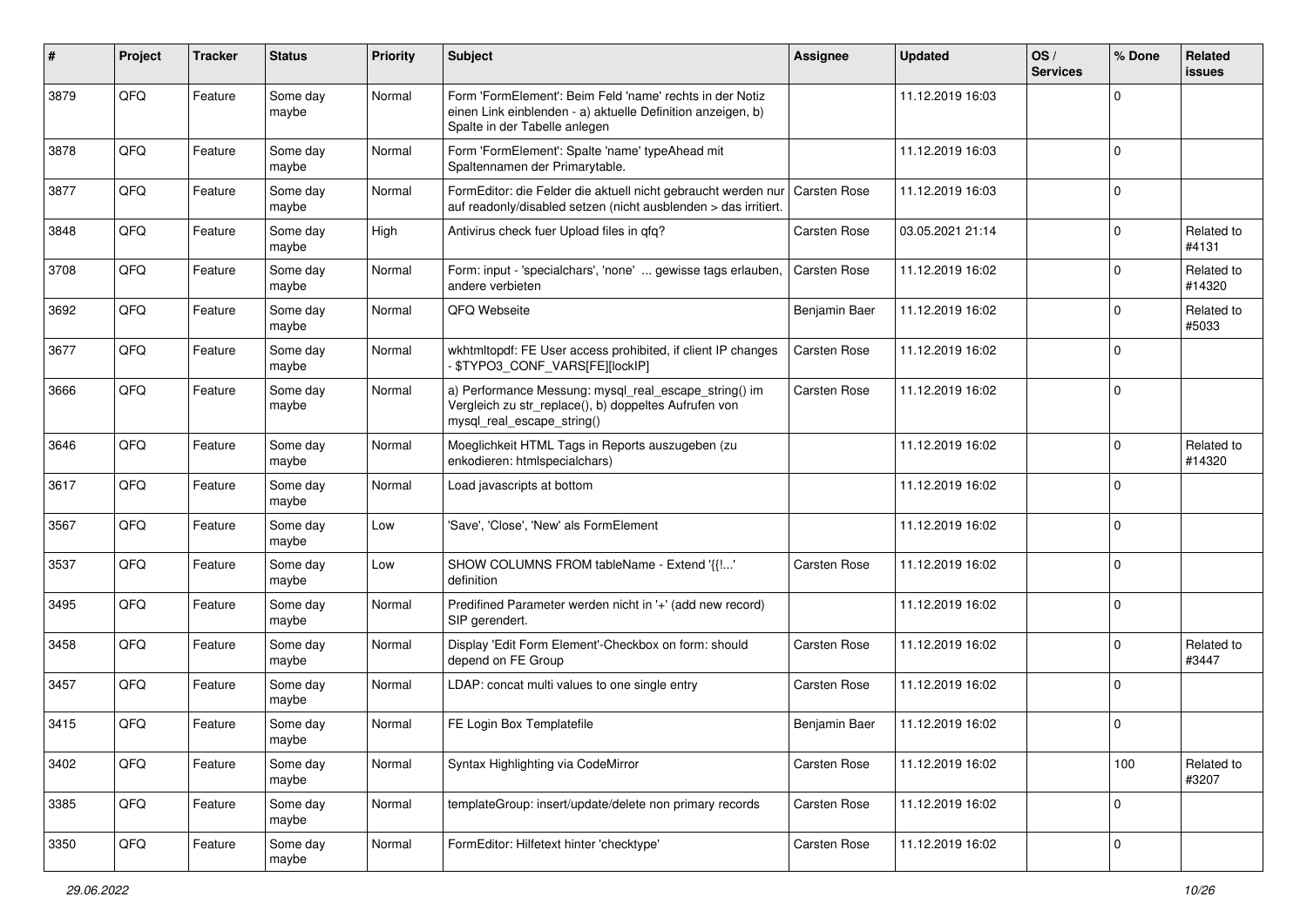| #    | Project | <b>Tracker</b> | <b>Status</b>     | <b>Priority</b> | <b>Subject</b>                                                                                                     | <b>Assignee</b>     | <b>Updated</b>   | OS/<br><b>Services</b> | % Done      | Related<br>issues                           |
|------|---------|----------------|-------------------|-----------------|--------------------------------------------------------------------------------------------------------------------|---------------------|------------------|------------------------|-------------|---------------------------------------------|
| 3332 | QFQ     | Feature        | Some day<br>maybe | Normal          | Uploads: Thumbnails, Details zum hochgeladenen File                                                                | Carsten Rose        | 11.12.2019 16:02 |                        | $\Omega$    | Related to<br>#3264,<br>Related to<br>#5333 |
| 3331 | QFQ     | Feature        | Some day<br>maybe | Normal          | Default Tooltip fuer _page? Links: mit Form und Record ID                                                          | <b>Carsten Rose</b> | 11.12.2019 16:02 |                        | $\Omega$    |                                             |
| 3291 | QFQ     | Feature        | Some day<br>maybe | Normal          | AutoCron websiteToken                                                                                              | <b>Carsten Rose</b> | 11.12.2019 16:02 |                        | $\Omega$    | Related to<br>#4250                         |
| 3285 | QFQ     | Feature        | Some day<br>maybe | Normal          | Zeichenlimit pro Feld: textarea / editor                                                                           | <b>Carsten Rose</b> | 11.12.2019 16:02 |                        | $\mathbf 0$ |                                             |
| 3273 | QFQ     | Feature        | Some day<br>maybe | Low             | Dirty Flag in Form                                                                                                 | <b>Carsten Rose</b> | 11.12.2019 16:02 |                        | $\Omega$    |                                             |
| 3267 | QFQ     | Feature        | Some day<br>maybe | Normal          | 2 Forms auf einer Seite: real + Read only                                                                          | <b>Carsten Rose</b> | 11.12.2019 16:03 |                        | $\mathbf 0$ |                                             |
| 3216 | QFQ     | Feature        | Some day<br>maybe | Normal          | dynamic update für checkbox label2                                                                                 | <b>Carsten Rose</b> | 11.12.2019 16:03 |                        | $\Omega$    | Related to<br>#2081                         |
| 2995 | QFQ     | Feature        | Some day<br>maybe | Normal          | Dropdown JQuery Plugin: 'chosen' - Moeglichkeit um Select<br>Listen mehr Funktion zu geben. Kein Bootstrap noetig. | Carsten Rose        | 11.12.2019 16:03 |                        | $\Omega$    |                                             |
| 2950 | QFQ     | Feature        | Some day<br>maybe | Normal          | Inhalt QFQ Records als File                                                                                        |                     | 11.12.2019 16:03 |                        | $\Omega$    |                                             |
| 2084 | QFQ     | Feature        | Some day<br>maybe | Normal          | Mailto mit encryption: Subrecord                                                                                   | <b>Carsten Rose</b> | 11.12.2019 16:03 |                        | $\Omega$    | Related to<br>#2082                         |
| 1946 | QFQ     | Feature        | Some day<br>maybe | Normal          | Kontrolle ob der ReadOnly Modus bei den<br>Formularelementen korrekt implementiert ist                             | Carsten Rose        | 11.12.2019 16:03 |                        | $\Omega$    |                                             |
| 1635 | QFQ     | Feature        | Some day<br>maybe | Normal          | QFQ Extension content record: weitere Optionen einblenden.                                                         | <b>Carsten Rose</b> | 11.12.2019 16:03 |                        | $\Omega$    |                                             |
| 1623 | QFQ     | Feature        | Some day<br>maybe | Normal          | RealURL                                                                                                            |                     | 11.12.2019 16:03 |                        | 30          |                                             |
| 1510 | QFQ     | Feature        | Some day<br>maybe | Normal          | jquery von google laden, falls das nicht geht lokal                                                                |                     | 11.12.2019 16:03 |                        | $\Omega$    |                                             |
| 1253 | QFQ     | Feature        | Some day<br>maybe | Normal          | QF: Colorpicker                                                                                                    |                     | 11.12.2019 16:03 |                        | $\Omega$    |                                             |
| 1251 | QFQ     | Feature        | Some day<br>maybe | Normal          | QF: Combo                                                                                                          |                     | 11.12.2019 16:03 |                        | $\Omega$    |                                             |
| 1234 | QFQ     | Feature        | Some day<br>maybe | Normal          | QF: Record numbering: Im Grid soll in Spalte 1 optional die<br>laufende Nummer der Records angezeigt werden.       |                     | 01.02.2020 23:20 |                        | $\mathbf 0$ |                                             |
| 955  | QFQ     | Feature        | Some day<br>maybe | Normal          | QF: Notizen vor/nach dem Form                                                                                      |                     | 01.02.2020 23:20 |                        | 0           |                                             |
| 880  | QFQ     | Feature        | Some day<br>maybe | Urgent          | Security: PHP, SQL Injection, XSS                                                                                  |                     | 03.05.2021 21:14 |                        | $\Omega$    | Related to<br>#14320                        |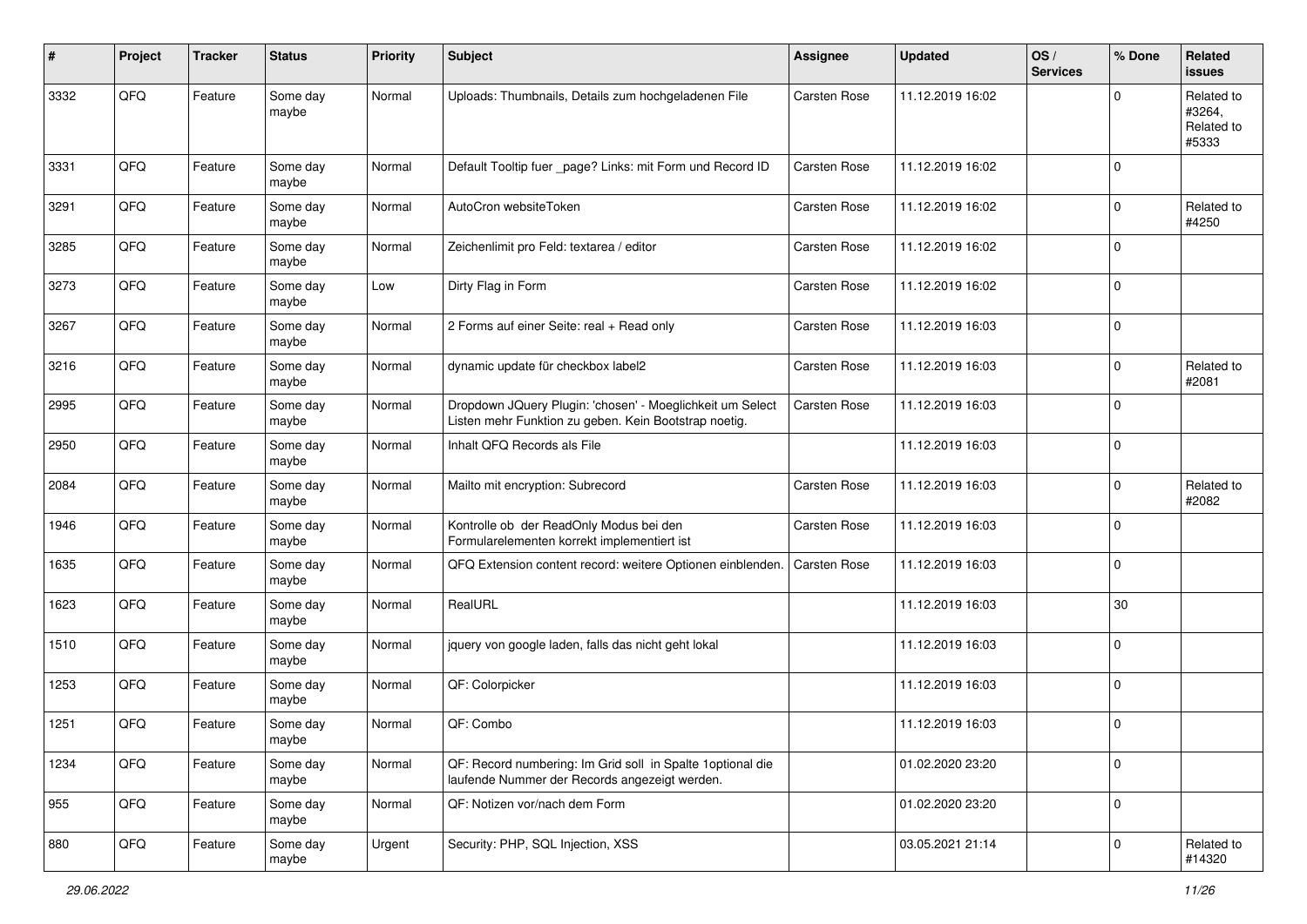| #     | Project | <b>Tracker</b> | <b>Status</b>              | <b>Priority</b> | <b>Subject</b>                                                                       | Assignee            | <b>Updated</b>   | OS/<br><b>Services</b> | % Done         | Related<br><b>issues</b>                                                                                                       |
|-------|---------|----------------|----------------------------|-----------------|--------------------------------------------------------------------------------------|---------------------|------------------|------------------------|----------------|--------------------------------------------------------------------------------------------------------------------------------|
| 13767 | QFQ     | <b>Bug</b>     | Feedback                   | Normal          | date/time-picker: required shows up/down button orange                               | Enis Nuredini       | 16.05.2022 23:16 |                        | $\mathbf 0$    |                                                                                                                                |
| 12546 | QFQ     | <b>Bug</b>     | Feedback                   | Normal          | Branch 'Development' - Unit Tests mit dirty workaround<br>angepasst                  | Carsten Rose        | 19.03.2022 17:48 |                        | $\Omega$       |                                                                                                                                |
| 11630 | QFQ     | <b>Bug</b>     | Feedback                   | High            | Bitte check ob CALL() in 20.11.0 noch so funktioniert wie in<br>20.4.1               | Enis Nuredini       | 28.05.2022 13:45 |                        | 0 l            | Related to<br>#11325                                                                                                           |
| 11347 | QFQ     | <b>Bug</b>     | Feedback                   | Normal          | If Bedingungen funktionieren nicht korrekt                                           | Christoph Fuchs     | 21.03.2021 20:37 |                        | $\Omega$       |                                                                                                                                |
| 9898  | QFQ     | <b>Bug</b>     | Feedback                   | Normal          | Formular trotz Timeout gespeichert                                                   | Benjamin Baer       | 01.02.2020 15:56 |                        | $\Omega$       |                                                                                                                                |
| 9535  | QFQ     | <b>Bug</b>     | Feedback                   | Normal          | Report:  AS '_vertical' - column to wide - vertical >> rot45,<br>rot <sub>90</sub>   | Benjamin Baer       | 01.02.2020 15:56 |                        | $\overline{0}$ |                                                                                                                                |
| 8316  | QFQ     | <b>Bug</b>     | Feedback                   | Normal          | Documentation/Behaviour for Nested Queries and<br>Record-Store confusing             | Nicola Chiapolini   | 20.11.2019 09:14 |                        | $\mathbf 0$    |                                                                                                                                |
| 13572 | QFQ     | Feature        | Feedback                   | Normal          | Form Load: misleading error message on trying to load non<br>existent primary record | Enis Nuredini       | 16.05.2022 23:16 |                        | 100            |                                                                                                                                |
| 12584 | QFQ     | Feature        | Feedback                   | Normal          | T3 v10 migration script: replace alias-patterns (v11)                                | Carsten Rose        | 28.05.2022 11:12 |                        | 100            |                                                                                                                                |
| 10782 | QFQ     | Feature        | Feedback                   | Normal          | Tiny MCE: Image Upload                                                               | Enis Nuredini       | 16.05.2022 23:16 |                        | $\mathbf 0$    | Related to<br>#12452                                                                                                           |
| 10124 | QFQ     | Feature        | Feedback                   | Normal          | qfq AAI-Login                                                                        | Karin Niffeler      | 07.05.2020 09:36 |                        | $\Omega$       |                                                                                                                                |
| 9548  | QFQ     | Feature        | Feedback                   | High            | FormElement: Pattern mismatch - optional report only on<br>focus lost                | Benjamin Baer       | 03.05.2021 21:14 |                        | l 0            |                                                                                                                                |
| 9052  | QFQ     | Feature        | Feedback                   | High            | Report: CodeMirror with SQL Syntax Highlight in FE                                   | Enis Nuredini       | 08.06.2022 10:25 |                        | $\overline{0}$ |                                                                                                                                |
| 5894  | QFQ     | Feature        | Feedback                   | Normal          | Typeahead in Report: show/hide rows dynamically                                      | Carsten Rose        | 18.02.2022 08:50 |                        | $\Omega$       | Related to<br>#5893.<br>Related to<br>#5885                                                                                    |
| 13566 | QFQ     | Feature        | Ready to sync<br>(develop) | Normal          | Delete config-example.qfq.php file                                                   | Carsten Rose        | 23.12.2021 09:25 |                        | 0 I            |                                                                                                                                |
| 14323 | QFQ     | <b>Bug</b>     | In Progress                | Normal          | Report: render=both single - no impact                                               | Carsten Rose        | 19.06.2022 18:31 |                        | $\mathbf 0$    |                                                                                                                                |
| 14175 | QFQ     | <b>Bug</b>     | In Progress                | Normal          | Opening a form with no QFQ Session cookie fails                                      | Carsten Rose        | 03.06.2022 10:40 |                        | $\mathbf 0$    |                                                                                                                                |
| 12508 | QFQ     | <b>Bug</b>     | In Progress                | High            | qfq Form: sendMail                                                                   | Karin Niffeler      | 19.03.2022 17:48 |                        | $\Omega$       |                                                                                                                                |
| 11517 | QFQ     | <b>Bug</b>     | In Progress                | Normal          | extraButtonInfo Broken for multiple FormElements                                     | <b>Carsten Rose</b> | 12.05.2022 13:12 |                        | $\Omega$       | Related to<br>#7890,<br>Related to<br>#3811, Has<br>duplicate<br>#10905, Has<br>duplicate<br>#10553, Has<br>duplicate<br>#6779 |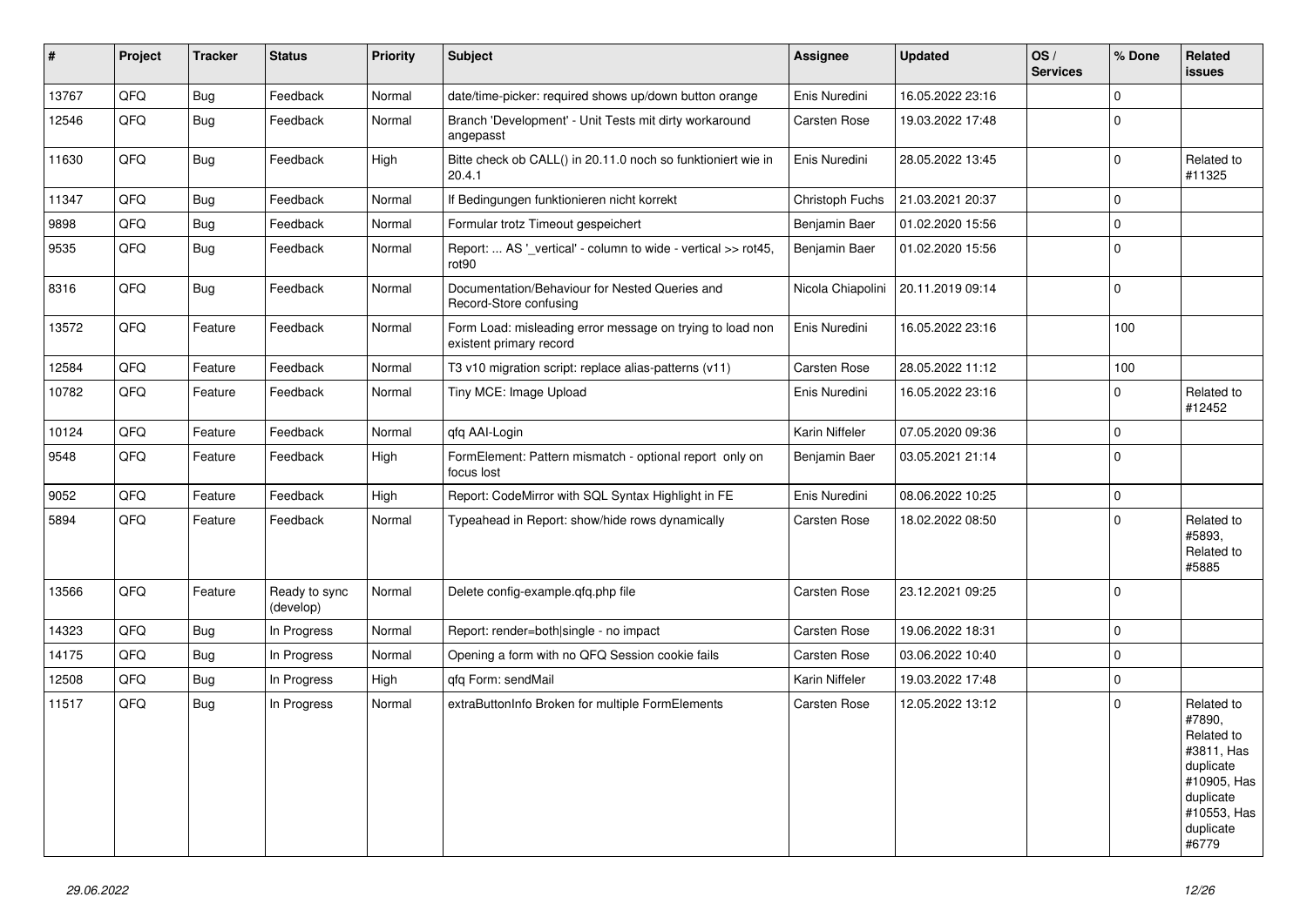| #     | Project | <b>Tracker</b> | <b>Status</b> | <b>Priority</b> | <b>Subject</b>                                                                          | <b>Assignee</b>     | <b>Updated</b>   | OS/<br><b>Services</b> | % Done      | Related<br><b>issues</b>                                               |
|-------|---------|----------------|---------------|-----------------|-----------------------------------------------------------------------------------------|---------------------|------------------|------------------------|-------------|------------------------------------------------------------------------|
| 10661 | QFQ     | Bug            | In Progress   | Normal          | Typo3 Warnungen                                                                         | Carsten Rose        | 07.09.2021 13:23 |                        | $\Omega$    | Related to<br>#12440                                                   |
| 9789  | QFQ     | <b>Bug</b>     | In Progress   | High            | Record Lock: release to early on 'leave page'                                           | Carsten Rose        | 10.01.2022 09:25 |                        | 100         | Related to<br>#10081,<br>Related to<br>#9173,<br>Related to<br>#8702   |
| 9691  | QFQ     | <b>Bug</b>     | In Progress   | Normal          | Checkbox: dynamic update > readonly                                                     | <b>Carsten Rose</b> | 01.02.2020 23:22 |                        | 50          | Related to<br>#9834                                                    |
| 13330 | QFQ     | Feature        | In Progress   | Normal          | Multi Form: Upload                                                                      | Carsten Rose        | 07.11.2021 12:40 |                        | 50          | Related to<br>#9706                                                    |
| 12630 | QFQ     | Feature        | In Progress   | Normal          | Input: date[time]: min / max values                                                     | Enis Nuredini       | 20.06.2022 18:31 |                        | $\mathbf 0$ | Related to<br>#10096,<br>Related to<br>#14302,<br>Related to<br>#14303 |
| 12440 | QFQ     | Feature        | In Progress   | Normal          | Typo3 V10 upgrade (durchfuehren und testen)                                             | <b>Carsten Rose</b> | 21.03.2022 09:53 |                        | 50          | Related to<br>#12357,<br>Related to<br>#12067,<br>Related to<br>#10661 |
| 12439 | QFQ     | Feature        | In Progress   | Normal          | TinyMCE Paste from Word & Character Count/Limit                                         | Carsten Rose        | 05.05.2021 22:15 |                        | $\mathbf 0$ |                                                                        |
| 11980 | QFQ     | Feature        | In Progress   | Normal          | protected verzeichnis MUSS geschützt werden                                             | Carsten Rose        | 07.09.2021 13:30 |                        | $\mathbf 0$ |                                                                        |
| 11076 | QFQ     | Feature        | In Progress   | Normal          | SELECT  AS _websocket                                                                   | <b>Carsten Rose</b> | 30.08.2020 17:49 |                        | $\mathbf 0$ |                                                                        |
| 10793 | QFQ     | Feature        | In Progress   | Normal          | Update NPM Packages                                                                     | Carsten Rose        | 07.09.2021 13:25 |                        | 30          |                                                                        |
| 10443 | QFQ     | Feature        | In Progress   | Normal          | Konzept_api / _live                                                                     | <b>Carsten Rose</b> | 07.05.2020 09:39 |                        | $\mathbf 0$ |                                                                        |
| 9517  | QFQ     | Feature        | In Progress   | High            | Input multiple tags with typeahead                                                      | Carsten Rose        | 03.05.2021 21:14 |                        | 40          | Related to<br>#10150                                                   |
| 6250  | QFQ     | Feature        | In Progress   | Normal          | Enhance layout: a) Subrecord, b) Subrecord-Title                                        | Carsten Rose        | 01.02.2020 23:22 |                        | $\mathbf 0$ | Related to<br>#5391                                                    |
| 5695  | QFQ     | Feature        | In Progress   | Normal          | Multiform                                                                               | Carsten Rose        | 02.01.2021 18:38 |                        | $\mathbf 0$ |                                                                        |
| 4194  | QFQ     | Feature        | In Progress   | Normal          | Bootstrap 4 ist jetzt offiziel                                                          |                     | 03.05.2021 20:47 |                        | 0           | Related to<br>#10114                                                   |
| 14303 | QFQ     | Bug            | ToDo          | Normal          | datetime broken with picker                                                             | Enis Nuredini       | 17.06.2022 09:02 |                        | $\mathbf 0$ | Related to<br>#12630                                                   |
| 13899 | QFG     | <b>Bug</b>     | ToDo          | Normal          | Selenium: zum laufen bringen                                                            | Enis Nuredini       | 25.03.2022 10:24 |                        | $\mathbf 0$ |                                                                        |
| 12463 | QFQ     | <b>Bug</b>     | ToDo          | High            | QFQ Function: 'function' and 'sql' on same level - output of<br>sql is shown two times. | Carsten Rose        | 15.12.2021 16:31 |                        | 0           |                                                                        |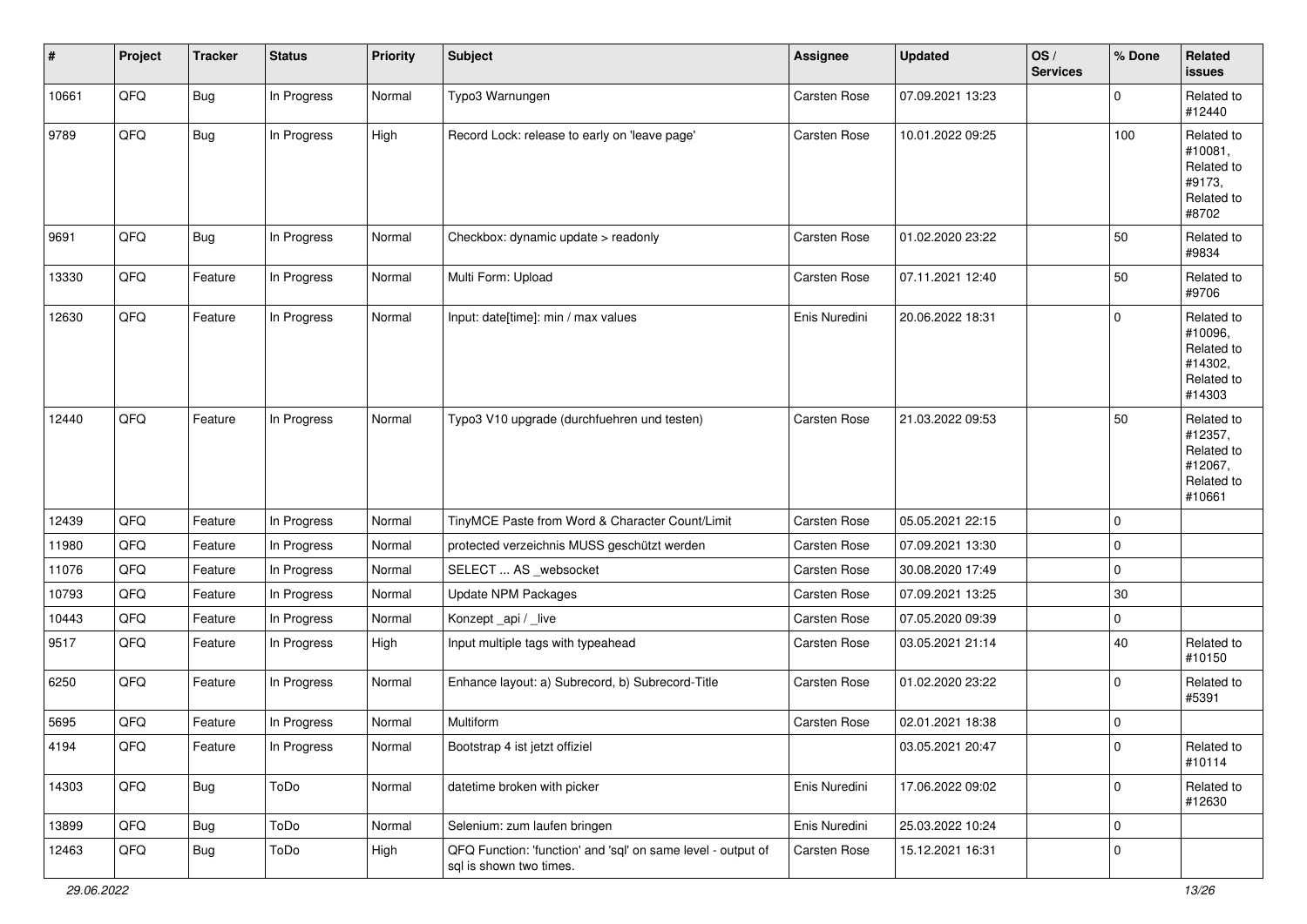| #     | Project | <b>Tracker</b> | <b>Status</b> | <b>Priority</b> | <b>Subject</b>                                                                                           | Assignee            | <b>Updated</b>   | OS/<br><b>Services</b> | % Done      | Related<br>issues                                                                                                                                                     |
|-------|---------|----------------|---------------|-----------------|----------------------------------------------------------------------------------------------------------|---------------------|------------------|------------------------|-------------|-----------------------------------------------------------------------------------------------------------------------------------------------------------------------|
| 12395 | QFQ     | <b>Bug</b>     | ToDo          | High            | QFQ Function: Result two times shown                                                                     | Carsten Rose        | 18.02.2022 08:59 |                        | $\Omega$    |                                                                                                                                                                       |
| 14320 | QFQ     | Feature        | ToDo          | Normal          | Allow specific HTML Tags and Attributes: general, TinyMCE                                                | Enis Nuredini       | 17.06.2022 10:44 |                        | $\mathbf 0$ | Related to<br>#12664,<br>Related to<br>#12039,<br>Related to<br>#11702.<br>Related to<br>#7239,<br>Related to<br>#3708,<br>Related to<br>#3646.<br>Related to<br>#880 |
| 12262 | QFQ     | Feature        | ToDo          | Normal          | Form buttons on top: more customable                                                                     | Enis Nuredini       | 17.06.2022 10:44 |                        | $\Omega$    | Related to<br>#13945, Has<br>duplicate<br>#4046, Has<br>duplicate<br>#10080                                                                                           |
| 7602  | QFQ     | Feature        | ToDo          | High            | Multi Select: with checkboxes                                                                            | Benjamin Baer       | 22.03.2022 09:07 |                        | $\mathbf 0$ |                                                                                                                                                                       |
| 14283 | QFQ     | <b>Bug</b>     | Priorize      | Normal          | HEIC / HEIF convert doesn't trigger                                                                      | <b>Carsten Rose</b> | 19.06.2022 16:37 |                        | $\mathbf 0$ |                                                                                                                                                                       |
| 13943 | QFQ     | <b>Bug</b>     | Priorize      | Normal          | unable to find formgroup                                                                                 | Enis Nuredini       | 28.05.2022 11:03 |                        | $\pmb{0}$   |                                                                                                                                                                       |
| 12325 | QFQ     | <b>Bug</b>     | Priorize      | Normal          | MultiDB form.dblndex not working for report syntax                                                       | Carsten Rose        | 07.09.2021 13:37 |                        | $\mathbf 0$ | Related to<br>#12145,<br>Related to<br>#12314                                                                                                                         |
| 9975  | QFQ     | <b>Bug</b>     | Priorize      | Normal          | Dropdown Menu: 'r:3' broken                                                                              | Carsten Rose        | 01.02.2020 10:13 |                        | $\mathsf 0$ |                                                                                                                                                                       |
| 9958  | QFQ     | <b>Bug</b>     | Priorize      | Normal          | Broken subrecord query: no error message                                                                 | Carsten Rose        | 05.02.2021 15:15 |                        | $\mathbf 0$ |                                                                                                                                                                       |
| 9947  | QFQ     | <b>Bug</b>     | Priorize      | Normal          | Unwanted error message if missing 'typeAheadSqlPrefetch'                                                 | Carsten Rose        | 01.02.2020 10:13 |                        | $\pmb{0}$   |                                                                                                                                                                       |
| 9862  | QFQ     | Bug            | Priorize      | Normal          | Failed writing to sql mail qfq.log should throw an exception                                             | Carsten Rose        | 01.02.2020 10:13 |                        | $\mathbf 0$ |                                                                                                                                                                       |
| 9834  | QFQ     | Bug            | Priorize      | Normal          | Input elements with tag 'disabled' are missing on<br>form-submit: server option 'processReadOnly' broken | Carsten Rose        | 07.12.2021 16:43 |                        | $\mathbf 0$ | Related to<br>#9691,<br>Related to<br>#5305, Has<br>duplicate<br>#12331                                                                                               |
| 9534  | QFQ     | Bug            | Priorize      | Urgent          | FE.type=upload: 'Unknown Mode: ID"                                                                       | Carsten Rose        | 03.05.2021 21:14 |                        | $\mathbf 0$ | Related to<br>#9532                                                                                                                                                   |
| 9173  | QFQ     | Bug            | Priorize      | Urgent          | Stale Record Lock: Firefox                                                                               | Carsten Rose        | 03.05.2021 21:14 |                        | $\mathbf 0$ | Related to<br>#9789                                                                                                                                                   |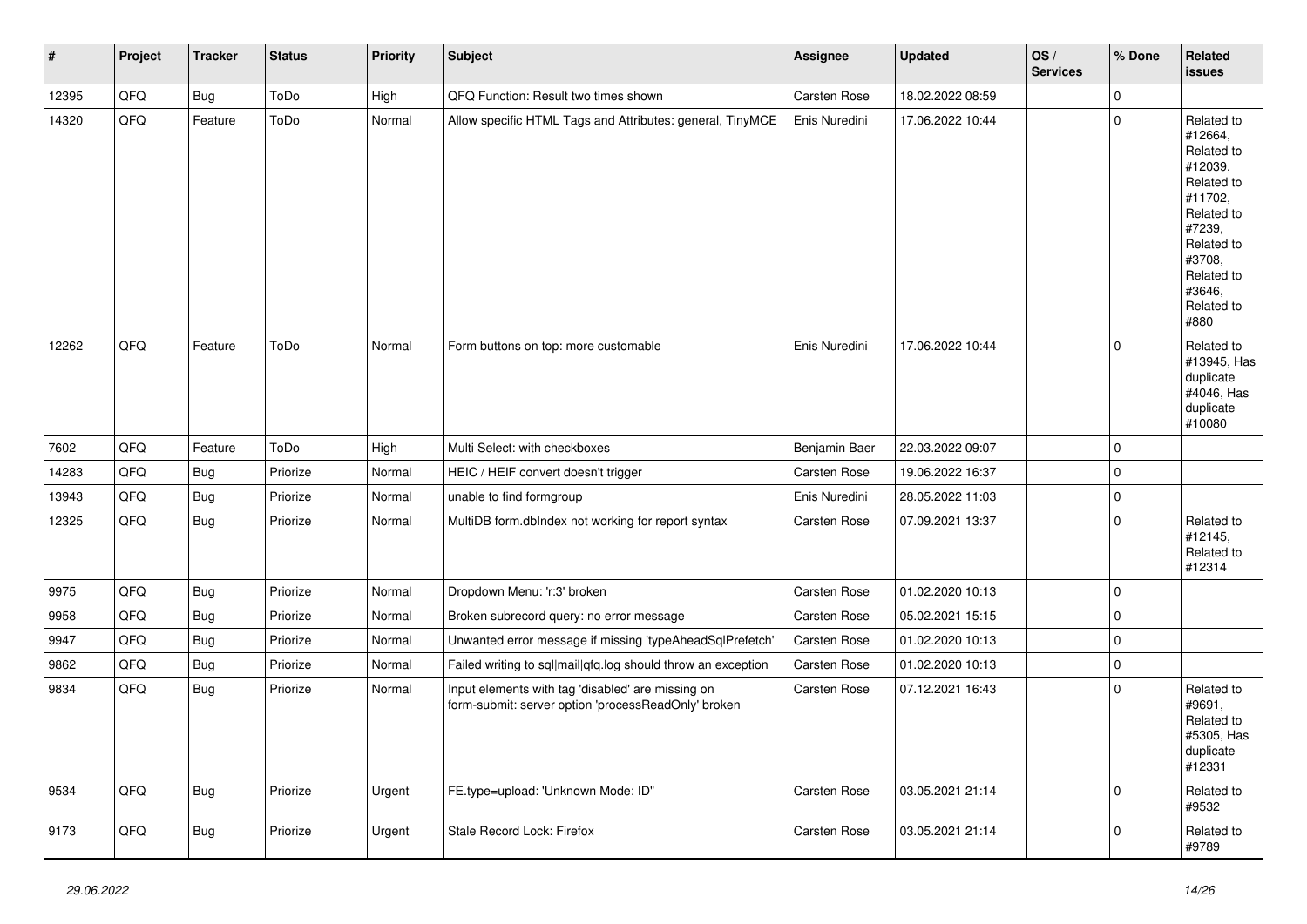| #     | Project | <b>Tracker</b> | <b>Status</b> | <b>Priority</b> | Subject                                                                                             | Assignee             | <b>Updated</b>   | OS/<br><b>Services</b> | % Done         | Related<br>issues                                                      |
|-------|---------|----------------|---------------|-----------------|-----------------------------------------------------------------------------------------------------|----------------------|------------------|------------------------|----------------|------------------------------------------------------------------------|
| 9121  | QFQ     | Bug            | Priorize      | High            | sip links have r and __dblndexData set                                                              | Carsten Rose         | 12.06.2021 10:41 |                        | $\Omega$       |                                                                        |
| 8037  | QFQ     | Bug            | Priorize      | Normal          | FE.type=upload (advanced mode): {{slaveld:V}} missing<br>during dynamic update                      | Carsten Rose         | 01.02.2020 10:13 |                        | $\Omega$       |                                                                        |
| 7656  | QFQ     | Bug            | Priorize      | Normal          | FE with required, 'pattern' and 'extraButtonLock': always<br>complain about missing value           | Carsten Rose         | 01.02.2020 10:13 |                        | $\Omega$       |                                                                        |
| 7616  | QFQ     | <b>Bug</b>     | Priorize      | Normal          | Selectlist with Enum & Dynamic Update                                                               | Carsten Rose         | 01.02.2020 10:13 |                        | $\overline{0}$ |                                                                        |
| 6574  | QFQ     | Bug            | Priorize      | Normal          | qfq.log: Fehlermeldung wurde angezeigt, aber nicht geloggt                                          | Carsten Rose         | 01.02.2020 10:13 |                        | $\Omega$       |                                                                        |
| 6566  | QFQ     | Bug            | Priorize      | Normal          | Link Function 'delete': provided parameter missing on page<br>reload                                | <b>Benjamin Baer</b> | 03.01.2022 08:08 |                        | $\Omega$       |                                                                        |
| 6140  | QFQ     | Bug            | Priorize      | Normal          | QFQ DnD Sort: Locked fields                                                                         | Benjamin Baer        | 21.03.2022 09:56 |                        | $\Omega$       |                                                                        |
| 6116  | QFQ     | <b>Bug</b>     | Priorize      | High            | value of checkbox not saved                                                                         | Carsten Rose         | 07.12.2021 17:19 |                        | $\Omega$       |                                                                        |
| 4457  | QFQ     | <b>Bug</b>     | Priorize      | Normal          | typeahead: pressing return to select an item, saves the form<br>and closes the form.                | Benjamin Baer        | 03.01.2022 08:01 |                        | $\Omega$       | Related to<br>#4398                                                    |
| 3782  | QFQ     | Bug            | Priorize      | Normal          | Bei fehlerhafter Eingabe (z.B. Datum) sollte das erwartete<br>Format angezeigt werden               | Carsten Rose         | 01.02.2020 10:13 |                        | $\Omega$       |                                                                        |
| 2665  | QFQ     | Bug            | Priorize      | Normal          | Dynamic Update funktioniert nicht, wenn beim<br>entsprechenden FormElement eine size angegeben ist. | Benjamin Baer        | 03.01.2022 08:12 |                        | 30             |                                                                        |
| 14371 | QFQ     | Feature        | Priorize      | Normal          | <b>LDAP via REPORT</b>                                                                              | Carsten Rose         | 19.06.2022 16:37 |                        | $\mathbf 0$    |                                                                        |
| 14290 | QFQ     | Feature        | Priorize      | Normal          | FormEditor: Show Table Definition                                                                   | Carsten Rose         | 19.06.2022 16:37 |                        | $\Omega$       |                                                                        |
| 13900 | QFQ     | Feature        | Priorize      | Normal          | Selenium: Check das Cookie/PDF funktioniert                                                         | Enis Nuredini        | 25.03.2022 12:45 |                        | $\Omega$       |                                                                        |
| 12504 | QFQ     | Feature        | Priorize      | Normal          | sql.log: report fe.id                                                                               | Carsten Rose         | 05.05.2021 22:09 |                        | $\Omega$       |                                                                        |
| 12503 | QFQ     | Feature        | Priorize      | Normal          | Detect dangerous UPDATE statement with missing WHERE                                                | Carsten Rose         | 05.05.2021 22:09 |                        | $\mathbf 0$    |                                                                        |
| 12452 | QFQ     | Feature        | Priorize      | Normal          | BaseURL: alsways with '/' at the end                                                                | Carsten Rose         | 19.06.2022 13:45 |                        | $\Omega$       | Related to<br>#10782                                                   |
| 11320 | QFQ     | Feature        | Priorize      | Normal          | Typo3 Version 10 support                                                                            | Carsten Rose         | 05.05.2021 22:09 |                        | $\Omega$       |                                                                        |
| 10569 | QFQ     | Feature        | Priorize      | Normal          | link blank more safe                                                                                | Enis Nuredini        | 25.03.2022 12:44 |                        | 0              |                                                                        |
| 10015 | QFQ     | Feature        | Priorize      | Normal          | Monospace in Textarea                                                                               | Carsten Rose         | 03.02.2020 13:40 |                        | $\Omega$       |                                                                        |
| 10012 | QFQ     | Feature        | Priorize      | Normal          | redirectAllMailTo: {{beEmail:T}}                                                                    | Carsten Rose         | 08.05.2021 09:54 |                        | $\Omega$       | Related to<br>#12412,<br>Related to<br>#12413,<br>Related to<br>#10011 |
| 10011 | QFQ     | Feature        | Priorize      | Normal          | Offer new STORE TYPO3 Variable 'beUser', 'beEmail'                                                  | Carsten Rose         | 08.05.2021 09:51 |                        | $\Omega$       | Related to<br>#10012,<br>Related to<br>#12511                          |
| 10005 | QFG     | Feature        | Priorize      | Normal          | Report / special column name:  AS _calendar                                                         | Carsten Rose         | 03.06.2020 17:28 |                        | 0              |                                                                        |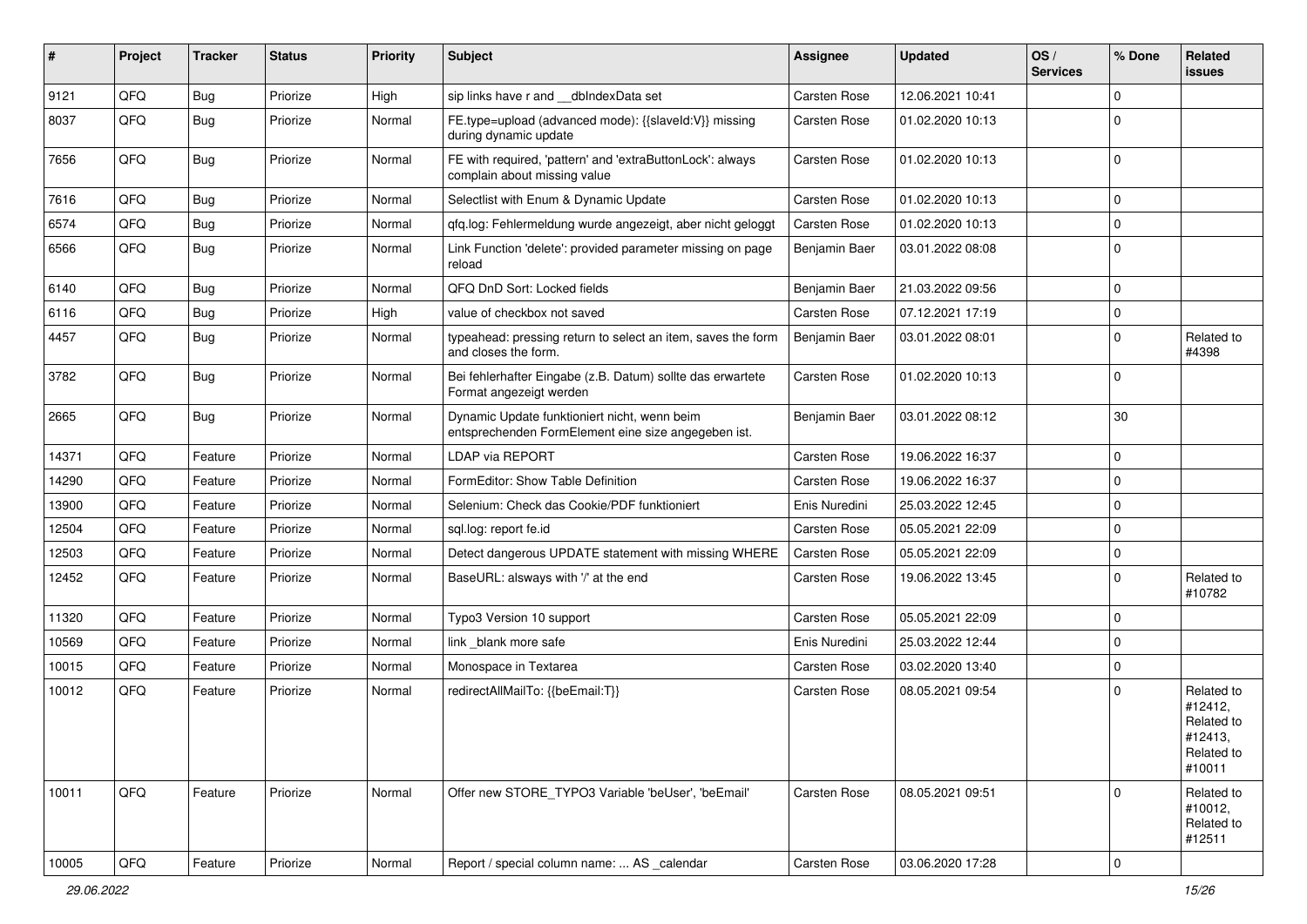| #     | Project | <b>Tracker</b> | <b>Status</b> | <b>Priority</b> | <b>Subject</b>                                                                                    | <b>Assignee</b>     | <b>Updated</b>   | OS/<br><b>Services</b> | % Done      | Related<br><b>issues</b>                        |
|-------|---------|----------------|---------------|-----------------|---------------------------------------------------------------------------------------------------|---------------------|------------------|------------------------|-------------|-------------------------------------------------|
| 10003 | QFQ     | Feature        | Priorize      | Normal          | fieldset: stronger visualize group                                                                | Benjamin Baer       | 12.02.2020 08:13 |                        | $\Omega$    |                                                 |
| 9968  | QFQ     | Feature        | Priorize      | Normal          | Tooltip in Links for Developer                                                                    | Carsten Rose        | 01.02.2020 23:17 |                        | 0           |                                                 |
| 9928  | QFQ     | Feature        | Priorize      | Normal          | SpecialColumnName: a) Deprecated: ' AS "_+tag " ', b)<br>New: ' AS "_ <tag1><tag2>"</tag2></tag1> | Carsten Rose        | 01.02.2020 23:17 |                        | $\Omega$    | Related to<br>#9929                             |
| 9900  | QFQ     | Feature        | Priorize      | Normal          | Generic API Call: tt-content record >> JSON                                                       | <b>Carsten Rose</b> | 01.02.2020 10:13 |                        | $\Omega$    |                                                 |
| 9668  | QFQ     | Feature        | Priorize      | Normal          | Form.mode: rename 'hidden' to 'hide'                                                              | Carsten Rose        | 05.05.2021 22:14 |                        | $\Omega$    | Related to<br>#6437                             |
| 9394  | QFQ     | Feature        | Priorize      | Normal          | REST: allow for non numerical ids in get requests                                                 | <b>Carsten Rose</b> | 05.05.2021 22:10 |                        | 0           |                                                 |
| 9346  | QFQ     | Feature        | Priorize      | Normal          | beforeSave: check if an upload is given                                                           | <b>Carsten Rose</b> | 11.06.2021 21:18 |                        | $\Omega$    |                                                 |
| 9135  | QFQ     | Feature        | Priorize      | Normal          | Progress Bar generic / replace old hourglass download<br>popup                                    | Benjamin Baer       | 03.01.2022 07:43 |                        | $\Omega$    |                                                 |
| 8963  | QFQ     | Feature        | Priorize      | Normal          | Setting values in a store: flexible way                                                           | Carsten Rose        | 05.05.2021 22:10 |                        | $\Omega$    | Related to<br>#8975                             |
| 8585  | QFQ     | Feature        | Priorize      | Normal          | Enhance Error message for 'unknown form'                                                          | Carsten Rose        | 01.02.2020 10:13 |                        | $\Omega$    |                                                 |
| 8584  | QFQ     | Feature        | Priorize      | Normal          | FE 'Action' - never assign to Container (except Template<br>Group)                                | Carsten Rose        | 01.02.2020 10:13 |                        | $\Omega$    |                                                 |
| 8277  | QFQ     | Feature        | Priorize      | Normal          | fe.parameter.default=                                                                             | <b>Carsten Rose</b> | 01.02.2020 23:17 |                        | $\Omega$    | Related to<br>#8113                             |
| 8204  | QFQ     | Feature        | Priorize      | High            | Position 'required mark'                                                                          | <b>Carsten Rose</b> | 16.06.2021 13:44 |                        | $\Omega$    |                                                 |
| 8082  | QFQ     | Feature        | Priorize      | High            | Contact form without saving record                                                                | Carsten Rose        | 07.12.2021 15:20 |                        | $\Omega$    | Related to<br>#8587,<br><b>Blocks</b><br>#11850 |
| 8044  | QFQ     | Feature        | Priorize      | Normal          | Transaction: a) Form, b) Report                                                                   | Carsten Rose        | 05.05.2021 22:14 |                        | $\Omega$    | Related to<br>#8043                             |
| 8034  | QFQ     | Feature        | Priorize      | Normal          | FormElement 'data': 22.22.2222 should not be accepted                                             | Carsten Rose        | 01.02.2020 10:13 |                        | $\Omega$    |                                                 |
| 7965  | QFQ     | Feature        | Priorize      | Normal          | Input type 'text' with visual format - currency                                                   | Benjamin Baer       | 03.01.2022 07:45 |                        | 0           |                                                 |
| 7730  | QFQ     | Feature        | Priorize      | Normal          | SELECT Box: title in between                                                                      | Benjamin Baer       | 01.02.2020 23:22 |                        | $\Omega$    |                                                 |
| 7630  | QFQ     | Feature        | Priorize      | Normal          | detailed error message for simple upload                                                          | <b>Carsten Rose</b> | 01.02.2020 10:13 |                        | $\mathbf 0$ |                                                 |
| 7522  | QFQ     | Feature        | Priorize      | Normal          | Inserting default index.html to folder (Avoid Apache Indexing)                                    | <b>Carsten Rose</b> | 01.02.2020 10:13 |                        | $\Omega$    |                                                 |
| 7290  | QFQ     | Feature        | Priorize      | Normal          | FormEditor: title as textarea if LEN(title)>60                                                    | Carsten Rose        | 01.02.2020 10:13 |                        | 0           | Blocked by<br>#7682                             |
| 7217  | QFQ     | Feature        | Priorize      | Normal          | Download: notice User if `_sip=?` is missing                                                      | Carsten Rose        | 01.02.2020 10:13 |                        | 0           |                                                 |
| 6998  | QFQ     | Feature        | Priorize      | Normal          | Form: with debug=on show column information as tooltip of<br>column label                         | Carsten Rose        | 01.02.2020 10:13 |                        | $\Omega$    |                                                 |
| 6870  | QFQ     | Feature        | Priorize      | Normal          | Click on '_link' triggers an API call                                                             | Benjamin Baer       | 03.01.2022 08:25 |                        | 0           |                                                 |
| 6801  | QFQ     | Feature        | Priorize      | Normal          | Fabric: Maximize / FullIscreen                                                                    | Benjamin Baer       | 21.03.2022 09:56 |                        | 0           |                                                 |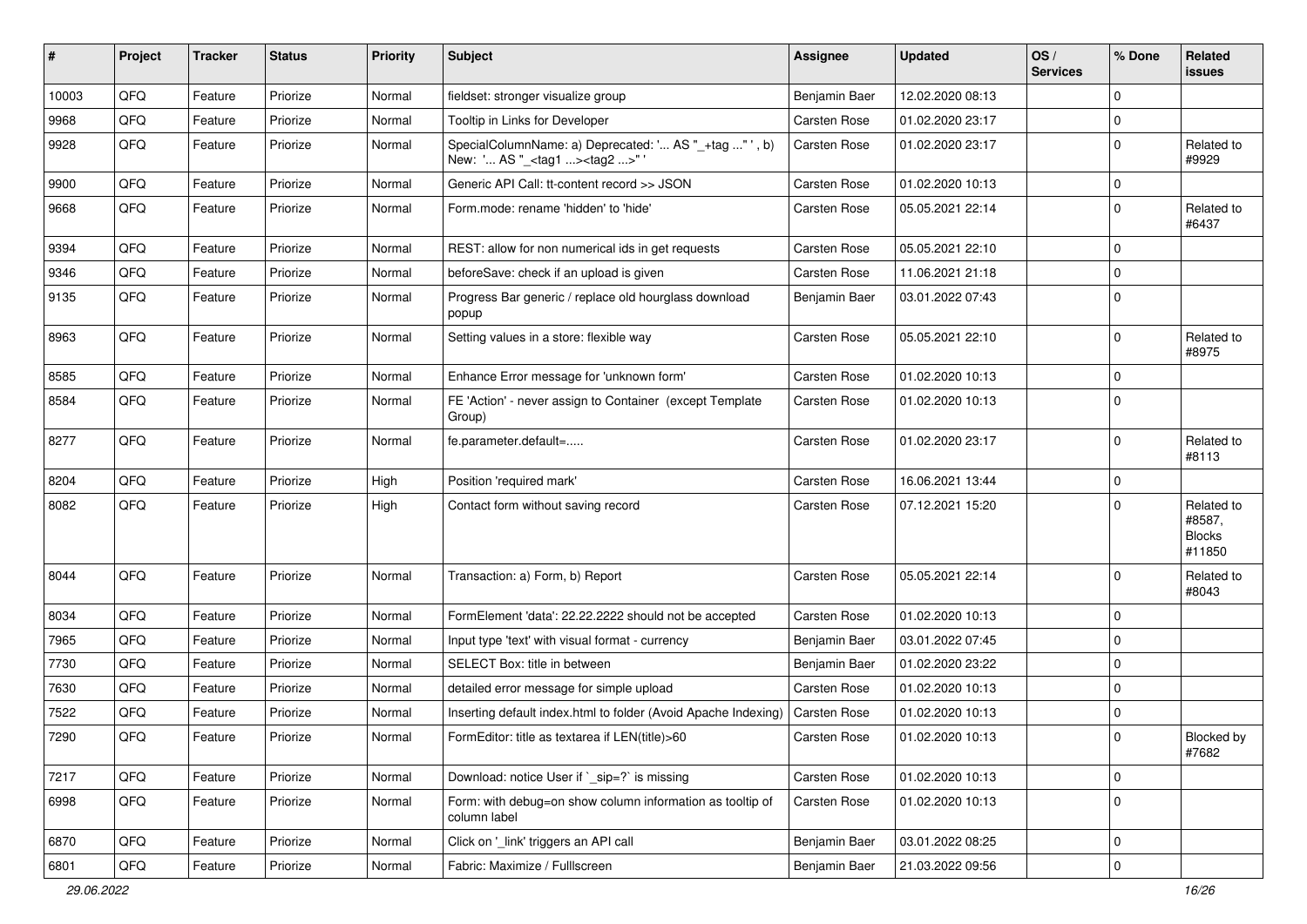| #     | Project | <b>Tracker</b> | <b>Status</b> | <b>Priority</b> | <b>Subject</b>                                                                           | <b>Assignee</b>     | <b>Updated</b>   | OS/<br><b>Services</b> | % Done      | Related<br>issues                                |
|-------|---------|----------------|---------------|-----------------|------------------------------------------------------------------------------------------|---------------------|------------------|------------------------|-------------|--------------------------------------------------|
| 6224  | QFQ     | Feature        | Priorize      | Normal          | Dynamic update: fade in/out fields                                                       | Benjamin Baer       | 21.03.2022 09:50 |                        | $\Omega$    |                                                  |
| 5942  | QFQ     | Feature        | Priorize      | Normal          | 'L' and 'type': append to links, generate via '_link' by using 'u:                       | <b>Carsten Rose</b> | 01.02.2020 10:13 |                        | 0           |                                                  |
| 5562  | QFQ     | Feature        | Priorize      | Normal          | Drag'n'Drop fuer Uploads                                                                 | Benjamin Baer       | 21.03.2022 09:52 |                        | $\Omega$    | Related to<br>#9706                              |
| 5366  | QFQ     | Feature        | Priorize      | Normal          | Saving with keyboard shortcuts                                                           | Benjamin Baer       | 21.03.2022 09:47 |                        | $\mathbf 0$ |                                                  |
| 3867  | QFQ     | Feature        | Priorize      | Normal          | Readonly Formular: Template Groups add/delete<br>ausbeldnen                              | Carsten Rose        | 05.05.2021 22:12 |                        | $\mathbf 0$ |                                                  |
| 14395 | QFQ     | Support        | <b>New</b>    | Normal          | FormEditor: Virtual table columns                                                        | Enis Nuredini       | 21.06.2022 16:09 |                        | $\mathbf 0$ |                                                  |
| 14377 | QFQ     | <b>Bug</b>     | New           | Normal          | Documentation > General Tips: white page after migration                                 | Enis Nuredini       | 19.06.2022 16:37 |                        | $\Omega$    |                                                  |
| 14322 | QFQ     | Bug            | <b>New</b>    | Normal          | Form Load: by default no scroll (save & close should be<br>visible)                      | Enis Nuredini       | 15.06.2022 14:12 |                        | $\Omega$    | Related to<br>#14321,<br>Related to<br>#6232     |
| 14305 | QFQ     | <b>Bug</b>     | <b>New</b>    | Normal          | Inline Report editing does not create history entries                                    | Carsten Rose        | 10.06.2022 11:55 |                        | $\mathbf 0$ |                                                  |
| 14304 | QFQ     | <b>Bug</b>     | New           | Normal          | table sorter view safer does not work                                                    | Carsten Rose        | 10.06.2022 11:49 |                        | $\Omega$    |                                                  |
| 14245 | QFQ     | Bug            | <b>New</b>    | Normal          | Form Save Btn bleibt disabled wenn Datumsfeld über<br>Datepicker geändert                | Enis Nuredini       | 27.05.2022 13:45 |                        | $\Omega$    | Related to<br>#13689                             |
| 14233 | QFQ     | <b>Bug</b>     | <b>New</b>    | Normal          | AS _link: question - HTML is not rendered                                                | Carsten Rose        | 28.05.2022 11:02 |                        | $\Omega$    |                                                  |
| 14091 | QFQ     | Bug            | <b>New</b>    | Normal          | inconsistent template path for twig                                                      | Carsten Rose        | 19.04.2022 18:36 |                        | $\mathbf 0$ |                                                  |
| 14077 | QFQ     | <b>Bug</b>     | New           | Normal          | As _link: Attribute 'class' missing by r:1 and r:3 - but should<br>set                   | Carsten Rose        | 28.05.2022 11:02 |                        | $\Omega$    | Related to<br>#5342,<br>Related to<br>#4343      |
| 13716 | QFQ     | Bug            | <b>New</b>    | High            | Firefox ask to store username/password                                                   | Enis Nuredini       | 30.05.2022 09:31 |                        | $\mathbf 0$ | Related to<br>#13827                             |
| 13706 | QFQ     | Bug            | <b>New</b>    | Normal          | Wrong CheckType in FieldElement LastStatus of Form Cron                                  | <b>Carsten Rose</b> | 21.01.2022 18:20 |                        | $\Omega$    |                                                  |
| 13689 | QFQ     | Bug            | <b>New</b>    | Normal          | Enter auf Eingabefeld mit ungültigem Wert führt zu blurry<br>Seite                       | Enis Nuredini       | 28.05.2022 10:53 |                        | $\Omega$    | Related to<br>#14245, Has<br>duplicate<br>#11891 |
| 13659 | QFQ     | <b>Bug</b>     | <b>New</b>    | Normal          | wrong sanitize class applied to R-store                                                  | <b>Carsten Rose</b> | 15.01.2022 14:23 |                        | 0           |                                                  |
| 13647 | QFO     | <b>Bug</b>     | New           | Normal          | Autofocus funktioniert nicht auf Chrome                                                  | Benjamin Baer       | 19.03.2022 17:44 |                        | $\mathbf 0$ |                                                  |
| 13592 | QFQ     | Bug            | New           | Normal          | QFQ Build Queue: das vergeben von Tags klappt nicht. Es<br>werden keine Releases gebaut. | Carsten Rose        | 19.03.2022 17:45 |                        | $\mathbf 0$ |                                                  |
| 13528 | QFQ     | Bug            | New           | Normal          | qfq.io > releases: es wird kein neues Release angelegt                                   | Benjamin Baer       | 19.03.2022 17:46 |                        | $\mathbf 0$ |                                                  |
| 13460 | QFO     | <b>Bug</b>     | New           | Normal          | Doc: Password set/reset  password should not processed<br>with 'html encode'             | <b>Carsten Rose</b> | 19.03.2022 17:46 |                        | $\mathbf 0$ |                                                  |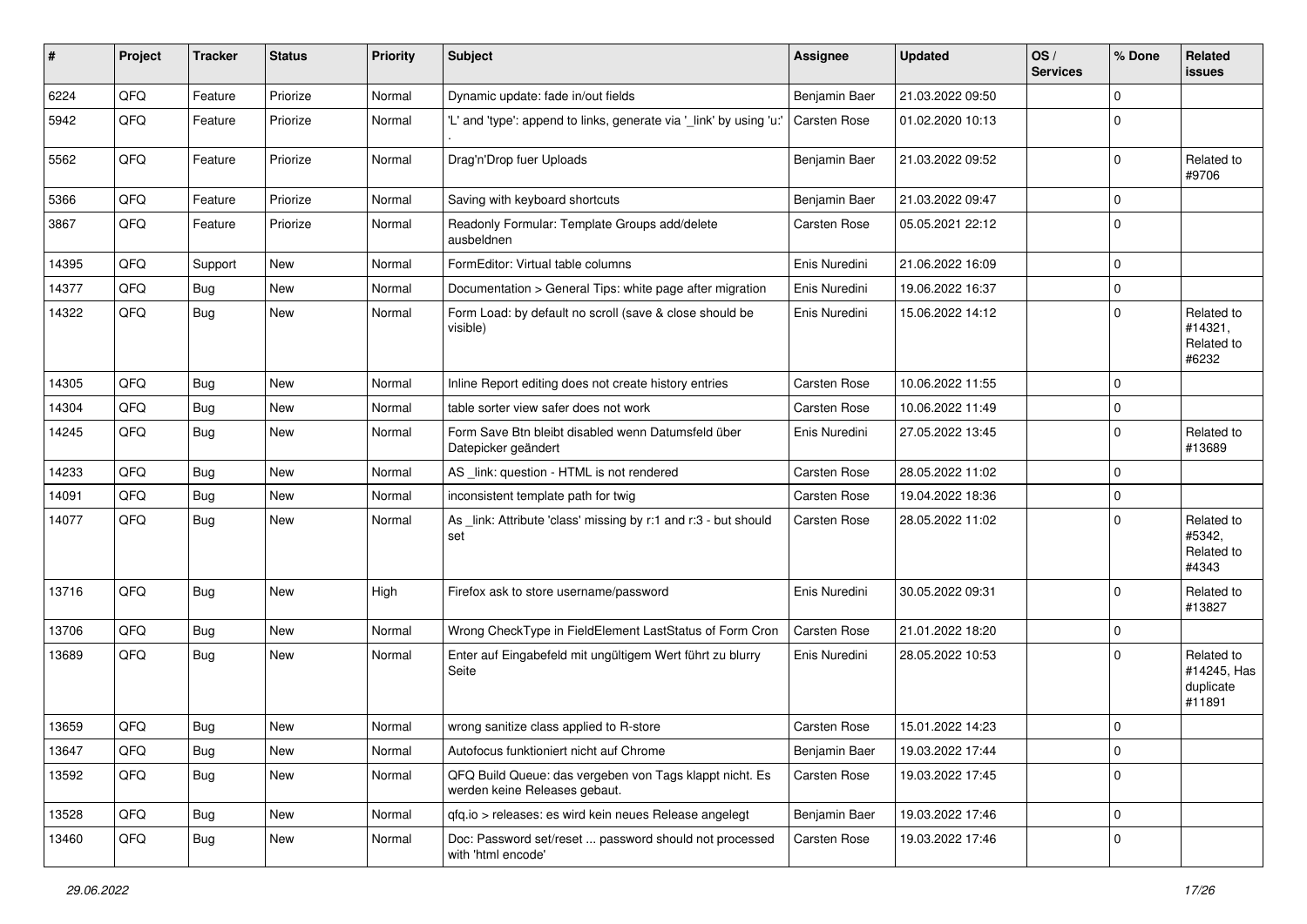| #     | Project | <b>Tracker</b> | <b>Status</b> | <b>Priority</b> | <b>Subject</b>                                                                                                                                      | <b>Assignee</b>     | <b>Updated</b>   | OS/<br><b>Services</b> | % Done      | Related<br><b>issues</b> |
|-------|---------|----------------|---------------|-----------------|-----------------------------------------------------------------------------------------------------------------------------------------------------|---------------------|------------------|------------------------|-------------|--------------------------|
| 13451 | QFQ     | Bug            | New           | Normal          | Character Counter / Max Character: Problem in Safari                                                                                                | <b>Carsten Rose</b> | 15.04.2022 17:18 |                        | $\Omega$    |                          |
| 13332 | QFQ     | Bug            | <b>New</b>    | Normal          | Multi Form: Required Felder werden visuell nicht markiert.                                                                                          | Carsten Rose        | 19.03.2022 17:47 |                        | $\Omega$    |                          |
| 13331 | QFQ     | Bug            | New           | Normal          | Multi Form: Clear Icon misplaced                                                                                                                    | <b>Carsten Rose</b> | 19.03.2022 17:47 |                        | $\Omega$    |                          |
| 12989 | QFQ     | Bug            | New           | Normal          | empty string does not trigger dynamic update                                                                                                        | Enis Nuredini       | 28.05.2022 11:09 |                        | $\Omega$    |                          |
| 12974 | QFQ     | Bug            | New           | High            | Sanitize Queries in Action-Elements                                                                                                                 | <b>Carsten Rose</b> | 07.12.2021 17:19 |                        | $\mathbf 0$ |                          |
| 12716 | QFQ     | <b>Bug</b>     | New           | Normal          | template group: Pattern only applied to first instance                                                                                              | <b>Carsten Rose</b> | 19.03.2022 17:47 |                        | $\Omega$    |                          |
| 12714 | QFQ     | Bug            | New           | Normal          | Conversion of GIF to PDF broken when GIF contains Alpha.                                                                                            | <b>Carsten Rose</b> | 19.03.2022 17:49 |                        | $\Omega$    |                          |
| 12702 | QFQ     | Bug            | New           | High            | templateGroup: broken in multiDb Setup                                                                                                              | Carsten Rose        | 14.12.2021 16:02 |                        | $\mathbf 0$ |                          |
| 12670 | QFQ     | <b>Bug</b>     | New           | High            | Dropdown-Menu classes können nicht mehr angegeben<br>werden                                                                                         | <b>Carsten Rose</b> | 07.12.2021 17:19 |                        | $\mathbf 0$ |                          |
| 12581 | QFQ     | Bug            | New           | Normal          | Form.forward=close: Record 'new' in new browser tab > save<br>(& close) >> Form is not reloaded with new created record id<br>and stays in mode=new | <b>Carsten Rose</b> | 19.03.2022 17:48 |                        | $\Omega$    |                          |
| 12545 | QFQ     | Bug            | <b>New</b>    | Urgent          | sql.log not created / updated                                                                                                                       | Carsten Rose        | 14.12.2021 16:02 |                        | l O         |                          |
| 12520 | QFQ     | Bug            | New           | Normal          | Switch FE User: still active even FE User session expired                                                                                           | Carsten Rose        | 19.03.2022 17:48 |                        | $\mathbf 0$ |                          |
| 12513 | QFQ     | <b>Bug</b>     | New           | High            | Implement server side check of maxlength                                                                                                            | <b>Carsten Rose</b> | 07.12.2021 17:19 |                        | $\Omega$    |                          |
| 12512 | QFQ     | <b>Bug</b>     | <b>New</b>    | Normal          | Some MySQL Installation can't use 'stored procedures'                                                                                               | Carsten Rose        | 19.03.2022 17:48 |                        | $\Omega$    |                          |
| 12468 | QFQ     | Bug            | <b>New</b>    | Urgent          | Form: update Form.title after save                                                                                                                  | Carsten Rose        | 03.05.2021 21:12 |                        | $\Omega$    |                          |
| 12327 | QFQ     | <b>Bug</b>     | New           | Normal          | Copy to clipboard: Glyphicon can not be changed                                                                                                     | Carsten Rose        | 27.12.2021 17:59 |                        | $\mathbf 0$ |                          |
| 12187 | QFQ     | Bug            | <b>New</b>    | Normal          | Trigger FormAsFile() via Report: probably problem with multi<br>DB setup                                                                            | <b>Carsten Rose</b> | 20.03.2021 21:20 |                        | $\Omega$    |                          |
| 12133 | QFQ     | <b>Bug</b>     | <b>New</b>    | Normal          | NPM, phpSpreadSheet aktualisieren                                                                                                                   | Carsten Rose        | 15.03.2021 09:04 |                        | $\Omega$    |                          |
| 12066 | QFQ     | <b>Bug</b>     | <b>New</b>    | High            | enterAsSubmit: Forward wird nicht ausgeführt                                                                                                        | Enis Nuredini       | 29.05.2022 09:23 |                        | l o         |                          |
| 12045 | QFQ     | Bug            | <b>New</b>    | Normal          | templateGroup afterSave FE: Aufruf ohne<br>sglHonorFormElements funktioniert nicht                                                                  | Carsten Rose        | 18.02.2021 16:33 |                        | $\Omega$    |                          |
| 12040 | QFQ     | Bug            | New           | Normal          | FE Mode 'hidden' für zwei FEs auf einer Zeile                                                                                                       | <b>Carsten Rose</b> | 18.02.2021 10:13 |                        | $\mathbf 0$ |                          |
| 11752 | QFQ     | <b>Bug</b>     | New           | Normal          | checkbox renders multiple input elements with same name                                                                                             | <b>Carsten Rose</b> | 17.12.2020 14:58 |                        | $\Omega$    | Related to<br>#11750     |
| 11715 | QFQ     | Bug            | New           | Normal          | acceptZeroAsRequired and requiredOffButMark do not<br>coincide                                                                                      |                     | 08.12.2020 12:13 |                        | $\Omega$    |                          |
| 11695 | QFQ     | <b>Bug</b>     | <b>New</b>    | Normal          | MultiForm required FE Error                                                                                                                         | Carsten Rose        | 04.12.2020 13:34 |                        | $\Omega$    |                          |
| 11668 | QFQ     | Bug            | <b>New</b>    | Normal          | Play function.sgl - problem with mysgl                                                                                                              | Carsten Rose        | 03.05.2021 20:48 |                        | $\Omega$    |                          |
| 11667 | QFQ     | Bug            | New           | Normal          | MySQL mariadb-server-10.3: Incorrect datetime value                                                                                                 | Carsten Rose        | 03.05.2021 20:48 |                        | $\Omega$    |                          |
| 11522 | QFQ     | Bug            | New           | Normal          | Aus/Einblenden von Reitern                                                                                                                          |                     | 13.11.2020 14:58 |                        | $\Omega$    |                          |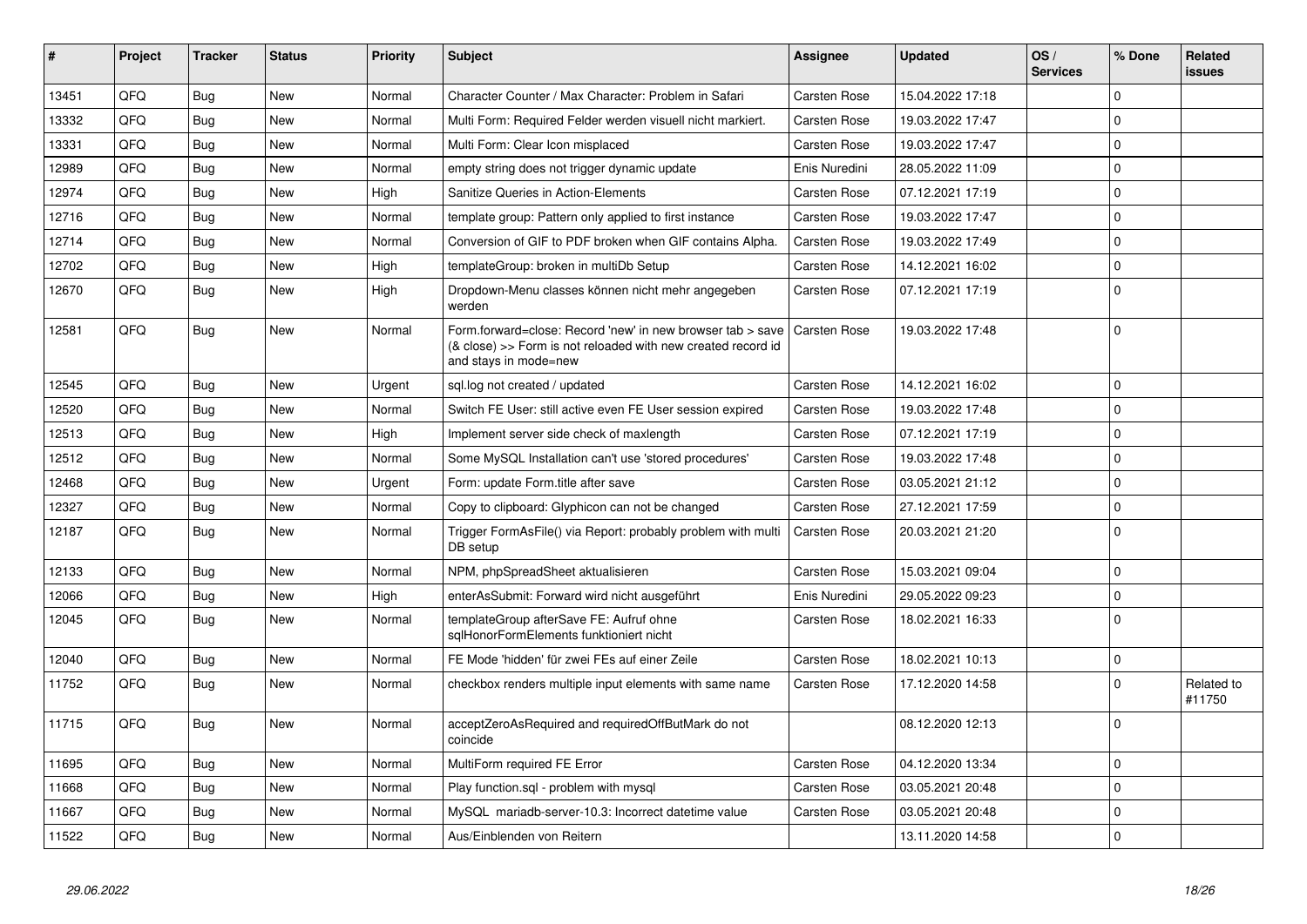| #     | Project | <b>Tracker</b> | <b>Status</b> | <b>Priority</b> | <b>Subject</b>                                                                      | <b>Assignee</b>     | <b>Updated</b>   | OS/<br><b>Services</b> | % Done      | Related<br>issues                                                    |
|-------|---------|----------------|---------------|-----------------|-------------------------------------------------------------------------------------|---------------------|------------------|------------------------|-------------|----------------------------------------------------------------------|
| 11239 | QFQ     | <b>Bug</b>     | <b>New</b>    | Normal          | Radiobutton (plain): horizontales Rendern abhängig vom<br>Datentyp in der Datenbank | Carsten Rose        | 30.09.2020 18:37 |                        | $\Omega$    |                                                                      |
| 11237 | QFQ     | <b>Bug</b>     | New           | High            | Radiobutton / parameter.buttonClass= btn-default - kein dirty<br>Trigger            | Benjamin Baer       | 03.05.2021 21:12 |                        | $\Omega$    | Related to<br>#10766                                                 |
| 11195 | QFQ     | <b>Bug</b>     | New           | Low             | Dynamic Update: Note not updated if new text is empty<br>(v20.4)                    |                     | 25.09.2020 11:14 |                        | $\mathbf 0$ |                                                                      |
| 11057 | QFQ     | <b>Bug</b>     | New           | High            | Checkboxes ohne span.checkmark im Report werden<br>ausgeblendet                     | Benjamin Baer       | 03.05.2021 21:12 |                        | $\mathbf 0$ | Related to<br>#11039                                                 |
| 10937 | QFQ     | <b>Bug</b>     | <b>New</b>    | Normal          | Fehler mit abhängigen Select- Feldern beim Positionieren                            | Carsten Rose        | 12.11.2020 23:45 |                        | $\mathbf 0$ |                                                                      |
| 10890 | QFQ     | <b>Bug</b>     | New           | Normal          | AutoCron hangs                                                                      |                     | 20.07.2020 13:56 |                        | $\mathbf 0$ |                                                                      |
| 10766 | QFQ     | Bug            | New           | High            | Radiobutton / parameter.buttonClass=btn-default: dynamic<br>update                  |                     | 03.05.2021 21:12 |                        | $\Omega$    | Related to<br>#11237                                                 |
| 10759 | QFQ     | <b>Bug</b>     | <b>New</b>    | Normal          | emptyMeansNull - Feld falsch aktualisiert                                           |                     | 12.11.2020 23:45 |                        | $\mathbf 0$ |                                                                      |
| 10704 | QFQ     | <b>Bug</b>     | New           | Normal          | wkhtml problem rendering fullCalendar.js / fabric.js >><br>successor: puppeteer     | <b>Carsten Rose</b> | 12.11.2020 23:45 |                        | l O         | Related to<br>#5024,<br>Related to<br>#4650,<br>Related to<br>#10715 |
| 10658 | QFQ     | <b>Bug</b>     | <b>New</b>    | Normal          | processReadOnly broken                                                              | <b>Carsten Rose</b> | 27.05.2020 17:55 |                        | l O         |                                                                      |
| 10640 | QFQ     | <b>Bug</b>     | New           | High            | TypeAhead Tag: FE editierbar trotz readOnly                                         | Carsten Rose        | 03.05.2021 21:12 |                        | $\mathbf 0$ |                                                                      |
| 10588 | QFQ     | <b>Bug</b>     | New           | Normal          | typeahed Tag: Doku anpassen                                                         | <b>Carsten Rose</b> | 12.11.2020 23:45 |                        | $\Omega$    |                                                                      |
| 10508 | QFQ     | Bug            | New           | High            | Multi Form broken on Multi DB Instance                                              | Carsten Rose        | 03.05.2021 21:12 |                        | $\mathbf 0$ |                                                                      |
| 10506 | QFQ     | <b>Bug</b>     | New           | High            | Template Group broken on MultiDB instance                                           | <b>Carsten Rose</b> | 03.05.2021 21:12 |                        | $\mathbf 0$ | Related to<br>#10505                                                 |
| 10324 | QFQ     | <b>Bug</b>     | New           | Normal          | Excel Export mit Template funktioniert nur, wenn Template<br>vor uid kommt          |                     | 30.03.2020 11:20 |                        | $\Omega$    | Related to<br>#10257                                                 |
| 10322 | QFQ     | Bug            | New           | Normal          | FormElement / Radio: missing column 'enum' >> FE not<br>reported                    | <b>Carsten Rose</b> | 07.05.2020 09:37 |                        | l O         |                                                                      |
| 10082 | QFQ     | <b>Bug</b>     | New           | Normal          | FE.type=SELECT - 'sanatize' Class                                                   | Carsten Rose        | 07.05.2020 09:36 |                        | $\Omega$    | Related to<br>#10081                                                 |
| 10081 | QFQ     | <b>Bug</b>     | New           | High            | Stale record lock after 'forbidden' character                                       | Carsten Rose        | 03.05.2021 21:12 |                        | $\Omega$    | Related to<br>#10082,<br>Related to<br>#9789                         |
| 9855  | QFQ     | Bug            | New           | Normal          | <b>Required Check</b>                                                               |                     | 01.02.2020 15:56 |                        | $\Omega$    |                                                                      |
| 9783  | QFQ     | Bug            | New           | Normal          | Email with special characters                                                       | Carsten Rose        | 01.02.2020 23:22 |                        | l O         |                                                                      |
| 9773  | QFQ     | <b>Bug</b>     | New           | Normal          | form.parameter.formModeGlobal=requiredOff                                           | Carsten Rose        | 01.02.2020 15:56 |                        | $\mathbf 0$ |                                                                      |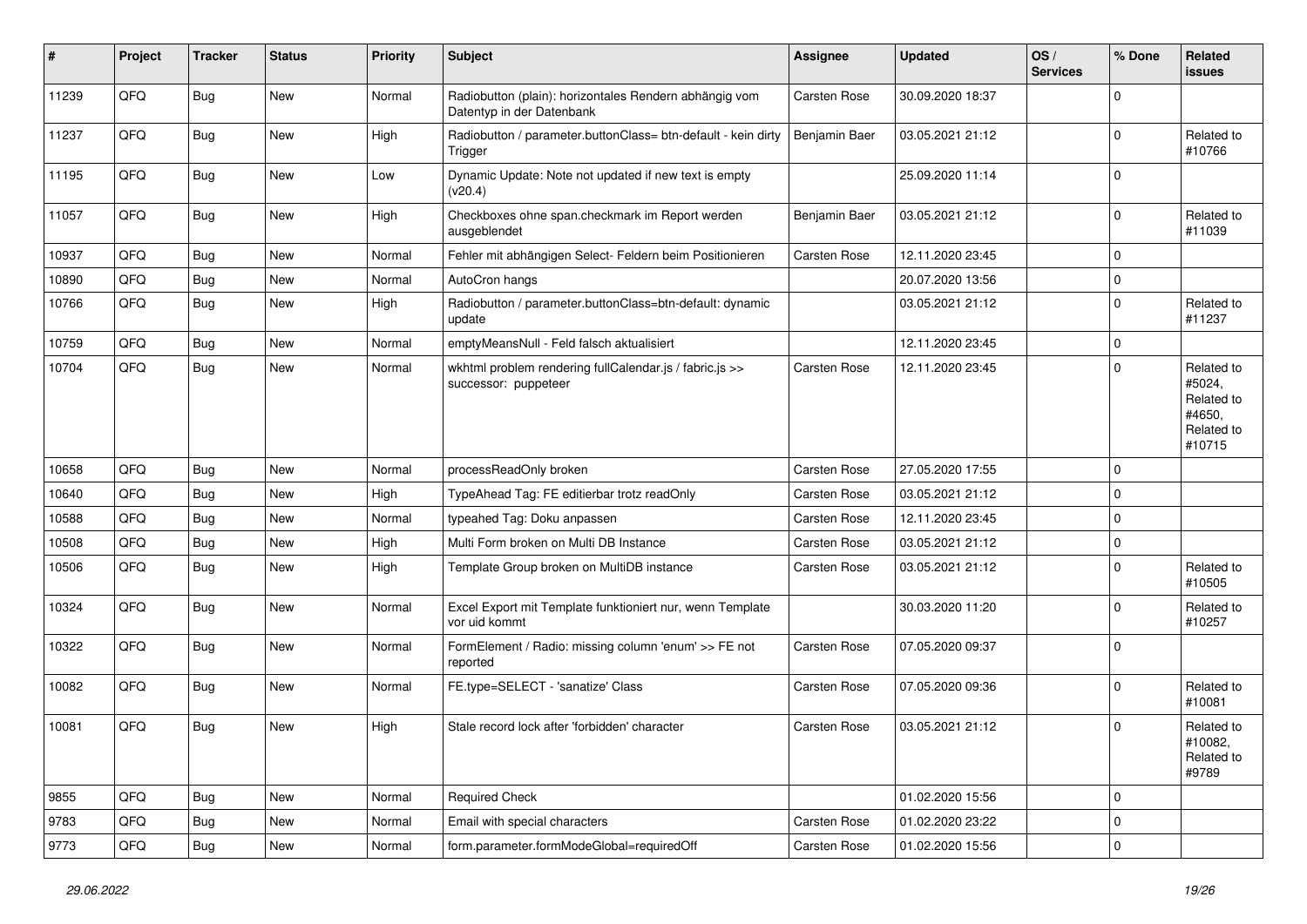| $\sharp$ | Project | <b>Tracker</b> | <b>Status</b> | <b>Priority</b> | <b>Subject</b>                                                                                        | <b>Assignee</b>     | <b>Updated</b>   | OS/<br><b>Services</b> | % Done      | Related<br>issues                            |
|----------|---------|----------------|---------------|-----------------|-------------------------------------------------------------------------------------------------------|---------------------|------------------|------------------------|-------------|----------------------------------------------|
| 9533     | QFQ     | <b>Bug</b>     | New           | Normal          | FE.type=upload: Check in 'beforeSave' if upload is given                                              | <b>Carsten Rose</b> | 01.02.2020 23:22 |                        | 0           | Related to<br>#11523                         |
| 9531     | QFQ     | <b>Bug</b>     | New           | High            | FE File: Dynamic Update / modeSql / required detected even<br>it not set                              | Carsten Rose        | 11.06.2021 20:32 |                        | $\Omega$    | Related to<br>#12398                         |
| 9347     | QFQ     | <b>Bug</b>     | New           | High            | FE.type=upload with dynamic show/hidden: required not<br>detected                                     | Carsten Rose        | 12.06.2021 10:40 |                        | U           | Related to<br>#5305,<br>Related to<br>#12398 |
| 9317     | QFQ     | <b>Bug</b>     | New           | Normal          | FE.type=note: with dynamic show/hidden an empty label<br>causes trouble                               | <b>Carsten Rose</b> | 01.02.2020 23:22 |                        | 0           |                                              |
| 9275     | QFQ     | <b>Bug</b>     | <b>New</b>    | Normal          | autcron: t3 page, which takes to long to respond, is not<br>reported properly                         | Carsten Rose        | 01.02.2020 23:22 |                        | 100         |                                              |
| 9177     | QFQ     | <b>Bug</b>     | New           | Normal          | Bug? QFQ tries to save an action FE, which has real<br>existing column name                           | Carsten Rose        | 01.02.2020 23:22 |                        | $\Omega$    |                                              |
| 9127     | QFQ     | <b>Bug</b>     | New           | Normal          | Error Message: change 'roll over' color - text not readable                                           | <b>Carsten Rose</b> | 01.02.2020 23:22 |                        | $\mathbf 0$ |                                              |
| 9077     | QFQ     | <b>Bug</b>     | New           | Normal          | typeAheadSql: report broken SQL                                                                       | <b>Carsten Rose</b> | 01.02.2020 23:22 |                        | 0           |                                              |
| 9013     | QFQ     | <b>Bug</b>     | New           | Normal          | Error in Twig template not handled                                                                    | <b>Carsten Rose</b> | 20.10.2021 13:43 |                        | $\Omega$    |                                              |
| 8891     | QFQ     | <b>Bug</b>     | <b>New</b>    | High            | formSubmitLog: do not log passwords                                                                   | Enis Nuredini       | 25.03.2022 09:06 |                        | $\mathbf 0$ |                                              |
| 8668     | QFQ     | <b>Bug</b>     | New           | High            | Pill disabled: dyamic mode 'hidden' not respected - FE is still<br>required                           | <b>Carsten Rose</b> | 03.05.2021 21:14 |                        | $\Omega$    |                                              |
| 8431     | QFQ     | Bug            | New           | High            | autocron.php with wrong path                                                                          | <b>Carsten Rose</b> | 03.05.2021 21:14 |                        | $\Omega$    |                                              |
| 8083     | QFQ     | Bug            | New           | High            | FormEditor: primary table list does not respect<br>'indexDb={{indexData:Y}}'                          | Carsten Rose        | 03.05.2021 21:14 |                        | 0           | Has<br>duplicate<br>#6678                    |
| 8049     | QFQ     | Bug            | New           | Normal          | FE.type=note, column 'value': text moves some pixel to top<br>after save                              | <b>Carsten Rose</b> | 01.02.2020 23:22 |                        | 0           |                                              |
| 7899     | QFQ     | <b>Bug</b>     | New           | High            | Fe.type=password / retype / required: always complain about<br>missing value                          | Carsten Rose        | 03.05.2021 21:14 |                        | $\Omega$    |                                              |
| 7890     | QFQ     | Bug            | New           | Normal          | FormElement 'required': extraButtonInfo not aligned                                                   | Carsten Rose        | 11.06.2021 21:17 |                        | $\mathbf 0$ | Related to<br>#11517                         |
| 7795     | QFQ     | Bug            | New           | Normal          | Readonly Form: Typeahead-Felder                                                                       | Carsten Rose        | 01.02.2020 23:22 |                        | $\mathbf 0$ |                                              |
| 7685     | QFQ     | Bug            | New           | Normal          | Open FormElement from QFQ error message and save<br>modified record: error about missing {{formId:F}} | Carsten Rose        | 01.02.2020 23:22 |                        | 0           |                                              |
| 7650     | QFQ     | <b>Bug</b>     | New           | High            | Optional do not show 'required' sign on FormElement                                                   | Carsten Rose        | 03.05.2021 21:14 |                        | 0           |                                              |
| 7574     | QFQ     | <b>Bug</b>     | New           | Normal          | Substitute error: form element not reported / dont parse<br>Form.note                                 | Carsten Rose        | 01.02.2020 23:21 |                        | $\Omega$    |                                              |
| 7547     | QFQ     | Bug            | New           | Normal          | Error Message in afterSave: wrong parameter column<br>reported                                        | Carsten Rose        | 01.02.2020 23:22 |                        | 0           |                                              |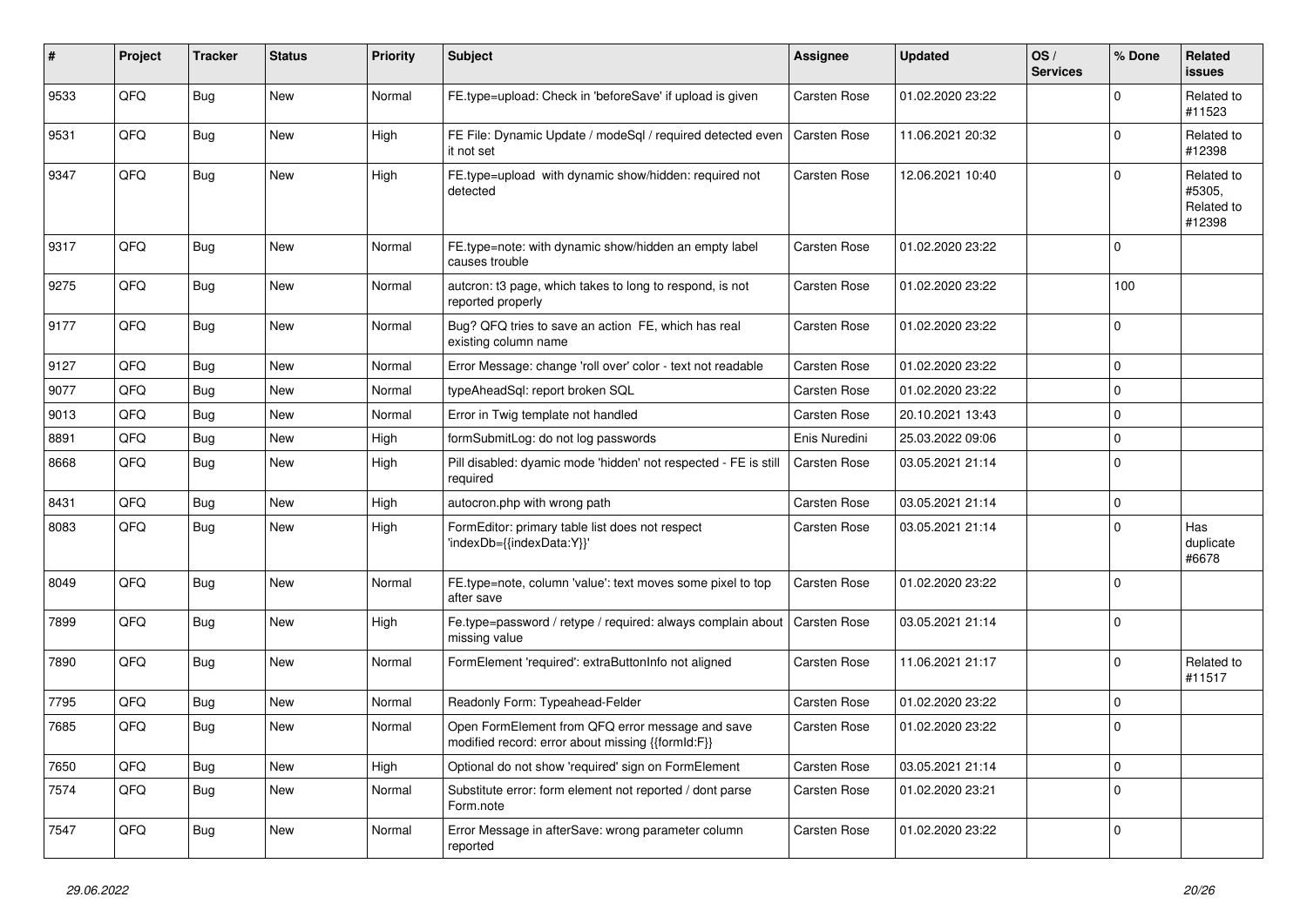| #     | Project | <b>Tracker</b> | <b>Status</b> | <b>Priority</b> | <b>Subject</b>                                                                                                   | <b>Assignee</b>     | <b>Updated</b>   | OS/<br><b>Services</b> | % Done      | Related<br>issues                                                      |
|-------|---------|----------------|---------------|-----------------|------------------------------------------------------------------------------------------------------------------|---------------------|------------------|------------------------|-------------|------------------------------------------------------------------------|
| 7524  | QFQ     | Bug            | New           | Normal          | QFQ throws a 'General Error' if 'fileadmin/protected/log/' is<br>not writeable                                   | <b>Carsten Rose</b> | 01.02.2020 23:22 |                        | $\Omega$    |                                                                        |
| 7513  | QFQ     | <b>Bug</b>     | New           | Normal          | Radios not correct aligned                                                                                       | <b>Carsten Rose</b> | 01.02.2020 23:22 |                        | $\mathbf 0$ |                                                                        |
| 7512  | QFQ     | <b>Bug</b>     | New           | Normal          | FE: inputType=number >> 'pattern' is not respected                                                               | <b>Carsten Rose</b> | 01.02.2020 23:22 |                        | $\Omega$    |                                                                        |
| 7261  | QFQ     | <b>Bug</b>     | New           | Normal          | Report pathFilename for user without path, only the filename                                                     | <b>Carsten Rose</b> | 01.02.2020 23:21 |                        | $\mathbf 0$ |                                                                        |
| 7219  | QFQ     | <b>Bug</b>     | New           | Normal          | typeSheadSql / typeAheadSqlPrefetch: change to curly<br>braces                                                   | Carsten Rose        | 01.02.2020 23:21 |                        | $\Omega$    |                                                                        |
| 7014  | QFQ     | Bug            | New           | Normal          | Sending invalid emails succeeds when<br>debug.redirectAllMailTo is set                                           | <b>Carsten Rose</b> | 01.02.2020 23:21 |                        | $\Omega$    |                                                                        |
| 7002  | QFQ     | Bug            | New           | Normal          | Dynamic Update: row does not disappear / appear                                                                  | <b>Carsten Rose</b> | 01.02.2020 23:22 |                        | $\Omega$    |                                                                        |
| 6912  | QFQ     | Bug            | New           | Normal          | error Message Var 'deadline' already set in SIP - in Form<br>with FE.value={{deadline:R:::{{deadlinePeriod:Y}}}} | Carsten Rose        | 01.02.2020 23:21 |                        | $\Omega$    |                                                                        |
| 6677  | QFQ     | <b>Bug</b>     | New           | Normal          | Error message FE Action Element: no/wrong FE reference<br>who cause the problem.                                 | <b>Carsten Rose</b> | 01.02.2020 23:21 |                        | $\Omega$    |                                                                        |
| 6483  | QFQ     | <b>Bug</b>     | <b>New</b>    | Normal          | R Store funktioniert nicht bei 'Report Notation' im FE                                                           | <b>Carsten Rose</b> | 01.02.2020 23:21 |                        | $\mathbf 0$ |                                                                        |
| 6462  | QFQ     | <b>Bug</b>     | New           | Normal          | File Upload: Nutzlose Fehlermeldung wenn Datei zu gross                                                          | Carsten Rose        | 01.02.2020 23:21 |                        | $\Omega$    | Related to<br>#6139                                                    |
| 5576  | QFQ     | <b>Bug</b>     | New           | Normal          | Using MySQL 'DROP' requires privilege - wich is not really<br>necessary.                                         | Carsten Rose        | 01.02.2020 23:21 |                        | l 0         |                                                                        |
| 5559  | QFQ     | <b>Bug</b>     | New           | Normal          | FE.type = Upload: 'accept' might contain variables                                                               | <b>Carsten Rose</b> | 11.05.2020 21:23 |                        | $\mathbf 0$ |                                                                        |
| 5459  | QFQ     | <b>Bug</b>     | New           | High            | Multi DB: spread system tables between 'QFQ' and 'Data'-DB                                                       | <b>Carsten Rose</b> | 03.05.2021 21:14 |                        | $\Omega$    | Related to<br>#4720                                                    |
| 5305  | QFQ     | <b>Bug</b>     | New           | Normal          | Upload FormElement: nicht disabled by readonly Form                                                              | <b>Carsten Rose</b> | 16.06.2021 13:43 |                        | $\Omega$    | Related to<br>#9347,<br>Related to<br>#9834                            |
| 5221  | QFQ     | <b>Bug</b>     | New           | High            | Download Dialog: Bleibt stehen in FF wenn Datei<br>automatisch gespeichert wird.                                 | Carsten Rose        | 03.05.2021 21:14 |                        | $\Omega$    |                                                                        |
| 4756  | QFQ     | Bug            | New           | Normal          | Form dirty even nothing changes                                                                                  | <b>Carsten Rose</b> | 11.12.2019 16:16 |                        | $\mathbf 0$ |                                                                        |
| 3547  | QFQ     | Bug            | New           | Normal          | FE of type 'note' causes writing of empty fields.                                                                | <b>Carsten Rose</b> | 01.02.2020 23:21 |                        | $\Omega$    |                                                                        |
| 14376 | QFQ     | Feature        | New           | Normal          | QFQ Bootstrap: if missing, create stored procedures                                                              | Enis Nuredini       | 19.06.2022 16:37 |                        | $\Omega$    |                                                                        |
| 14227 | QFQ     | Feature        | New           | Normal          | Selenium Konkurrenz: cypress.io                                                                                  | Enis Nuredini       | 28.05.2022 11:02 |                        | l 0         |                                                                        |
| 14187 | QFQ     | Feature        | New           | High            | qfq.log: show current URL                                                                                        | Carsten Rose        | 28.05.2022 11:02 |                        | $\Omega$    | Related to<br>#13933,<br>Related to<br>#12532,<br>Related to<br>#11893 |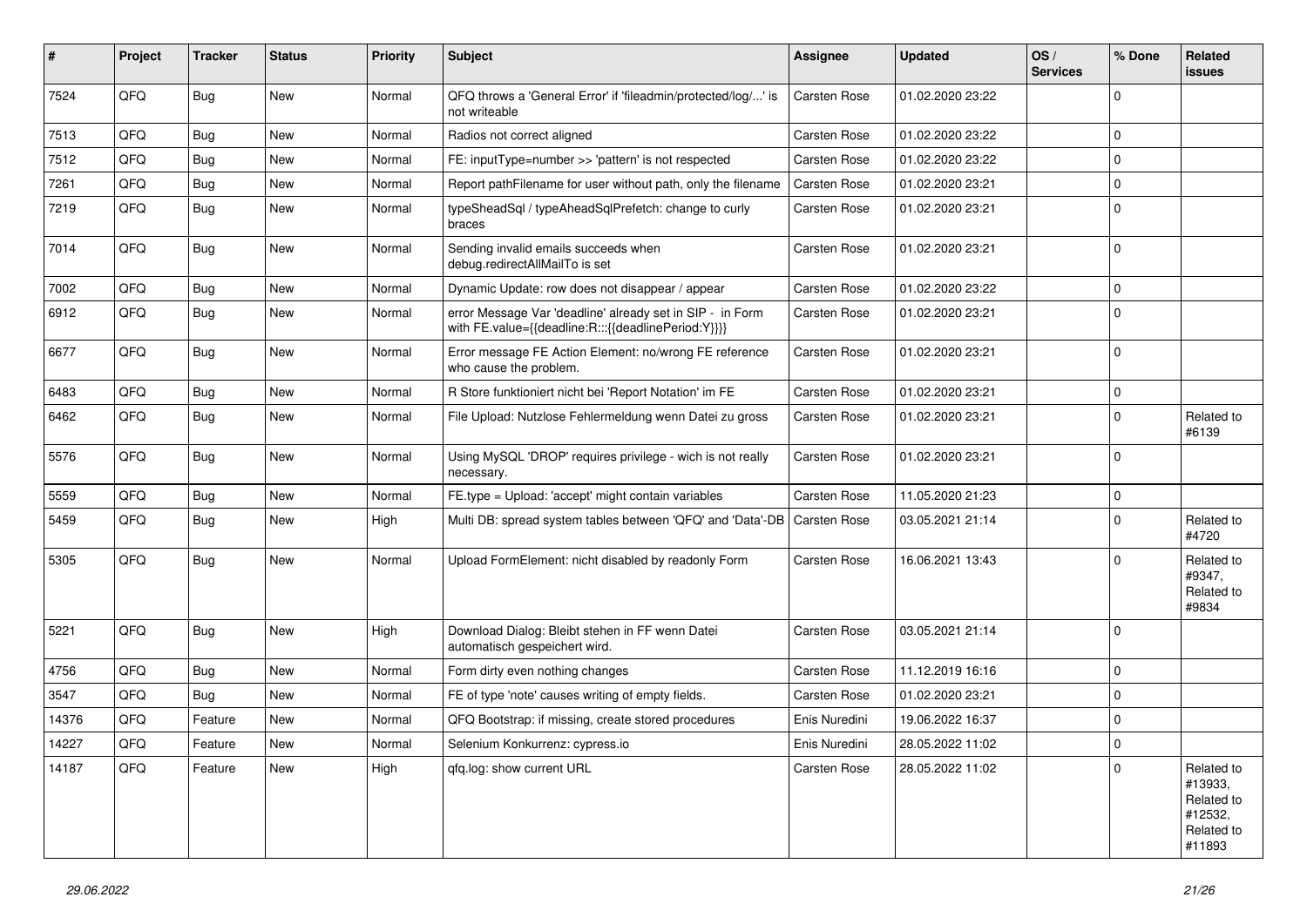| #     | Project | <b>Tracker</b> | <b>Status</b> | <b>Priority</b> | Subject                                                                                                                               | Assignee               | <b>Updated</b>   | OS/<br><b>Services</b> | % Done         | Related<br>issues                                                     |
|-------|---------|----------------|---------------|-----------------|---------------------------------------------------------------------------------------------------------------------------------------|------------------------|------------------|------------------------|----------------|-----------------------------------------------------------------------|
| 14185 | QFQ     | Feature        | New           | Normal          | External/Autocron.php - better suitable directory                                                                                     | Support: System        | 28.05.2022 11:03 |                        | $\Omega$       |                                                                       |
| 14090 | QFQ     | Feature        | New           | Normal          | Nützliche script funktionen                                                                                                           | <b>Carsten Rose</b>    | 28.05.2022 11:03 |                        | $\mathbf 0$    |                                                                       |
| 14028 | QFQ     | Feature        | New           | Normal          | Required notification: visual nicer                                                                                                   | Enis Nuredini          | 28.05.2022 11:01 |                        | $\Omega$       |                                                                       |
| 13945 | QFQ     | Feature        | New           | Normal          | As _link: content before/after link                                                                                                   | Enis Nuredini          | 28.05.2022 11:01 |                        | $\Omega$       | Related to<br>#12262                                                  |
| 13843 | QFQ     | Feature        | New           | Normal          | Create JWT via QFQ                                                                                                                    | <b>Carsten Rose</b>    | 19.03.2022 17:42 |                        | $\mathbf 0$    |                                                                       |
| 13841 | QFQ     | Feature        | New           | Normal          | Create PDF via iText - evaluate                                                                                                       | <b>Carsten Rose</b>    | 19.03.2022 17:42 |                        | $\mathbf 0$    |                                                                       |
| 13757 | QFQ     | Feature        | New           | High            | QR / Bar-Code Plugin                                                                                                                  | Enis Nuredini          | 19.03.2022 17:43 |                        | $\Omega$       |                                                                       |
| 13700 | QFQ     | Feature        | New           | Normal          | Redesign gfg.io Seite                                                                                                                 | <b>Carsten Rose</b>    | 19.03.2022 17:43 |                        | $\Omega$       |                                                                       |
| 13609 | QFQ     | Feature        | New           | Normal          | QFQ Introduction: Seite aufloesen                                                                                                     | Philipp<br>Gröbelbauer | 28.05.2022 11:02 |                        | 0              |                                                                       |
| 13467 | QFQ     | Feature        | New           | Normal          | ChangeLog Generator                                                                                                                   | <b>Carsten Rose</b>    | 19.03.2022 17:46 |                        | $\Omega$       | Related to<br>#11460                                                  |
| 13354 | QFQ     | Feature        | New           | Normal          | Using Websocket in QFQ                                                                                                                | Carsten Rose           | 10.11.2021 15:47 |                        | $\mathbf 0$    |                                                                       |
| 12679 | QFQ     | Feature        | New           | Normal          | tablesorter: custom column width                                                                                                      | Carsten Rose           | 16.06.2021 11:10 |                        | $\mathbf 0$    |                                                                       |
| 12664 | QFQ     | Feature        | New           | Normal          | TinyMCE: report/remove malicous HTML/JS Code                                                                                          | Carsten Rose           | 19.03.2022 17:47 |                        | $\Omega$       | Related to<br>#14320                                                  |
| 12632 | QFQ     | Feature        | New           | Normal          | TinyMCE: Prepare CSS classes for images                                                                                               | Carsten Rose           | 04.06.2021 14:35 |                        | 100            | Blocked by<br>#12186                                                  |
| 12603 | QFQ     | Feature        | New           | Normal          | Dropdown (Select), Radio, checkbox:<br>itemListAlways={{!SELECT key, value}}                                                          | Carsten Rose           | 19.03.2022 17:47 |                        | l 0            |                                                                       |
| 12556 | QFQ     | Feature        | New           | Normal          | Pills Title: colored = static or dynamic on allrequiredgiven                                                                          | Benjamin Baer          | 19.03.2022 17:49 |                        | $\Omega$       |                                                                       |
| 12544 | QFQ     | Feature        | New           | High            | a) ' AS _link' new also as ' AS _format', b) sortierung via<br>'display: none;', c) '_format' benoeitgt nicht zwingend<br>u/U/p/m/z/d | <b>Carsten Rose</b>    | 14.12.2021 16:03 |                        | 0              |                                                                       |
| 12532 | QFQ     | Feature        | <b>New</b>    | High            | SIP-Parameter bei Seitenaufruf in Browser-Console<br>anzeigen                                                                         | Carsten Rose           | 07.12.2021 17:19 |                        | $\Omega$       | Related to<br>#11893,<br>Related to<br>#14187                         |
| 12490 | QFQ     | Feature        | New           | Normal          | Loading Plugins in QFQ - see what tinymce does. (lazy<br>loading)                                                                     | Benjamin Baer          | 08.06.2022 10:37 |                        | $\Omega$       | Related to<br>#12611,<br>Related to<br>#10013,<br>Related to<br>#7732 |
| 12480 | QFQ     | Feature        | New           | Normal          | If QFQ upgrade is running, block further request                                                                                      | Carsten Rose           | 03.05.2021 20:45 |                        | $\overline{0}$ |                                                                       |
| 12477 | QFQ     | Feature        | New           | Normal          | Support for refactoring: Form, FormElement, diverse<br>Tabellen/Spalten, tt-content Records                                           | Carsten Rose           | 03.05.2021 20:45 |                        | $\Omega$       |                                                                       |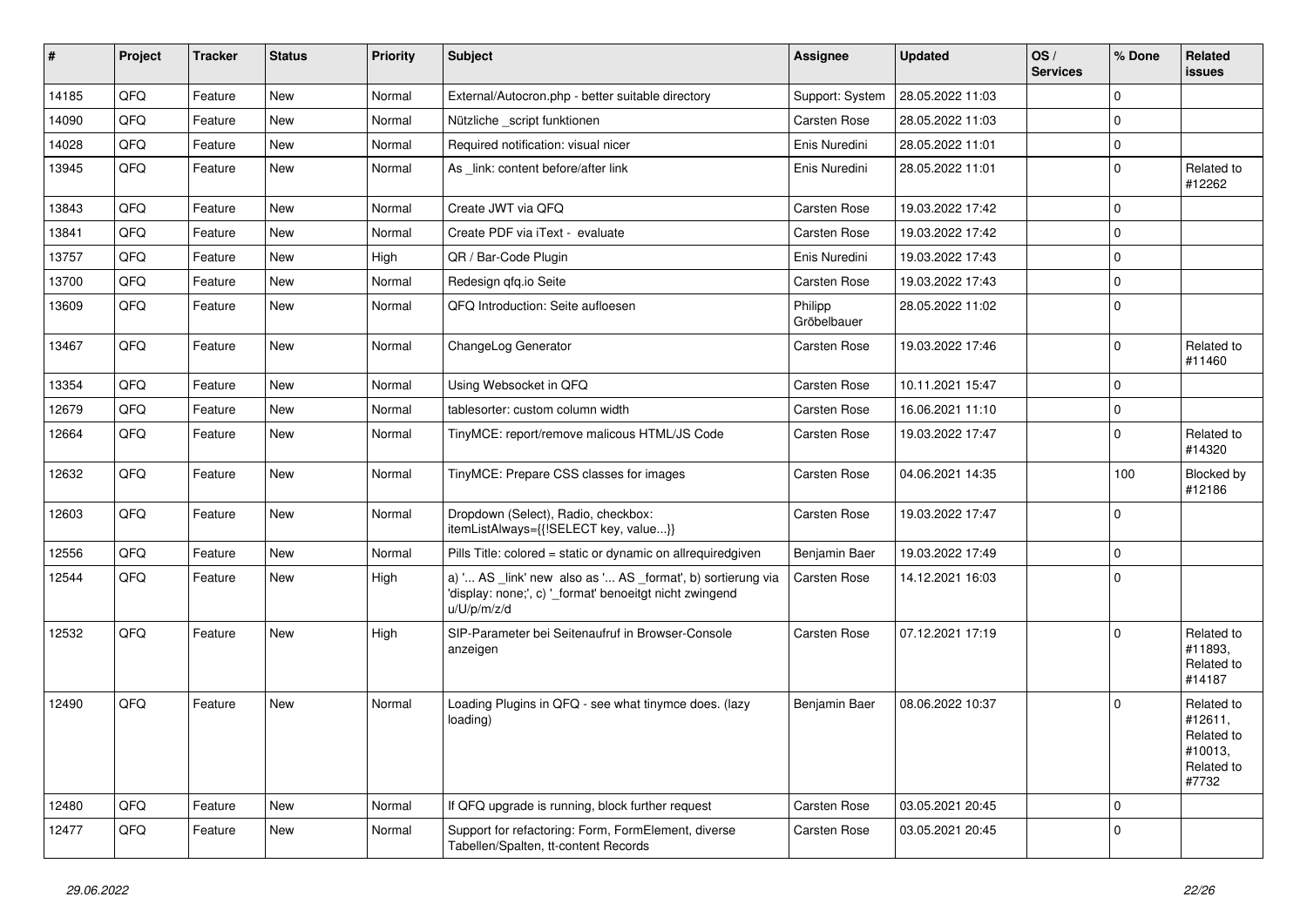| #     | Project | <b>Tracker</b> | <b>Status</b> | <b>Priority</b> | <b>Subject</b>                                                                                                 | Assignee                                               | <b>Updated</b>      | OS/<br><b>Services</b> | % Done      | Related<br><b>issues</b>                      |                      |
|-------|---------|----------------|---------------|-----------------|----------------------------------------------------------------------------------------------------------------|--------------------------------------------------------|---------------------|------------------------|-------------|-----------------------------------------------|----------------------|
| 12476 | QFQ     | Feature        | New           | Normal          | clearMe: a) should trigger 'dirty', b) sticky on textarea resize                                               | Benjamin Baer                                          | 04.01.2022 08:40    |                        | $\Omega$    | Related to<br>#9528                           |                      |
| 12474 | QFQ     | Feature        | <b>New</b>    | Normal          | Check BaseConfigURL if it is given and the the last char is '/'                                                | <b>Carsten Rose</b>                                    | 03.05.2021 20:45    |                        | $\mathbf 0$ |                                               |                      |
| 12465 | QFQ     | Feature        | <b>New</b>    | Normal          | QFQ Function: use in FE to fill StoreRecord                                                                    | Carsten Rose                                           | 05.05.2021 21:58    |                        | $\mathbf 0$ |                                               |                      |
| 12413 | QFQ     | Feature        | New           | Normal          | STORE TYPO3: enhance for {{be users.email:T}},<br>{{fe users.email:T}}                                         | Carsten Rose                                           | 03.05.2021 20:45    |                        | $\mathbf 0$ | Related to<br>#12412.<br>Related to<br>#10012 |                      |
| 12412 | QFQ     | Feature        | New           | Normal          | Action/Escape qualifier 'e' (empty), '0': if given, an empty<br>string (or '0') will be treated as 'not found' | <b>Carsten Rose</b>                                    | 08.05.2021 09:40    |                        | $\Omega$    | Related to<br>#12413,<br>Related to<br>#10012 |                      |
| 12400 | QFQ     | Feature        | New           | Normal          | Tutorial ist in QFQ Doku, Wird in der Suche gefunden, es<br>gibt aber kein Menupunkt - Inhalt ueberpruefen     | Carsten Rose                                           | 03.05.2021 20:45    |                        | $\Omega$    |                                               |                      |
| 12330 | QFQ     | Feature        | New           | Normal          | Copy to input field / text area / TinyMCE                                                                      | <b>Carsten Rose</b>                                    | 07.04.2021 09:01    |                        | $\Omega$    |                                               |                      |
| 12269 | QFQ     | Feature        | <b>New</b>    | Normal          | 2FA - Login                                                                                                    | Carsten Rose                                           | 03.05.2021 20:45    |                        | $\mathbf 0$ |                                               |                      |
| 12186 | QFQ     | Feature        | <b>New</b>    | High            | TinyMCE Config für Objekte                                                                                     | <b>Carsten Rose</b>                                    | 07.12.2021 17:19    |                        | $\Omega$    | <b>Blocks</b><br>#12632                       |                      |
| 12163 | QFQ     | Feature        | <b>New</b>    | Normal          | Checkbox: table wrap                                                                                           | Carsten Rose                                           | 03.05.2021 20:51    |                        | $\mathbf 0$ |                                               |                      |
| 12162 | QFQ     | Feature        | <b>New</b>    | Normal          | FE.type=sendmail: personalized mailing (several mails) via<br>template                                         | Carsten Rose                                           | 03.05.2021 20:45    |                        | $\mathbf 0$ |                                               |                      |
| 12156 | QFQ     | Feature        | <b>New</b>    | Normal          | Form: Optional disable 'leave page'                                                                            |                                                        | 03.05.2021 20:45    |                        | $\mathbf 0$ |                                               |                      |
| 12146 | QFQ     | Feature        | <b>New</b>    | Normal          | Autocron Job: Anzeigen wann der naechste Job ausgefuehrt<br>wird, resp das er nicht ausgefuehrt wird           | <b>Carsten Rose</b>                                    | 15.03.2021 15:23    |                        | $\mathbf 0$ |                                               |                      |
| 12135 | QFQ     | Feature        | <b>New</b>    | Normal          | Subrecord: Notiz                                                                                               |                                                        | 24.04.2021 16:58    |                        | $\Omega$    |                                               |                      |
| 12119 | QFQ     | Feature        | <b>New</b>    | Normal          | AS paged: error message missing if there ist no 'r' argument.                                                  | <b>Carsten Rose</b>                                    | 03.05.2021 20:51    |                        | $\Omega$    |                                               |                      |
| 12109 | QFQ     | Feature        | <b>New</b>    | Normal          | Donwload Link: Plain, SIP, Persistent Link, Peristent SIP -<br>new notation                                    | Carsten Rose                                           | 03.05.2021 20:45    |                        | $\Omega$    | Related to<br>#12085                          |                      |
| 12039 | QFQ     | Feature        | New           | Normal          | Missing htmlSpecialChar() in pre processing on form submit                                                     |                                                        | 18.02.2021 00:09    |                        | $\mathbf 0$ | Related to<br>#14320                          |                      |
| 12038 | QFQ     | Feature        | New           | Normal          | a) STORE_VAR: filenameOnlyStripUniq, b) SP:<br>QSTRIPUNIQ()                                                    |                                                        | 17.02.2021 23:55    |                        | $\mathbf 0$ |                                               |                      |
| 12024 | QFQ     | Feature        | <b>New</b>    | Normal          | Excel Export: text columns by default decode<br>htmlspeciachar()                                               | Carsten Rose                                           | 17.02.2021 23:55    |                        | $\Omega$    | Related to<br>#12022                          |                      |
| 12023 | QFQ     | Feature        | <b>New</b>    | Normal          | MySQL Stored Precdure: QDECODESPECIALCHAR()                                                                    | <b>Carsten Rose</b>                                    | 16.02.2021 11:16    |                        | $\Omega$    | Related to<br>#12022                          |                      |
| 11955 | QFQ     | Feature        | <b>New</b>    | Normal          | subrecord: new title option to set <th> attributes - e.g. to<br/>customize tablesorter options.</th>           | attributes - e.g. to<br>customize tablesorter options. | <b>Carsten Rose</b> | 03.05.2021 20:47       |             | $\Omega$                                      | Related to<br>#11775 |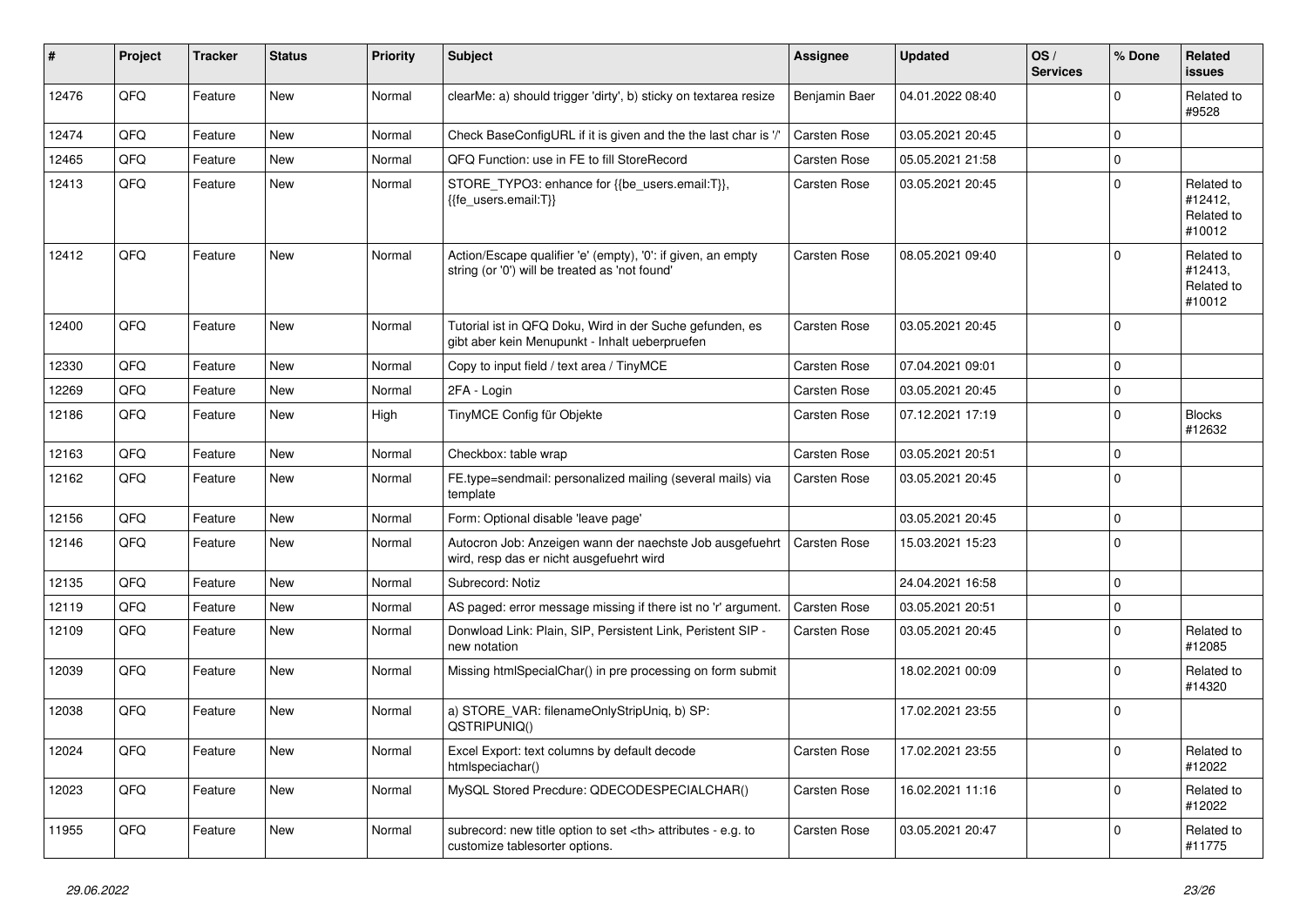| $\vert$ # | Project | <b>Tracker</b> | <b>Status</b> | <b>Priority</b> | <b>Subject</b>                                                                        | Assignee            | <b>Updated</b>   | OS/<br><b>Services</b> | % Done      | Related<br><b>issues</b>                      |
|-----------|---------|----------------|---------------|-----------------|---------------------------------------------------------------------------------------|---------------------|------------------|------------------------|-------------|-----------------------------------------------|
| 11893     | QFQ     | Feature        | <b>New</b>    | High            | Broken SIP: a) only report one time, b) only report in main<br>column                 | <b>Carsten Rose</b> | 12.05.2021 12:13 |                        | $\Omega$    | Related to<br>#12532,<br>Related to<br>#14187 |
| 11892     | QFQ     | Feature        | <b>New</b>    | Normal          | tablesorter: columns with links are hard to order - new<br>qualifier 'Y: <ord>'</ord> | Enis Nuredini       | 23.03.2022 09:22 |                        | $\Omega$    |                                               |
| 11850     | QFQ     | Feature        | <b>New</b>    | Urgent          | Wizard Form: basierend auf einer Tabelle eine Form<br>anlegen.                        |                     | 03.05.2021 21:12 |                        | $\Omega$    | Blocked by<br>#8082                           |
| 11775     | QFQ     | Feature        | <b>New</b>    | Normal          | Subrecord Tooltip pro Feld                                                            | Carsten Rose        | 18.12.2020 15:22 |                        | $\mathbf 0$ | Related to<br>#11955                          |
| 11747     | QFQ     | Feature        | <b>New</b>    | Normal          | Maintenance Page with Redirect                                                        | Carsten Rose        | 03.05.2021 20:47 |                        | $\Omega$    | Related to<br>#11741                          |
| 11716     | QFQ     | Feature        | <b>New</b>    | Normal          | Form an beliebiger Stelle im Report anzeigen                                          |                     | 09.12.2020 09:47 |                        | $\Omega$    |                                               |
| 11702     | QFQ     | Feature        | <b>New</b>    | Normal          | HTML Special Char makes no sense for 'allbut' if '&' is<br>forbidden                  | <b>Carsten Rose</b> | 07.12.2021 16:35 |                        | $\Omega$    | Related to<br>#5112,<br>Related to<br>#14320  |
| 11535     | QFQ     | Feature        | <b>New</b>    | Normal          | Ability to create SQL columns in frontend QFQ forms                                   |                     | 17.11.2020 12:11 |                        | $\Omega$    |                                               |
| 11534     | QFQ     | Feature        | <b>New</b>    | Normal          | Report: Action on selected rows - Table batchprocessing<br>feature                    |                     | 18.11.2020 08:15 |                        | $\Omega$    |                                               |
| 11523     | QFQ     | Feature        | <b>New</b>    | Normal          | Mit dynamic Update erkennen, ob Upload gemacht wurde                                  | Carsten Rose        | 13.11.2020 15:07 |                        | $\Omega$    | Related to<br>#9533                           |
| 11516     | QFQ     | Feature        | <b>New</b>    | Normal          | Multi Page Form (Previous/Next Buttons)                                               | Carsten Rose        | 16.03.2021 17:52 |                        | $\mathbf 0$ |                                               |
| 11504     | QFQ     | Feature        | <b>New</b>    | Normal          | Dynamic Update: Button text update for 'Save',' Close' &<br>'Delete'                  | Carsten Rose        | 12.11.2020 23:44 |                        | $\Omega$    |                                               |
| 11460     | QFQ     | Feature        | <b>New</b>    | Normal          | Easier creation of changelog: gitchangelog                                            | Carsten Rose        | 12.06.2021 10:20 |                        | $\mathbf 0$ | Related to<br>#13467                          |
| 11080     | QFQ     | Feature        | <b>New</b>    | Normal          | Send MQTT messages                                                                    | <b>Carsten Rose</b> | 29.08.2020 19:49 |                        | $\mathbf 0$ |                                               |
| 10996     | QFQ     | Feature        | <b>New</b>    | Normal          | Download video via sip: no seek                                                       | Carsten Rose        | 12.08.2020 14:18 |                        | $\Omega$    |                                               |
| 10979     | QFQ     | Feature        | <b>New</b>    | Normal          | Ajax Calls an API - dataReport                                                        | Carsten Rose        | 11.05.2022 12:15 |                        | $\mathbf 0$ |                                               |
| 10976     | QFQ     | Feature        | <b>New</b>    | Normal          | Excel Export Verbesserungen                                                           | Carsten Rose        | 06.08.2020 10:56 |                        | $\Omega$    |                                               |
| 10874     | QFQ     | Feature        | <b>New</b>    | Normal          | Erstellen eines Foreign Keys in der Tabelle "FormElement"                             |                     | 13.07.2020 10:11 |                        | $\mathbf 0$ |                                               |
| 10819     | QFQ     | Feature        | <b>New</b>    | Normal          | Persistent SIP - second try                                                           | Carsten Rose        | 29.06.2020 23:02 |                        | $\mathbf 0$ | Related to<br>#6261                           |
| 10763     | QFQ     | Feature        | <b>New</b>    | Normal          | form accessed and submitted despite logout?                                           |                     | 16.06.2020 11:43 |                        | $\Omega$    |                                               |
| 10714     | QFQ     | Feature        | <b>New</b>    | Normal          | multi Table Form                                                                      | Carsten Rose        | 16.03.2021 18:44 |                        | $\mathbf 0$ |                                               |
| 10593     | QFQ     | Feature        | <b>New</b>    | Normal          | label2: text behind input element                                                     | <b>Carsten Rose</b> | 16.05.2020 10:57 |                        | $\mathbf 0$ |                                               |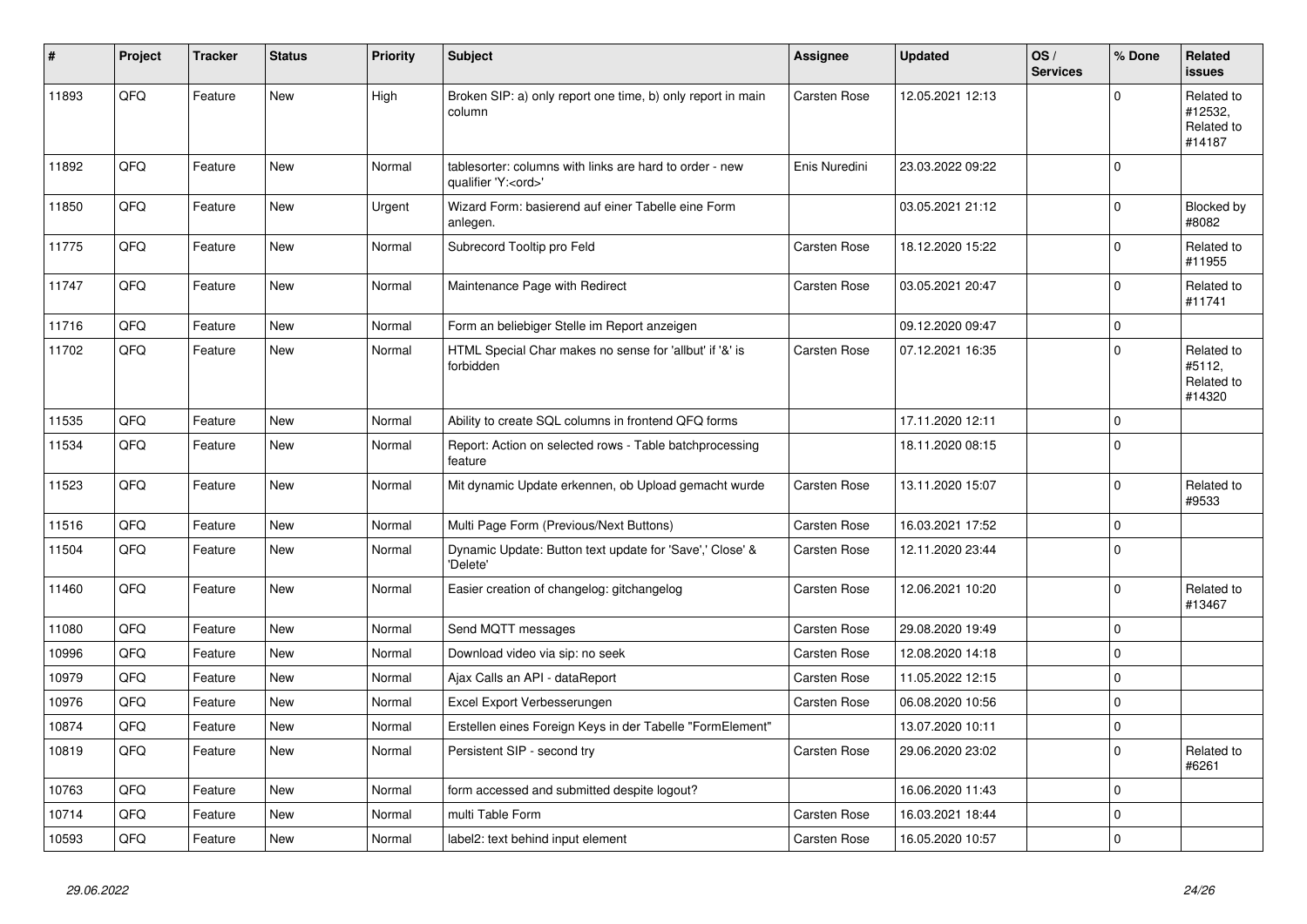| #     | Project | <b>Tracker</b> | <b>Status</b> | <b>Priority</b> | <b>Subject</b>                                                                                                                        | Assignee            | <b>Updated</b>   | OS/<br><b>Services</b> | % Done       | Related<br><b>issues</b>                                             |
|-------|---------|----------------|---------------|-----------------|---------------------------------------------------------------------------------------------------------------------------------------|---------------------|------------------|------------------------|--------------|----------------------------------------------------------------------|
| 10463 | QFQ     | Feature        | <b>New</b>    | Normal          | Report link: expliztes setzen von HTML Tags (Bedarf fuer<br>'data-selenium' & 'id')                                                   | Enis Nuredini       | 23.03.2022 09:23 |                        | <sup>0</sup> | Related to<br>#7648                                                  |
| 10384 | QFQ     | Feature        | <b>New</b>    | Normal          | Parameter Exchange QFQ Instances                                                                                                      |                     | 07.05.2020 09:38 |                        | $\Omega$     |                                                                      |
| 10345 | QFQ     | Feature        | New           | Normal          | Templates - Patterns QFQ Style                                                                                                        |                     | 03.05.2021 21:01 |                        | $\Omega$     | Related to<br>#10713                                                 |
| 10119 | QFQ     | Feature        | <b>New</b>    | Normal          | Dropdown (selectlist) & TypeAhead: format and catagorize list                                                                         | Carsten Rose        | 07.05.2020 09:36 |                        | $\Omega$     |                                                                      |
| 10115 | QFQ     | Feature        | New           | Normal          | TypeAhead: static list                                                                                                                | Carsten Rose        | 26.02.2020 16:42 |                        | 100          |                                                                      |
| 10114 | QFQ     | Feature        | New           | High            | Symbol (Link): 'G:' (Glyphicon) replaced by 'i:' (icon)                                                                               |                     | 07.12.2021 17:19 |                        | 0            | Related to<br>#3797,<br>Related to<br>#4194                          |
| 10080 | QFQ     | Feature        | <b>New</b>    | Normal          | Popup on 'save' / 'close': configure dialog (answer<br>yes/no/cancle/)                                                                | Carsten Rose        | 28.03.2021 20:52 |                        | 0            | Is duplicate<br>of #12262                                            |
| 10014 | QFQ     | Feature        | <b>New</b>    | Normal          | Manual.rst: describe behaviour and process order of<br>fillStoreVar, slaveId, sqlBefore,                                              | Carsten Rose        | 01.02.2020 22:31 |                        | $\mathbf 0$  |                                                                      |
| 9983  | QFQ     | Feature        | <b>New</b>    | Normal          | Report Notation: new keyword 'range'                                                                                                  | Carsten Rose        | 01.02.2020 15:55 |                        | 0            |                                                                      |
| 9927  | QFQ     | Feature        | <b>New</b>    | Normal          | QFQ Update: a) Update nur machen wenn BE User<br>eingeloggt ist., b) Bei Fehler genaue Meldung welcher<br>Updateschritt Probleme hat. | <b>Carsten Rose</b> | 22.01.2020 12:59 |                        | $\Omega$     |                                                                      |
| 9853  | QFQ     | Feature        | <b>New</b>    | Normal          | Check das SQL / QFQ / Mail Logfile geschrieben wird                                                                                   |                     | 09.01.2020 11:15 |                        | $\Omega$     |                                                                      |
| 9811  | QFQ     | Feature        | New           | Normal          | Report: tag every n'th row                                                                                                            | Carsten Rose        | 01.02.2020 23:22 |                        | $\mathbf 0$  |                                                                      |
| 9781  | QFQ     | Feature        | <b>New</b>    | Normal          | Button: CSS class to make buttons smaller                                                                                             | Carsten Rose        | 01.02.2020 23:22 |                        | 0            |                                                                      |
| 9777  | QFQ     | Feature        | <b>New</b>    | Normal          | Logging QFQ Variables                                                                                                                 | Carsten Rose        | 16.12.2019 17:17 |                        | 0            |                                                                      |
| 9707  | QFQ     | Feature        | <b>New</b>    | Normal          | SIP security: encode pageld and check pageld on decode                                                                                | <b>Carsten Rose</b> | 01.02.2020 23:22 |                        | 0            |                                                                      |
| 9706  | QFQ     | Feature        | New           | Normal          | Multi File Upload (hidden template group)                                                                                             | <b>Carsten Rose</b> | 01.02.2020 23:22 |                        | $\Omega$     | Related to<br>#7521,<br>Related to<br>#5562,<br>Related to<br>#13330 |
| 9602  | QFQ     | Feature        | <b>New</b>    | Normal          | Form definition as JSON                                                                                                               | <b>Carsten Rose</b> | 01.02.2020 23:21 |                        | $\Omega$     | Related to<br>#9600                                                  |
| 9537  | QFQ     | Feature        | New           | Normal          | FormEditor: Edit fieldset in FrontEnd                                                                                                 | Carsten Rose        | 01.02.2020 23:22 |                        | $\mathbf{0}$ |                                                                      |
| 9352  | QFQ     | Feature        | New           | Normal          | FE 'Native' fire slaveld, sqlAfter, sqlIns                                                                                            | Carsten Rose        | 01.02.2020 23:22 |                        | $\mathbf 0$  |                                                                      |
| 9348  | QFQ     | Feature        | New           | Normal          | defaultThumbnailSize: pre render thumbnails                                                                                           | Carsten Rose        | 12.06.2021 09:05 |                        | 0            |                                                                      |
| 9221  | QFQ     | Feature        | New           | Normal          | typeAhead: Zeichenlimite ausschalten                                                                                                  | Carsten Rose        | 08.05.2021 17:06 |                        | $\mathbf 0$  |                                                                      |
| 9208  | QFQ     | Feature        | New           | Normal          | Manage 'recent' records                                                                                                               | Carsten Rose        | 01.02.2020 23:22 |                        | 0            |                                                                      |
| 9136  | QFQ     | Feature        | New           | Normal          | Create ZIP files with dynamic PDFs                                                                                                    | Carsten Rose        | 01.02.2020 23:22 |                        | 0            |                                                                      |